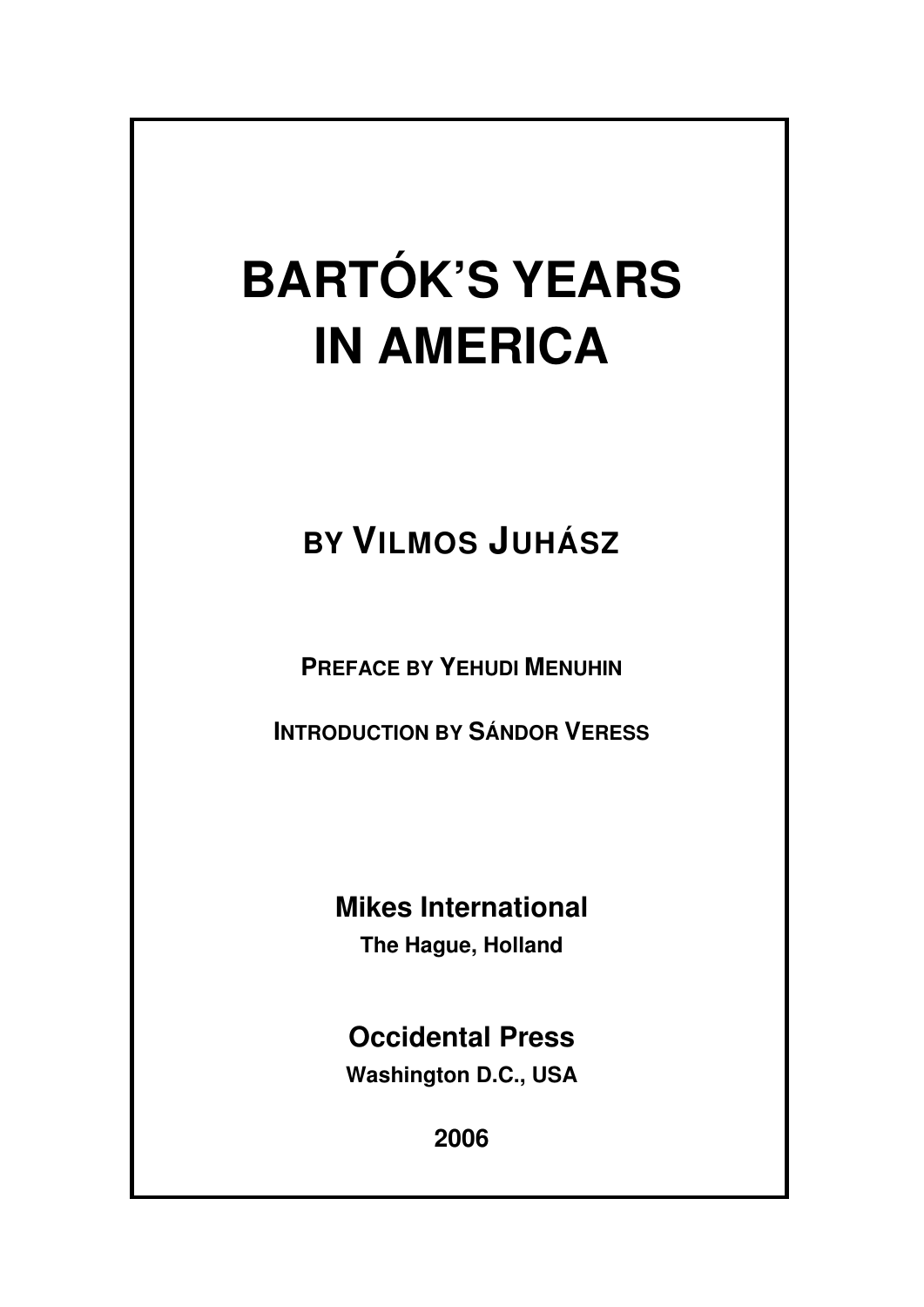### **Kiadó**

'Stichting MIKES INTERNATIONAL' alapítvány, Hága, Hollandia.

Számlaszám: Postbank rek.nr. 7528240

Cégbejegyzés: Stichtingenregister: S 41158447 Kamer van Koophandel en Fabrieken Den Haag

### **Terjesztés**

A könyv a következő Internet-címről tölthető le: **http://www.federatio.org/mikes\_bibl.html** 

Aki az email-levelezési listánkon kíván szerepelni, a következő címen iratkozhat fel:

#### **mikes\_int-subscribe@yahoogroups.com**

A kiadó nem rendelkezik anyagi forrásokkal. Többek áldozatos munkájából és adományaiból tartja fenn magát. Adományokat szívesen fogadunk.

\_\_\_\_\_\_\_\_\_\_\_\_\_\_\_\_\_\_\_\_\_\_\_\_\_\_\_\_\_\_\_\_\_\_\_\_\_

### **Cím**

A szerkesztőség, illetve a kiadó elérhető a következő címeken: Email: mikes\_int@federatio.org Levelezési cím: P.O. Box 10249, 2501 HE, Den Haag, Hollandia

### **Publisher**

Foundation 'Stichting MIKES INTERNATIONAL', established in The Hague, Holland.

Account: Postbank rek.nr. 7528240

Registered: Stichtingenregister: S 41158447 Kamer van Koophandel en Fabrieken Den Haag

#### **Distribution**

The book can be downloaded from the following Internet-address: **http://www.federatio.org/mikes\_bibl.html** 

If you wish to subscribe to the email mailing list, you can do it by sending an email to the following address:

#### **mikes\_int-subscribe@yahoogroups.com**

The publisher has no financial sources. It is supported by many in the form of voluntary work and gifts. We kindly appreciate your gifts.

\_\_\_\_\_\_\_\_\_\_\_\_\_\_\_\_\_\_\_\_\_\_\_\_\_\_\_\_\_\_\_\_\_\_\_\_\_

### **Address**

The Editors and the Publisher can be contacted at the following addresses:

Email: mikes\_int@federatio.org

Postal address: P.O. Box 10249, 2501 HE, Den Haag, Holland

### **ISSN 1570-0070 ISBN-10: 90-8501-076-4 ISBN-13: 978-90-8501-076-0**

**NUR 661** 

### **© Mikes International 2001-2006, Occidental Press 1954-2006, All Rights Reserved**

\_\_\_\_\_\_\_\_\_\_\_\_\_\_\_\_\_\_\_\_\_\_\_\_\_\_\_\_\_\_\_\_\_\_\_\_\_\_\_\_\_\_\_\_\_\_\_\_\_\_\_\_\_\_\_\_\_\_\_\_\_\_\_\_\_\_\_\_\_\_\_\_\_\_\_\_\_\_\_\_\_\_\_

© Copyright Mikes International 2001-2006, Occidental Press 1954-2006 - II -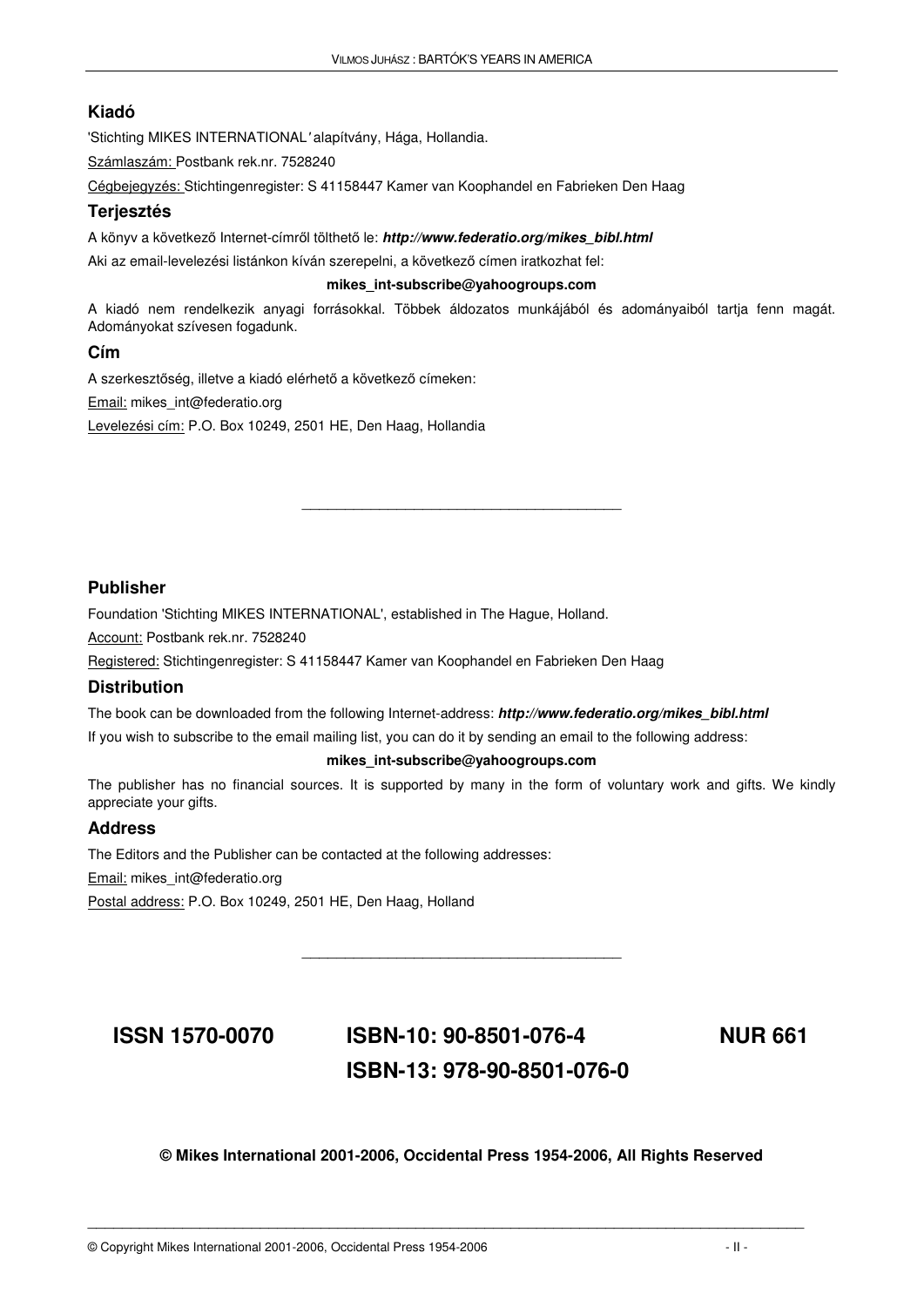### **PUBLISHER'S PREFACE**

With this book we pay tribute to Béla Bartók on the 125<sup>th</sup> anniversary of his birth. The volume was originally published by the Hungarian Occidental Press publishing house in Washington D.C. Present electronic publication is an unabridged version of the 1981 edition.

The volume in traditional book format and other books of Occidental Press can be ordered at:

OCCIDENTAL PRESS, H-1053 Budapest, Szép u. 5. III. em. 2.

The Hague (Holland), May 8, 2006

MIKES INTERNATIONAL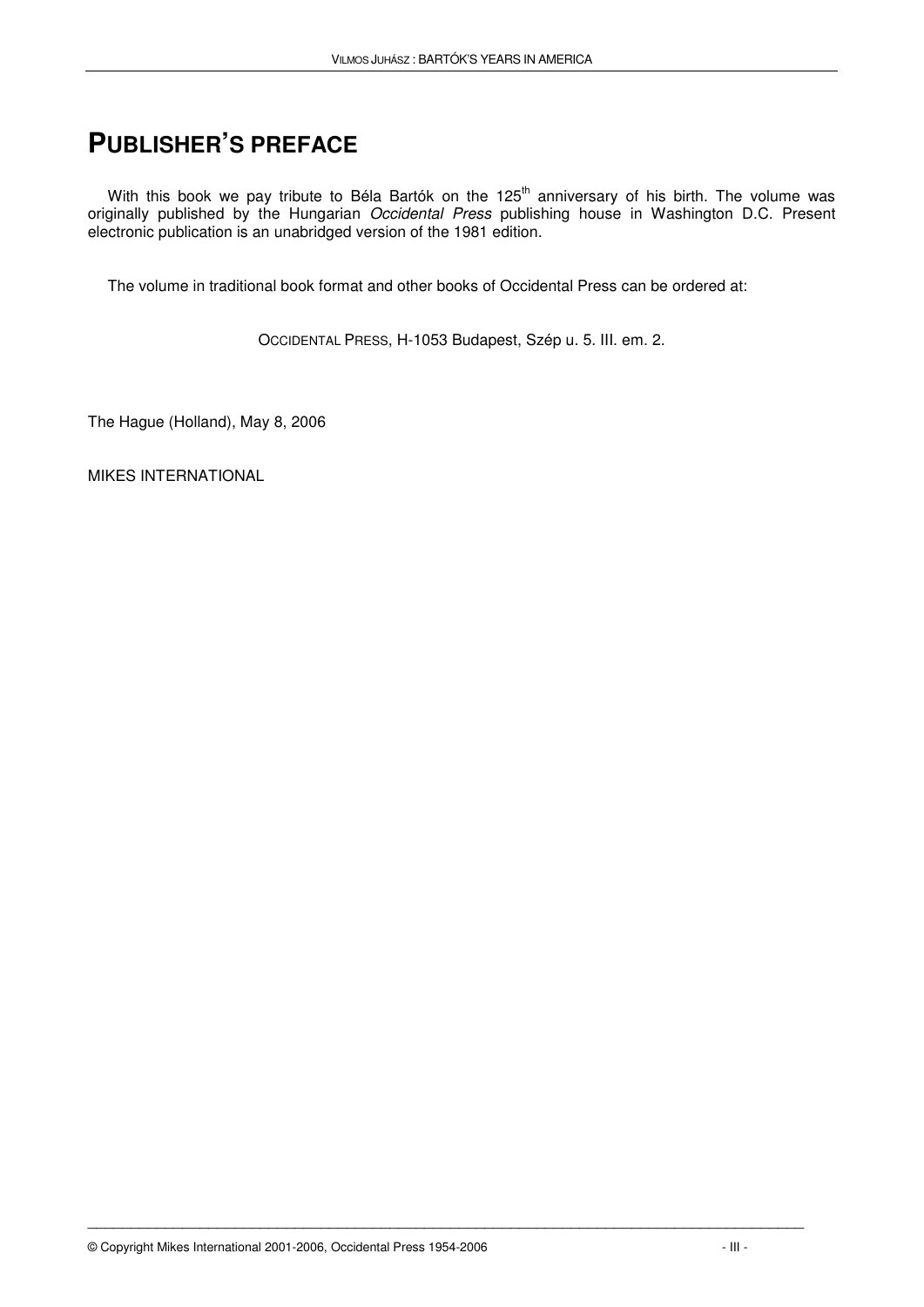

"I found (the book) very touching and more than interesting … I am an early — indeed, pioneer — admirer of the music of Béla Bartók in the United States. Béla Bartók was a fighting word forty years ago — I should know because I fought my way through that campaign, but I loved his music then, and I still do. It is wonderful how he has become first a fashion and a cult object, and now a classic. What a pity he could not have had some better recognition while he was alive."

Rome, Feb. 18, 1963.

(Katherine Anne Porter)

"This book … complements a series of details to the general picture of Bartók's American years."

(Sándor Veress)

Professor Vilmos Juhász (1899-1967) was professor of Comparative Cultural History at Szeged University and was the author of numerous works in Hungarian, French and English. He left Hungary in 1948 and subsequently pursued his academic career in the United States. He wrote several studies in English on Bartók, the Populist literary movement which followed in his footsteps, and the Hungarian literature of the same period.

 $\overline{\phantom{a}}$ 

His particular field of study was the relationship between religious faith and creativity in the literary arts. His interest in Bartók's music stemmed to a large degree from his examination of the elements of folk culture.

\_\_\_\_\_\_\_\_\_\_\_\_\_\_\_\_\_\_\_\_\_\_\_\_\_\_\_\_\_\_\_\_\_\_\_\_\_\_\_\_\_\_\_\_\_\_\_\_\_\_\_\_\_\_\_\_\_\_\_\_\_\_\_\_\_\_\_\_\_\_\_\_\_\_\_\_\_\_\_\_\_\_\_

© Copyright Mikes International 2001-2006, Occidental Press 1954-2006 - IV -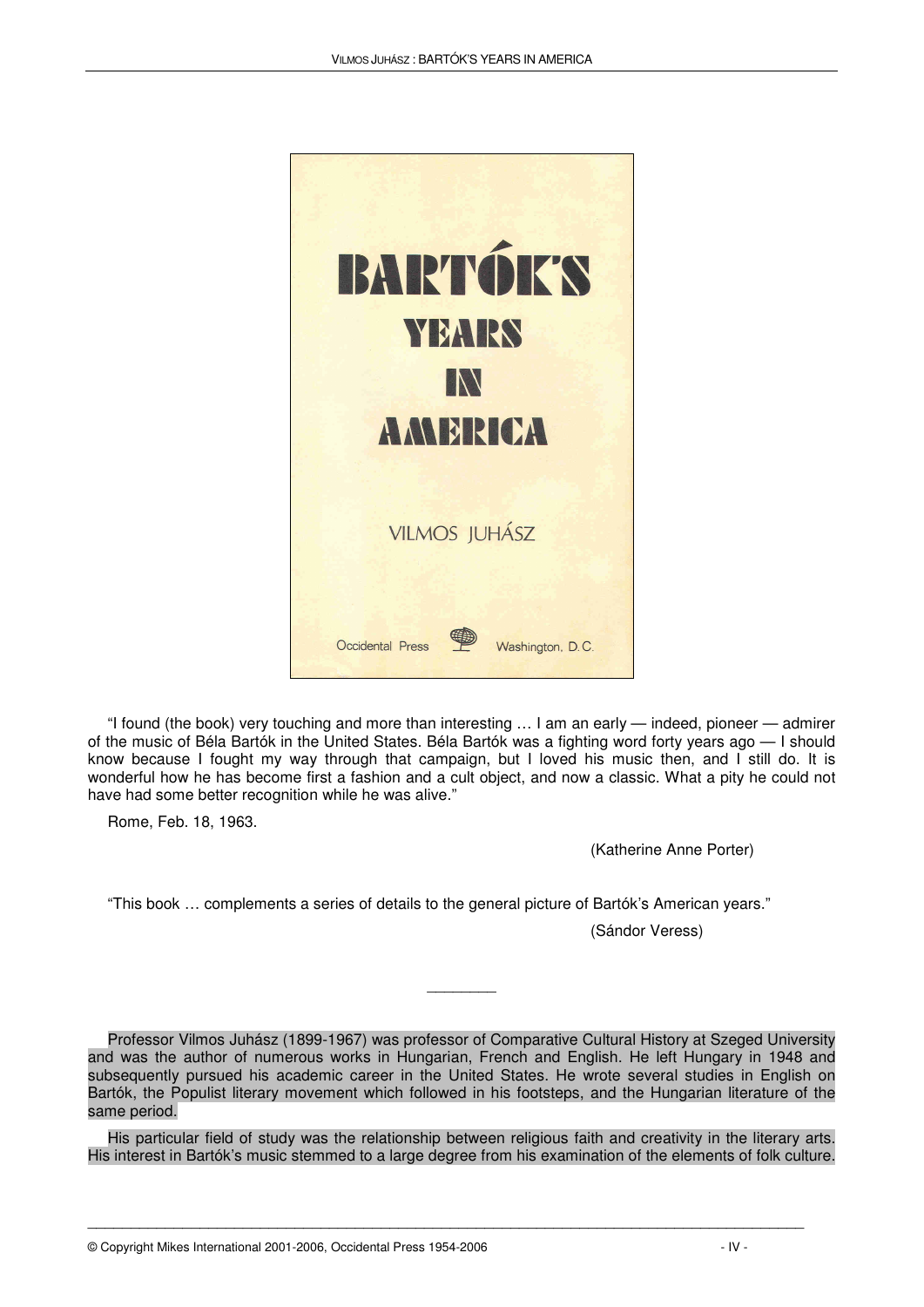

### BÉLA BARTÓK

 $(1881 - 1945)$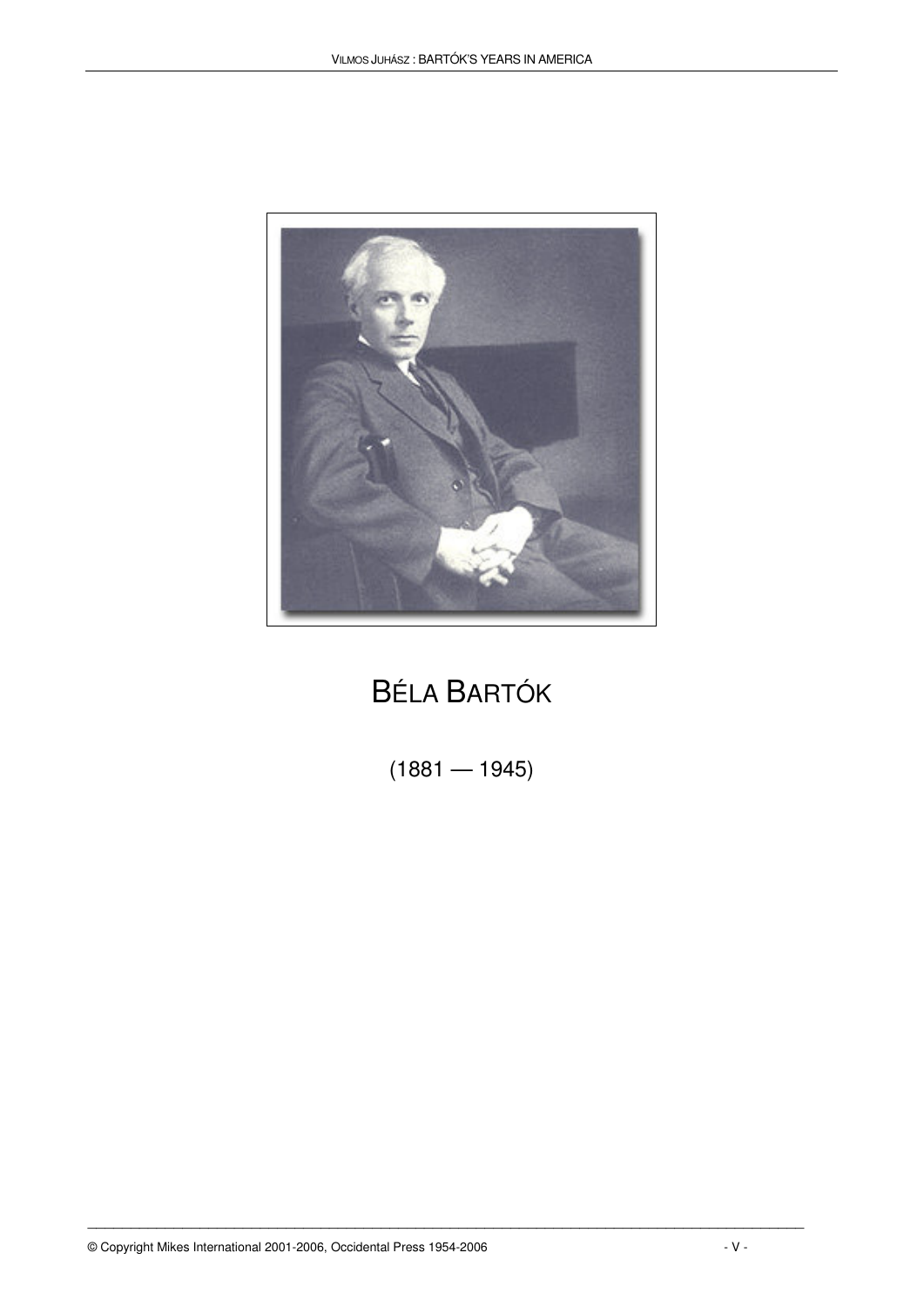### **CONTENTS**

| For every ord. 3 |  |
|------------------|--|
|                  |  |
|                  |  |
|                  |  |
|                  |  |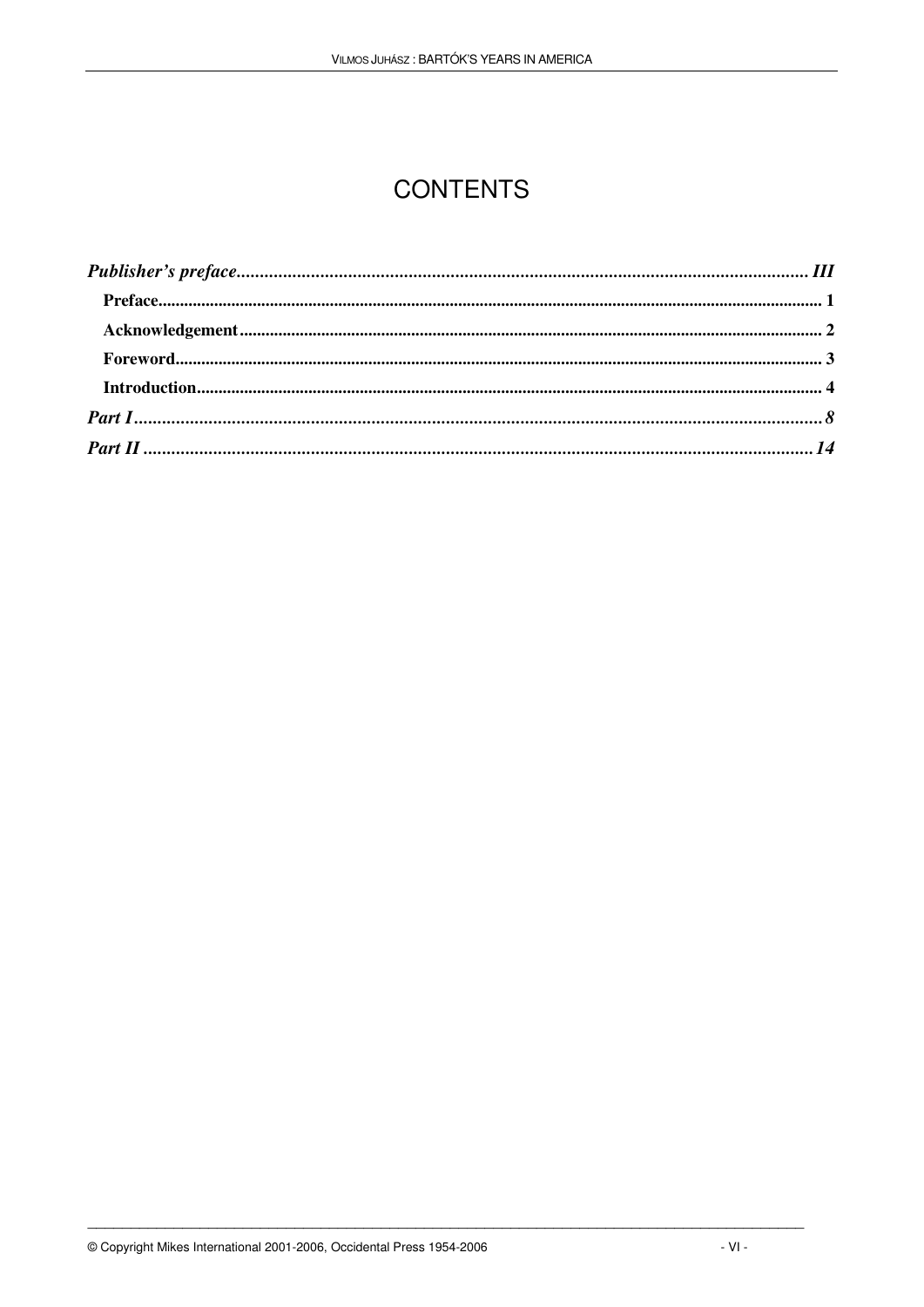### **PREFACE**

I believe this book will prove a useful exposition of the true state of Béla Bartók during his American years, and of his attitude toward the United States, as well as of the attitude of his American colleagues and associates toward him.

That has as yet not been done, and the absence of this valid documentation has given rise to extravagant and fanciful descriptions, which do not correspond to the facts.

The personal description of Bartók by those who knew him is indeed, as always, illuminating and fascinating.

7<sup>th</sup> January, 1960.

Jelend Dannhir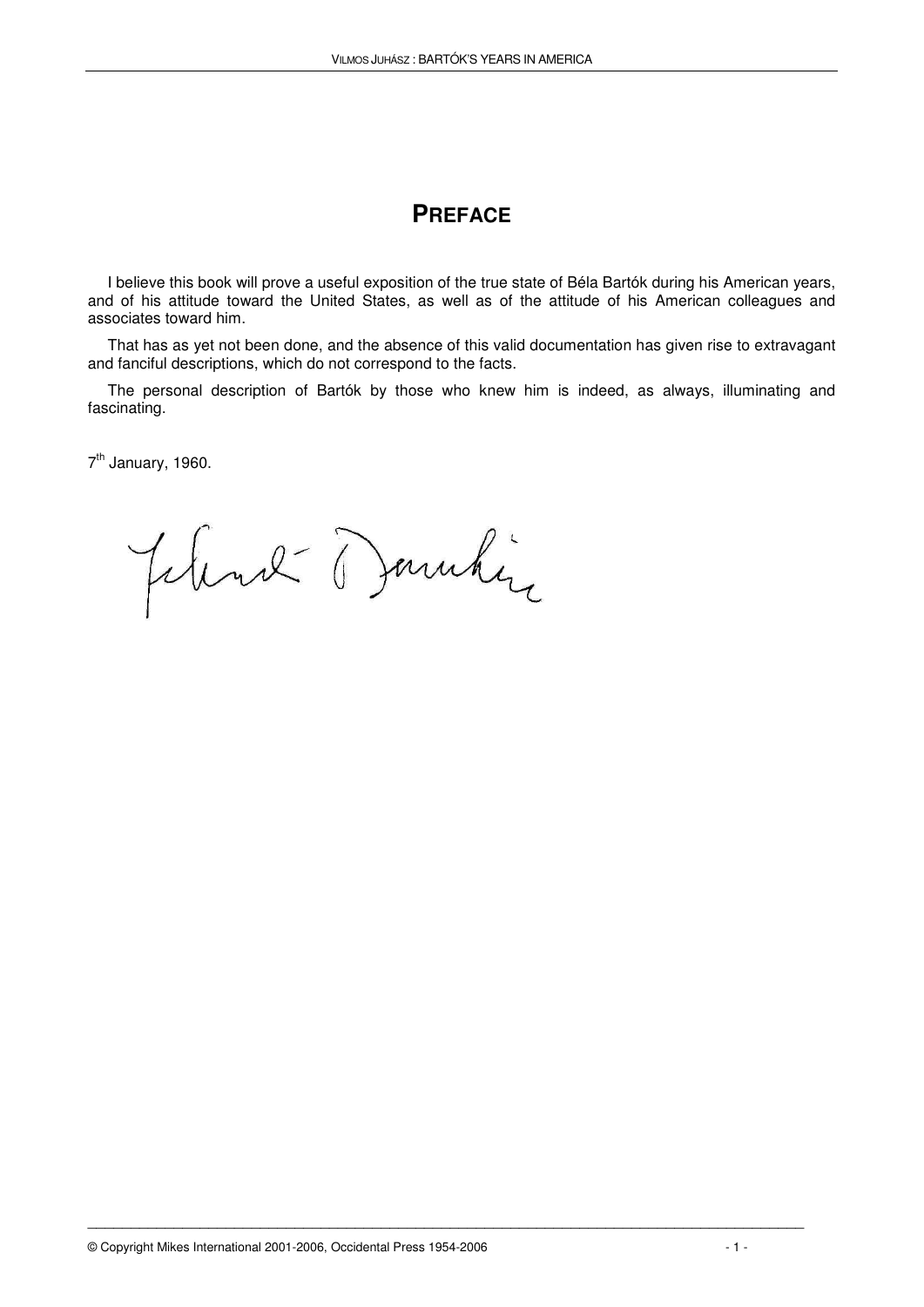### **ACKNOWLEDGEMENT**

I extend my grateful thanks to the following persons who contributed essential information or who gave technical assistance: Ernő Balogh, István Barankovics, Péter Bartók, István Csicsery-Rónay, Ottó Déri, Mrs. Anthony Domonkos, Alex Harsányi, H.W. Heinsheimer, Mr. and Mrs. Julius Holló, Mr. and Mrs. Paul Kecskeméti, Mrs. Salme Kuri, Robert M. Pierson, Israel Rappaport, and István Sugaar.

The main purpose of this book  $-$  a modest contribution to the Bartók literature  $-$  is to record the experience and reminiscences encompassing Bartók's years in America. The recollections are those of persons here in New York who were closely associated with Béla Bartók, the man and composer, and who prefer that their identities not be publicized.

Vilmos Juhász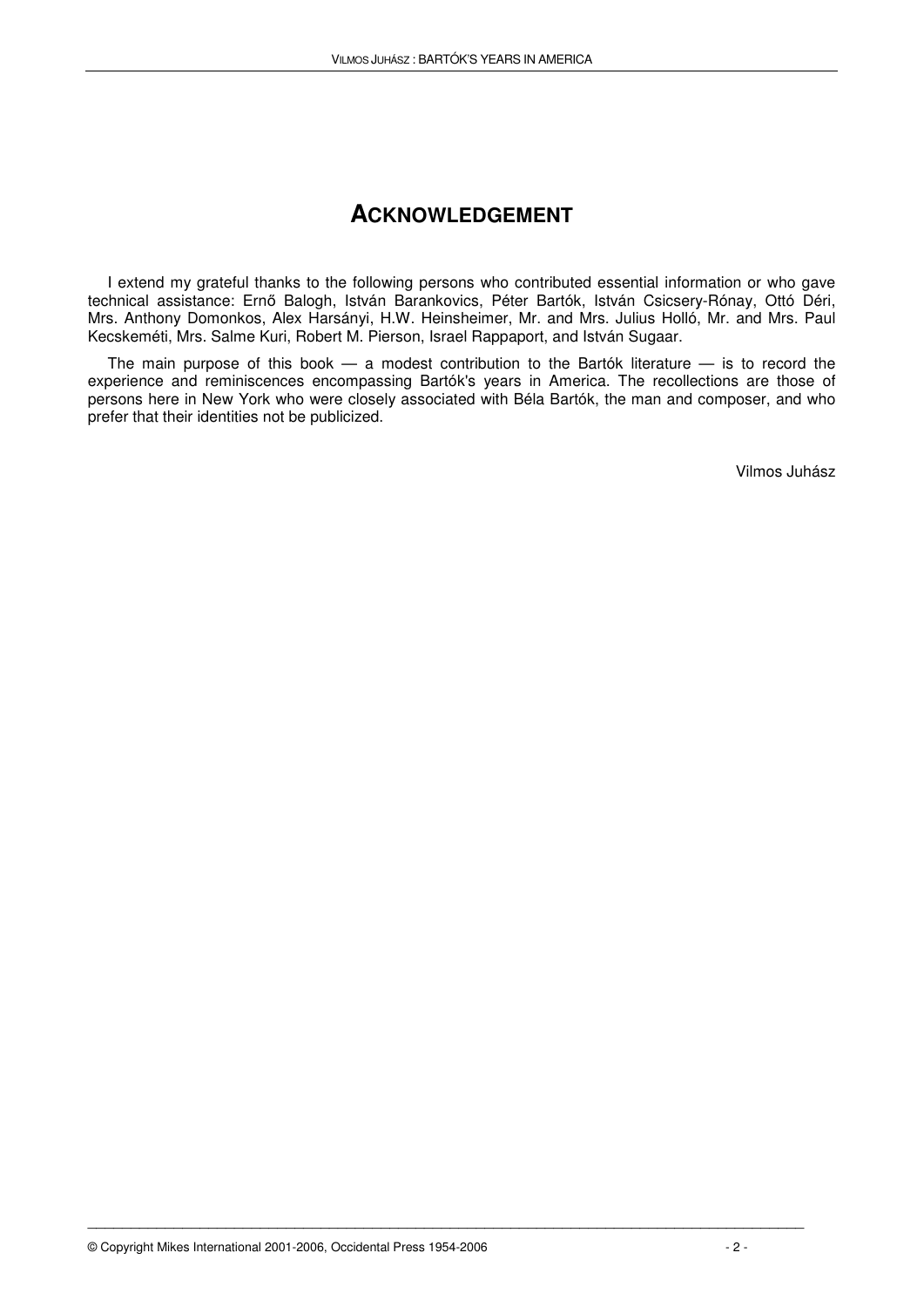### **FOREWORD**

This little collection of interviews on Béla Bartók was first published in Hungarian in mimeographed form at the beginning of 1956. It originated as a reaction to the baffling fact that Béla Bartók was given the Communist International Peace Prize posthumously in 1955. This was especially surprising, as — up to that time — Bartók's music has been criticized in the most derogatory terms behind the Iron Curtain.

Professor Juhász, incensed by this hypocritical expropriation, embarked on an extensive consultation with Bartók's surviving acquaintances — most of whom are no longer living. Ten of Bartók's friends, pupils, fellow-musicians and doctors were interviewed. An exciting picture of Bartók emerges from their testimony. His opinions, private passions, and weaknesses are discussed as well as his "transcendentally humanistic", "prophetic", but also "distinctly provoking" personality.

Now one of the most popular modern composers, Bartók in his youth was called "a crazy genius, but a genius" by a friend of Wagner and Liszt. It was in America that his creative spirit reached its final flowering which could be broken only by his long, mortal illness.

The interviewees also dispel the bolshevists' claim in the fifties that Bartók was a precursor of their "socialism", and, had he survived he would have seen his ideals fulfilled by their regime. "A world of terror and lies", this was Bartók's verdict on bolshevism.

After the 1956 Revolution the estimation of Bartók changed fundamentally in Hungary. Today research on him has attained a very high level. Even so, nobody can resurrect Bartók's deceased companions. This little piece of oral history can greatly enhance the composite picture of this noble Hungarian genius.

\_\_\_\_\_\_\_\_\_\_\_\_\_\_\_\_\_\_\_\_\_\_\_\_\_\_\_\_\_\_\_\_\_\_\_\_\_\_\_\_\_\_\_\_\_\_\_\_\_\_\_\_\_\_\_\_\_\_\_\_\_\_\_\_\_\_\_\_\_\_\_\_\_\_\_\_\_\_\_\_\_\_\_

THE PUBLISHER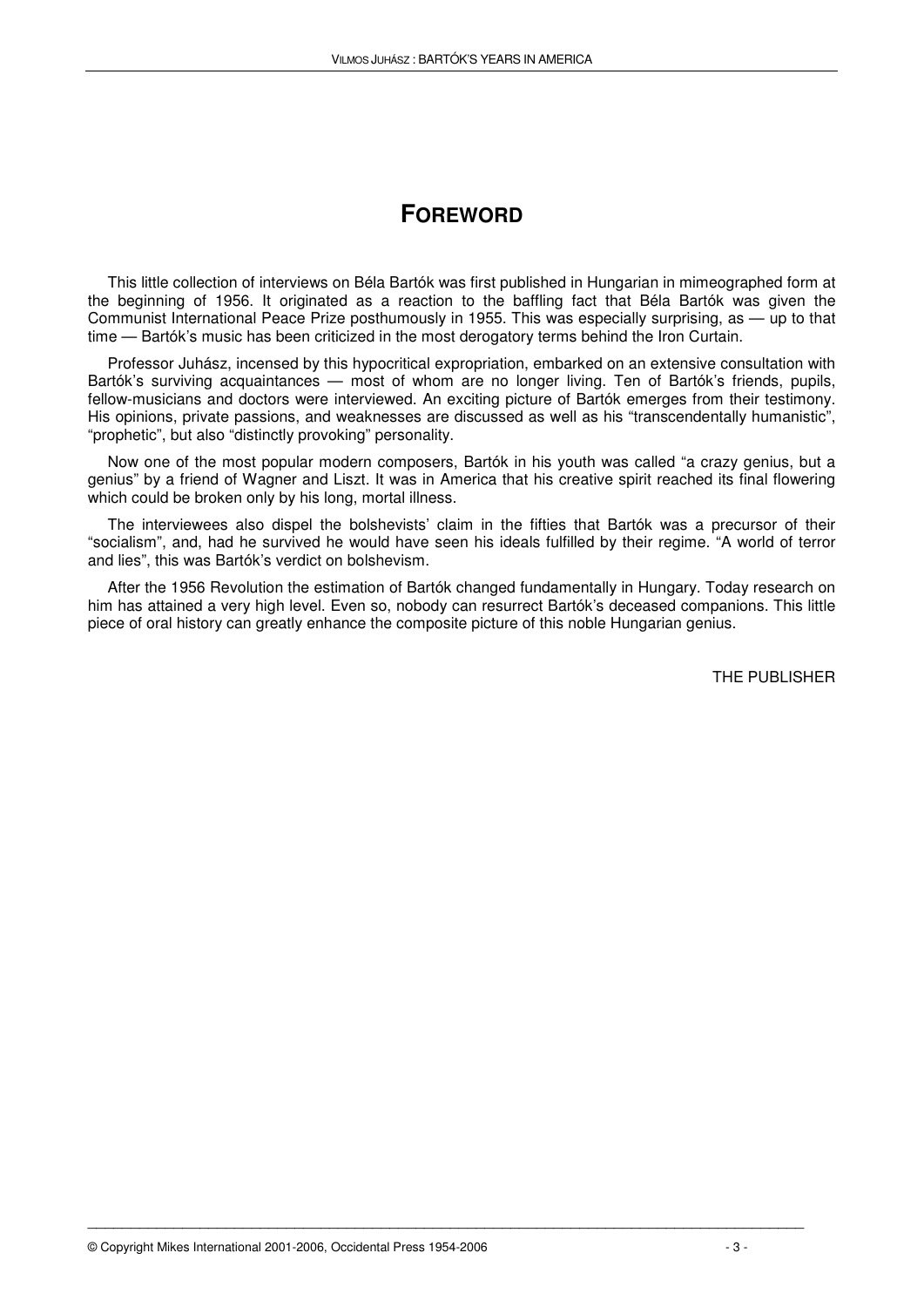### **INTRODUCTION**

It looks as though this world has become a place of an ever increasing flood of human migration. It began in Europe towards the end of the 19<sup>th</sup> century and lasted well into the first decade of the 20<sup>th</sup>, when masses of people — mostly peasants and handworkers — left their homes in Italy, Spain, Portugal, Hungary, Poland, Ireland and went, under great economic pressure, to America where the prospect of finding work was more promising than in their homeland. This was a movement of desperation to escape starvation and poverty in their native country where the economic situation and social conditions were for them a living death. Thus the motive of this migration of hundred of thousands was a social-economic one.

Then came World War I which tore Europe to pieces, producing the Russian October Revolution (1917), with that the first act of political emigration began. Only at that time there were not the peasants and workers who sought better living conditions elsewhere but the nobility, the royalty and intellectuals who tried to escape — if they could — execution or imprisonment simply because of their social standing or nonconformity with the new regime. Ironically there was also another emigration in the opposite direction during the twenties, that of those idealistic communists who, being persecuted in their homeland because of their political activities, sought refuge in Soviet-Russia or in countries where they were granted political asylum. Still, even more ironic is the fact that after Lenin's death a group of Soviet leaders, who fell in disgrace under Stalin, were forced to run along the same road to exile exactly like those whom they, a few years previously, had condemned to the same fate.

With Nazism, the situation in Europe began to deteriorate dangerously. Again thousands of people were forced to leave their homes in order to save their lives. Then, for the first time, there emerged another type of émigré: one who, though not directly endangered physically, but because of an ethical-moral conviction unable to tolerate an inhuman political doctrine had chosen the way of voluntary emigration. Generalizations are never expedient but one might say that this kind of emigration is perhaps the most painful, most conflicting one, because it depends solely on an individual, spiritual-rational — or irrational decision based alone on idealistic motives of a humanistic attitude. There were quite a number of great personalities from the intellectual, artistic, literary and political world who took this step demonstratively, like for instance Pablo Casals, Picasso, Madariaga, De Falla of Franco-Spain, Thomas Mann, Hindemith, Paul Klee of Hitler-Germany, Toscanini, Carlo Levi of Italy and so forth.

However, truth always has a counter truth. To persevere under adverse political circumstances and take upon one's self an inner emigration can be equally heroic and demonstrative. In a dictatorship this might end with the total spiritual destruction of the person as in the case of Shostakovich, which illustrates this so tragically.

Finally, the last War with the lunatic "peace" agreement of Yalta towards the end, which brought upon the world in its consequences an even bigger catastrophy than the War itself, created a situation in which practically this whole planet became the scene of a never ceasing emigration for millions of people.

It was necessary to make this short survey about emigration as a global phenomenon in order to establish the background for Bartók s move which was also the kind of voluntary emigration we discussed above. He himself never considered his leaving Hungary as an "emigration", for he hoped to return after the victory over Hitler. Destiny decided differently and his step alas, actually became an emigration forever.

Bartók's decision to leave Hungary voluntarily was not a primarily political move, although it had, in so far, a political implication as it was triggered by the growing danger of a possible Nazi-occupation of Hungary, or at least the possibility of forcing upon the nation a foreign ideological doctrine. However, in both cases the outcome of such an event would have meant a severe curtailment of individual freedom, the loss of all forms of natural law, especially the freedom of speech and movement, which for Bartók meant the freedom of musical speech as well. Truth and freedom were the two main pillars of his character in which he did not accept any compromise and the mere thought of being robbed of these basic values of human life were for him unbearable.

Between a decision for emigration and putting it into practice lies a long road paved with pain and sorrow. It took Bartók more than a year of bitter inner struggle before he finally left Hungary with his wife on October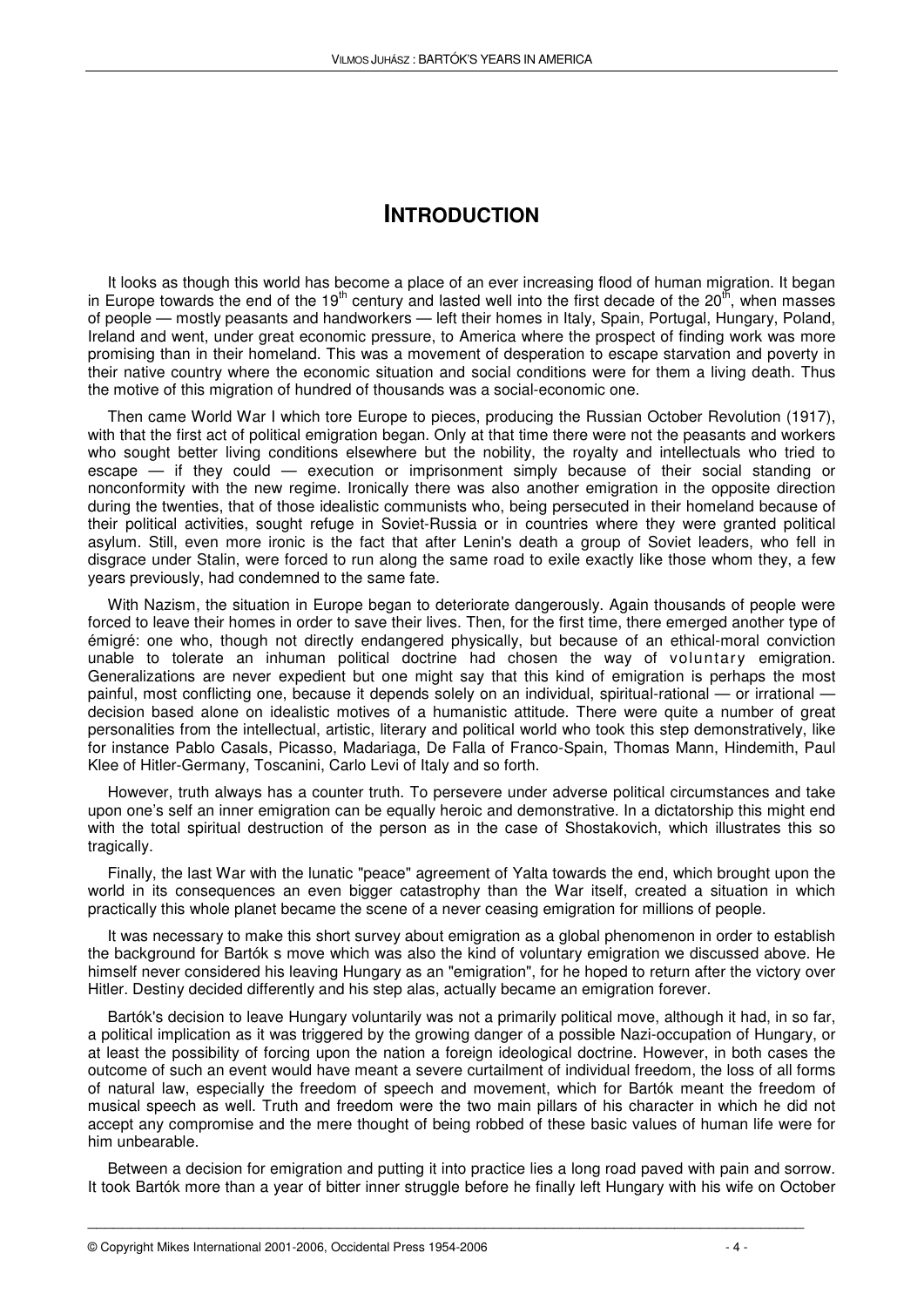12, 1940, to reach one of the last ships at Lisbon which took them to New York. A letter he wrote me to London in the summer of 1939 speaks clearly of that grave spiritual conflict posing the question of whether to stay or to leave:

Of course it is another question whether one should emigrate (if possible) or not. One could speak on this subject from different points of view. If somebody stays, albeit could leave, people might say that he agrees tacitly with everything happening here. And one couldn't even deny this because it would only cause trouble and staying thus would lose its purpose. On the other hand, one could also say that into whatever tangle the country gets, everyone should remain and try to help as he can. The question is only whether one could hope that within a measurable space of time an efficacious effort of help could be possible. Hindemith tried this in Germany for 5 years but then, it seems, he lost confidence. I — but this is purely a personal matter — have no confidence at all. But certain works I can do only here (for at least one more year) because they are connected with materials in the Museum. Conversely I see nowhere a country where to go would be worth while if one expected more than sheer vegetating. So for the time being I am entirely without counsel although my feeling tells me that anyone who can should go.

Bartók was not the only one who has been confronted with this ghastly problem in those times. But for him who was rooted so essentially in the deepest layer of Hungarian culture through his life long research into the ancient strata of folk music tradition, a parting from this late artistic vintage meant a great existential risk. He was fully aware of this fact and had no illusions about the future.

The question whether the USA had been the country for him worth while to settle down in, became the center of a futile controversial debate pro and con after his death. The fact that Bartók did not find full acknowledgment in war-time America has been exploited politically by the ill-famed Hungarian communist regime of 1949-1956 up to the absurdly hypothetical point that if Bartók had lived he would not hesitate to return to post-war Hungary. There exists a letter by Bartók dated July 1, 1945 to the composer Jenő Zádor in which he wrote: "The news coming from Hungary are extremely appalling: frightful devastation, terrible famine, menacing chaos.... God knows how many years it will take before the land can recover (if at all). I would also like to go home but for good… "This ambiguous last sentence was the subject of arguments by the communists who concluded stubbornly that if Bartók was such an ardent anti-Nazi then he would certainly be pro-communist and as such he would come home. Useless to say that the same communist authorities put most of his work on Index and according to the cathechism of Marxist social realism allowed only some of his simpler folk music arrangements to be performed. So for Hitler-Germany his compositions were stamped as "entartete Kunst" (degenerated art) and for Rákosi-Hungary as bloody "bourgeois art" ! (The sad fact is that good musicians still holding high official posts in Hungary were among the propagators of this ruling while today they act as great admirers of Bartók's genius. Tempora mutantur....)

Equally controversial are the views about those last five years of Bartók's life in the States. Was he happy in the New World? Was his financial situation satisfactory? Was he successful as a composer and pianist? It is needless to ask whether he was happy in America because he was certainly not. Can one imagine a man like Bartók who once said about himself that the happiest days of his life were those he spent in villages among peasants, who lived in and with nature (dozens of his compositions have titles referring to nature), who had a herbarium, gathered insects and minerals, watched forests, fields and waters, listened to the sounds of nature, who whenever there was a chance went to Switzerland to climb mountains, being shut in a flat of a New York skyscraper in a noisy mid-town street? Certainly, there were some luminous spots in this respect when friends — and also the magnanimous actions of ASCAP — made it possible for him to spend some time in rural environments, but there were temporary occasions not altering his everyday life in New York, his permanent site.

His financial situation was more than modest, sometimes even rather precarious. The engagement at Columbia University for the notation and systematization of the big Serbo-Croatian collection by Parry brought him a small but at least certain monthly income during one year. But the extension of the assignment for another year was made possible only through a joint action of friends who donated the money because Columbia could not raise the sum for this purpose (!) and, of course, all this without Bartók's knowledge for he would not have accepted help in this form. Like in everything else he was also in financial questions extremely correct. Many people did not understand this and often complained about Bartók being a "difficult man" who couldn't be helped. Yes, every great personality is "difficult" in one way or the other, not measurable with the man in the street. Thus Bartók was "difficult" in the way that he was most reserved, buttoned-up with people who were not really near to him and generally did not speak about personal matters.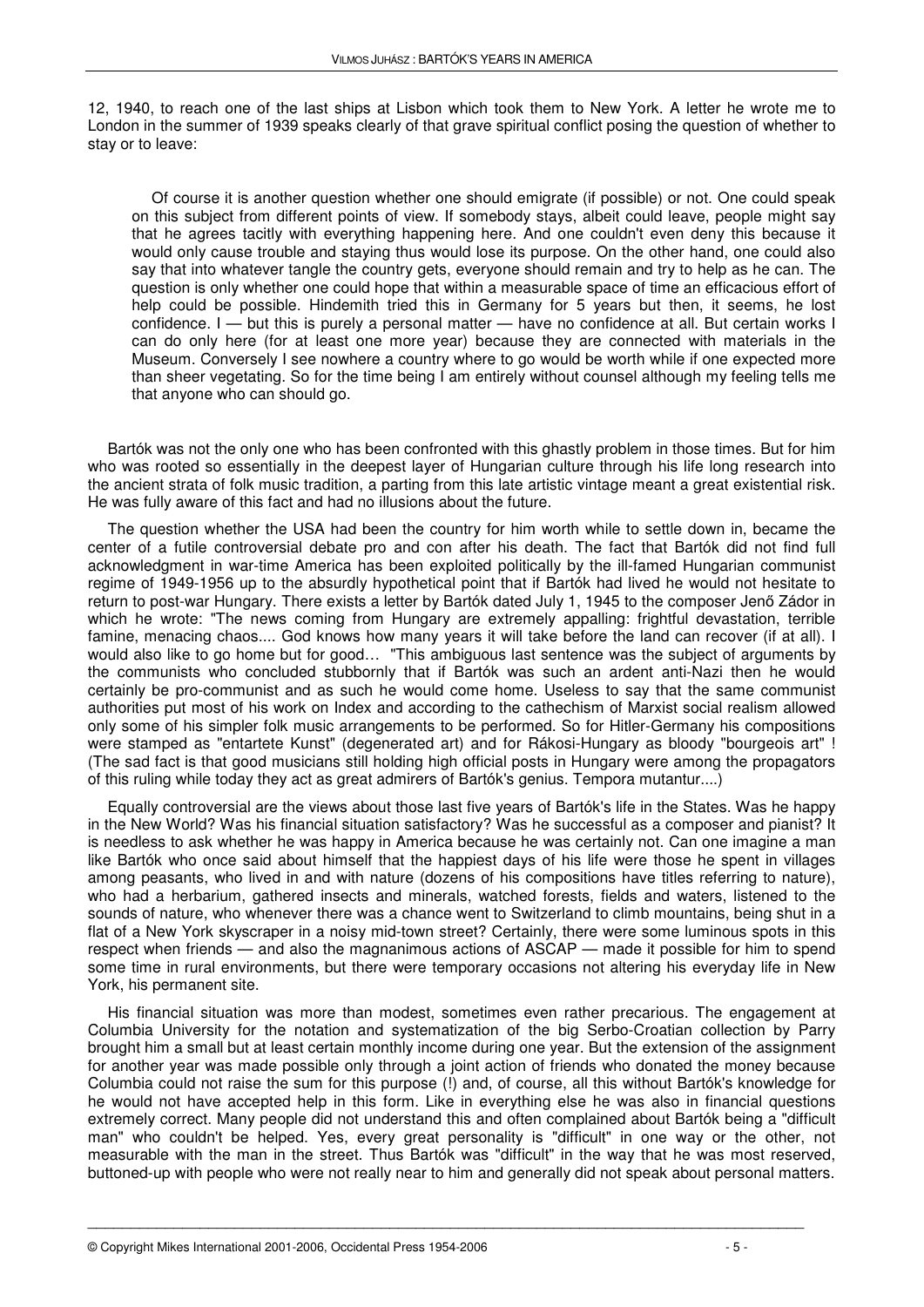In the States, there were very few people to whom he opened his heart fully. One of them was Mrs. Wilhelmina Creel, a former American pupil of his who came to study in Budapest before the war and with whom he kept close contact also in the States. She was the addressee of many important letters of Bartók wherein he gave an account of his life, sorrows, struggles, successes and debacles — they read almost like an autobiography. In the first two and a half years of his American stay Bartók suffered many hard set-backs. In a letter (March 2, 1942) to Mrs. Creel he complains about his financial situation:

Our position is getting worse and worse with every day. All I can say is that never in my life since I earn my living (since I was 20) I found myself in such a terrible predicament in which I perhaps shall get in the near future.... My wife bears this heroically.... She tries to find some work, for instance teaching. But how can one find pupils or an engagement.... And what is your opinion about this? I am rather pessimistic and have lost all my confidence in people, countries, in everything.... Till now we had two pianos free of charge from the Baldwin Company, one "baby grand" and an "upright", I just received notice that they will take away the "upright". Of course we have no money to rent another piano. And so we will have no possibility to learn two-piano pieces.

And in another letter dated from December 31, 1942:

With the  $1<sup>st</sup>$  of January I am "dismissed" from Columbia, it seems they have no more money for me. This is most annoying because during two years it was not possible to finish more than about half of the work (the Parry collection) and I hate anything incomplete.... However, it seems that my career as a composer reached the end: boycotting of my works by the leading orchestras continues, neither my old nor my new works are played. This is a great shame — but of course not for me.

Also his publisher, Mr. Ralph Hawkes, complained about the general disinterest in Bartók s music:

During 1940 and 1941, I spent a good deal of time in the United States and travelled extensively, with the promotion of the contemporary music section of the Boosey and Hawkes Orchestral Catalogue as my main interest. To promote Bartók was no easy matter and many were the times I met with blank refusals either to perform his works or to give him and his wife engagements to play. Apathy and even aversion to this sort of music was to be found everywhere. Some organizations and conductors who were outspoken in their refusals were noticeably prominent in performing his works after his death, when general recognition made it impossible to ignore them any longer. (In: "Tempo", Autumn 1949, No.13, Ralph Hawkes: Béla Bartók. A recollection by his publisher.)

It was an irony of fate that when at last Bartók's position began to consolidate in the summer of 1943, when the prospect of new engagements arose (Columbia, Harvard, Seattle universities), when his music appeared more frequently on concert programs and there were also important commissions, his health began to deteriorate seriously. (From this time on there is scarcely a letter of him which does not discuss his state of health.) It was primarily Yehudi Menuhin who was instrumental in improving Bartók's artistic situation. By commissioning the "Violin Solo Sonata" and performing the "Violin Concerto" in Minneapolis, Washington, Baltimore, Pittsburgh with great success, Bartók's music began to fascinate the public and catch on among the musicians. Menuhin gave the first performance of the "Solo Sonata" in New York on November 26, 1944, and Bartók, who attended the concert, wrote: "it was a marvelous performance.' Also in 1944, on December 1 and 2, Koussevitzky conducted in Boston the "Concerto for Orchestra" which Bartók composed at his behest in Saranac Lake, N.Y., where he was sent by the ASCAP for convalescence. Meanwhile, he completed the systematization and the fair copies of his big Roumanian collection of 2555 melodies and 1752 poetic texts with a scientific study about this music. (The three volumes of this tremendous work have been published by the Bartók Archives and its Founder-Director, Dr. Victor Bátor, in 1967.) Also new compositions began to take shape: the "Third Piano Concerto" and the "Concerto for Viola". "We left Saranac Lake this morning" — he wrote on August 30, 1945 — "We got away sooner than planned, Ditta feels not quite well and I too, have an abnormal temperature.... In Saranac I started to write some new works but alas, couldn't finish them and I don't know whether I can continue the work in New York. And then, in September to William Primrose: "I am glad to let you know that the draft of the 'Viola Concerto' is ready.... If nothing comes in between I can finish it in 5 to 6 weeks so that in the second half of October I can send you the score..."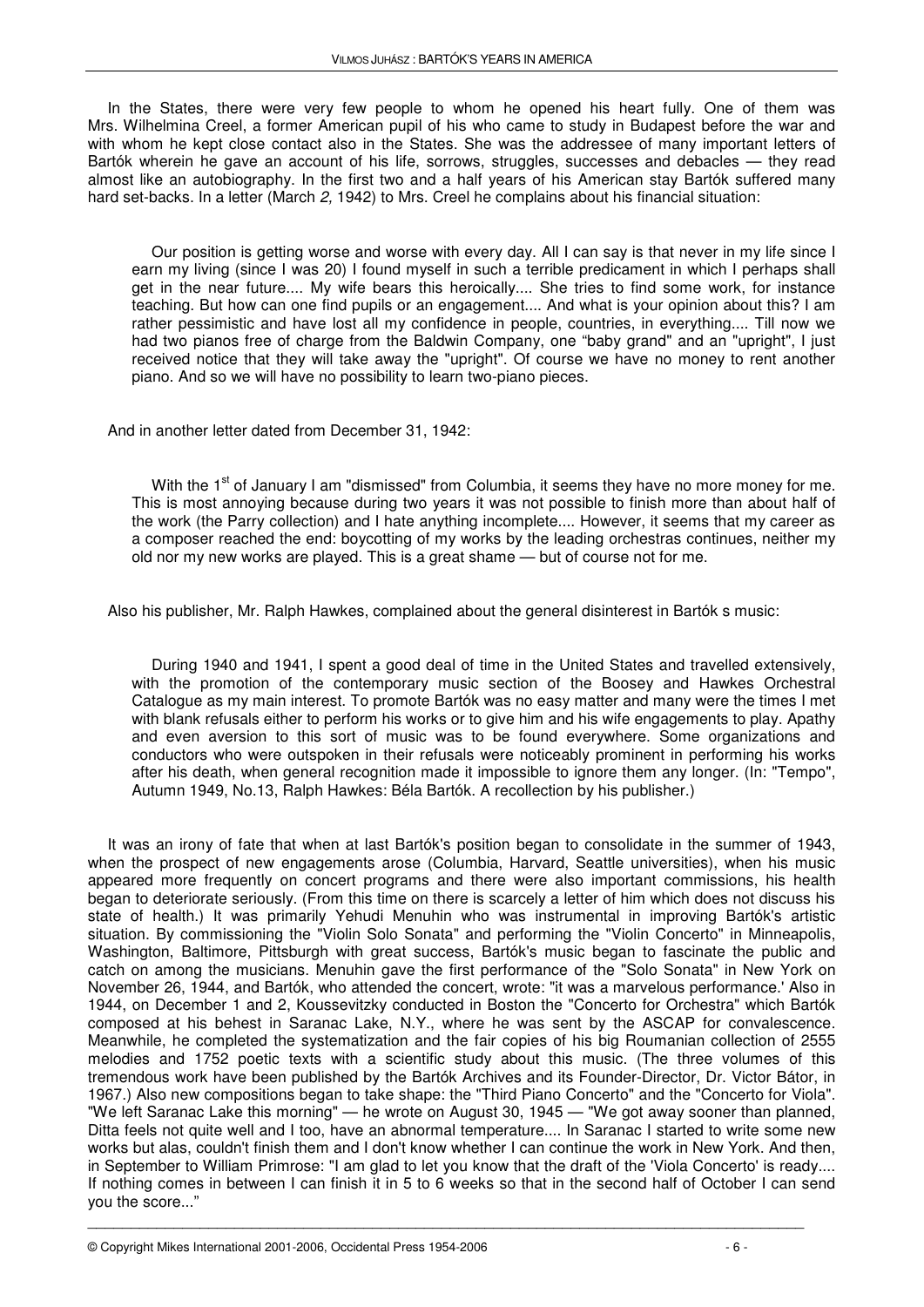On September 22 he was taken to hospital and about noon, on the  $26<sup>th</sup>$ , died.

Fortunately 1956 sowed the seed of a new cultural era in Hungary, which ramified and grew into a rich and large field of relatively free artistic, literary and scientific activity. In this frame of renewal the research work and study of the musical and ethnomusical œuvre of Bartók reached a standard which represents a unique phenomenon in today's musicological investigation and interpretation. So the analysis of Bartók's American years, with their positive and negative sides, furnishes us with an objective reference to the last section of the Master's life with all its tremendous tensions, strains and unrest. But — "scripta manent" what can be more convincing about the life of a man if not his written words like, in this case, Bartók's own letters in which he opened his mind and soul to persons whom he felt congenial with. Contemporaneous recollections, especially if they are not from professionals of the same genre, are necessarily subjective because people often project their own views, feelings and conceptions into their chosen object involuntarily. And even more so when such interviews are made extemporaneously. Therefore, when reading these reminiscences in this book, one should always bear in mind that their function is only to complement a series of details to the general picture of Bartók's American years without claiming for exclusiveness.

A similar book, actually the counterpart of this, has been published recently in Budapest, and it lies in the nature of the matter that it has the same points of quality as well as the same shortcomings discussed here. (Bónis, Ferenc. Így láttuk Bartókot (We saw Bartók like this) Budapest, 1981.) So at least on this level West and East have met at midway!

It is a great asset and good fortune that a rich collection of Bartók's letters (1088 pieces) could be published in Budapest in 1976 by Dr. János Demény. This volume is the result of an indefatigable, fastidious scholarly research of thirty years and with its extensive documentary references represents today a publication of utmost importance in the field of music history related to the life time of Bartók.

All our quotations from letters are taken from this book with the intention of underpinning the often divergent accounts, views and statements over Bartók's American years with a solid basis of written facts.

\_\_\_\_\_\_\_\_\_\_\_\_\_\_\_\_\_\_\_\_\_\_\_\_\_\_\_\_\_\_\_\_\_\_\_\_\_\_\_\_\_\_\_\_\_\_\_\_\_\_\_\_\_\_\_\_\_\_\_\_\_\_\_\_\_\_\_\_\_\_\_\_\_\_\_\_\_\_\_\_\_\_\_

Berne, August 1981.

Sándor Veress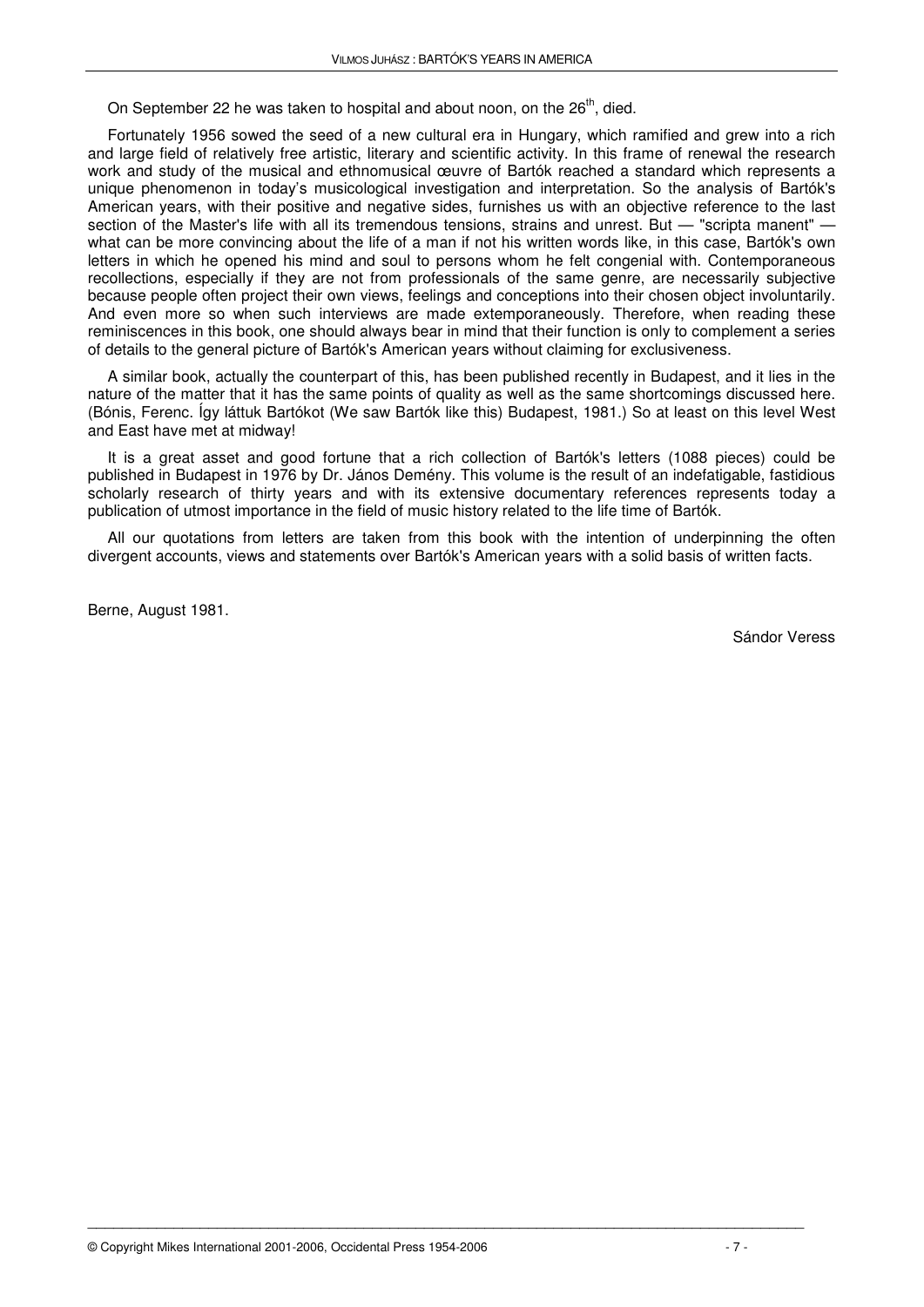# **Part I**

As the introductory study of Vilmos Juhász has lost much of its timeliness during the quarter century since it appeared, we are publishing only excerpts of it, especially when these excerpts help to explain parts of the interviews.

This study deals with a great creator who in his whole intellectual and emotional make-up was an enemy of all manifestations of the totalitarian spirit, and who for this reason spent his last years in the United States.

On May 13, 1955, however, the entire press behind the Iron Curtain published the following report, along with extensive and laudatory comments:

According to the Secretariat of the World Peace Council, the International Peace Prize Committee has decided to award the 1954 (posthumous) peace prize to Béla Bartók, the famous Hungarian composer, whose works have contributed to a significant degree to the cause of friendship among peoples.

The World Peace Council, as we know, is one of the most important organs of bolshevist propaganda in the whole world. It is an organ which stigmatizes as an enemy of peace and a war-monger anyone who, anywhere, in any way, opposes Soviet power-politics, and it proclaims as a great friend of peace and an enemy of war-mongers anyone who in word or deed serves the interests of this Soviet policy. We do not mean thereby to say that everyone who receives this prize is a determined and consciencious flagbearer of Soviet imperial designs. However, the ways and errors of human intellect are infinitely complex, and it may happen that they lead from a bonafide starting point almost involuntarily into the labyrinth of the bolshevist peace movement. But the most difficult situation is that of a dead person who cannot defend himself against such a classification.

All the propaganda implicit in the Bartók commemoration of 1950 is revealed more completely and openly in the published comments during the anniversary in 1952. We quote a few characteristic passages from the September 26, 1952, issue of "Magyar Nemzet", pointing out particularly that, in the usual fashion, this propaganda is not content with anti-American negativism; it also becomes positive, extolling workers' competitions, increased production, subscriptions to loans, etc.

Seven years ago today Béla Bartók died. To the north of New York near the town of Hartsdale lies the Ferncliff Cemetery, the quiet country cemetery wedged among woods where seven years ago they buried one of the greatest geniuses in the history of modern music. ASCAP, the American composers' federation, which generously assumed the expenses of burial, chose this cemetery. The moundless grave is marked by a small memorial in the form of a slab of stone 8 by 12 centimeters in size. Upon it there is no name or even a single line of writing, just the number 470. ASCAP which earned hundreds of thousands of dollars from Béla Bartók the concert artist while he was in good health and performing, and from Béla Bartók's works before and after his death, didn't have the money for a twenty or thirty dollar gravestone. One's heart weeps upon seeing the familiar photograph: Bartók's youngest son crouches on the ground, his left hand extended as if already trying to ward off the encroachments of the grass upon the last, scarcely visible sign, the number 470....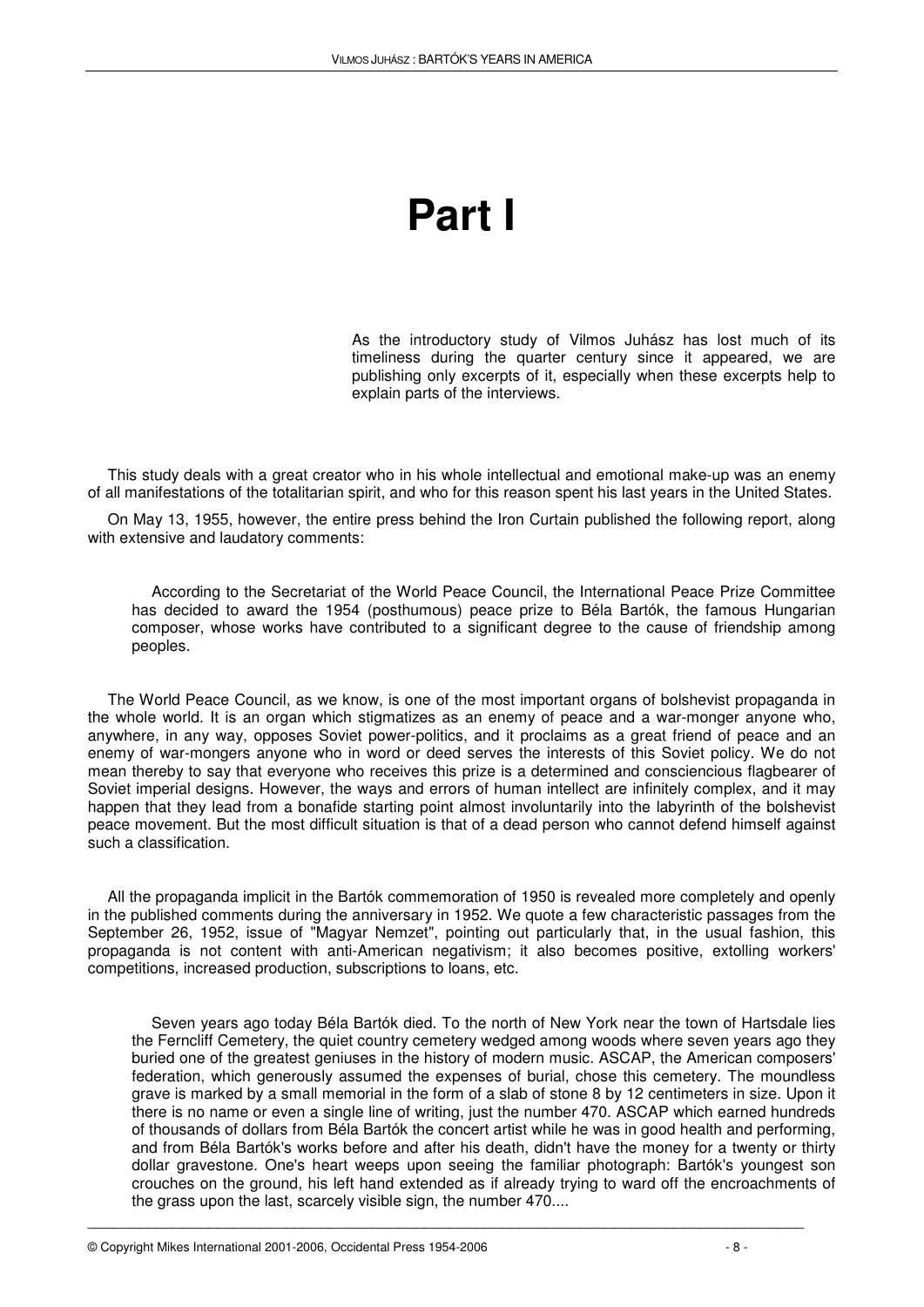Bartók's health was attacked by a deadly disease. With a temperature of 39 degrees centigrade (about 102 degrees Fahrenheit), this giant in the history of modern music stood amid America's stony wastes in the cold falling rain. He didn't have enough money to pay a taxi to bring a doctor to his sick wife. He would have given piano lessons had there been anyone to take them. And just when preparing to go home — how heartrendingly the string passages of the "Concerto for Orchestra" wail, how they yearn for a distant beloved homeland — Bartók died. Only a few good friends accompanied his casket. At his grave a scarcely perceptible small slab of stone — upon it the number 470.

Could we find any graver accusation against the cultural policy of the representatives of American imperialism? Hardly.... Bartók sensed the future: our present. Our present and future which, as it were, become fulfilled day after day, and all those dreams mature which Béla Bartók together with his great friend and fellow-revolutionary, Zoltán Kodály, dreamed, and for which Bartók battled throughout a lifetime studded with prodigious works.

All Hungarians are subscribing to the peace loan. Involuntarily a sigh breaks from us, the sigh that always comes as often as we think of him, remember him. Oh, if he were only here with us and could see the fulfillment of his dreams and struggles!

After all this, one cannot doubt the close and direct contact between the Bartók image invoked by Hungarian Communist propaganda and the international peace prize awarded to Bartók. It was this propaganda image which received the peace prize.

The posthumous honoring of Bartók was thus commented upon by music critic Sándor Asztalos:

Bartók remained loyal to this ideal unto death — loyal as a man, as a scholar, as a composer. He emphatically rejected every thought, attempt, or attack obstructing this great ideal. That is why he hated fascism and all forms of inhumanity. That is why at the end of his life he also came to hate the land of his exile, the United States. ("Magyar Nemzet", May 13, 1955)

In his autobiography published by the periodical "Magyar Írás" (Hungarian Writing) during the year 1921, Bartók thus refers to the first period of his calling:

— — —

I was torn from stagnation as by a stroke of lightning at the first Budapest performance of "Thus Spake Zarathustra" (Richard Strauss' symphonic poem) in 1902.... Still another circumstance exerted a decisive influence on my development. At that time there arose in Hungary a national current which pervaded the arts too. The idea that something intrinsically Hungarian should be created also in music caught my attention, directing it towards the study of folk music, or rather what then was regarded as Hungarian folk music. Under these various influences in 1903 I composed a symphonic poem entitled "Kossuth". Meanwhile the magic of Richard Strauss' music vanished. An intensive study of Liszt especially his less popular creations like "Années de pélerinage", "Harmonies poétiques et religieuses", the "Faust Symphony", and "Totentanz" — led me to the essence of his music and finally revealed to me this composer's true significance....

In addition, I came to realize that the Hungarian tunes mistakenly regarded as folk tunes were in reality for the most part trivial popular melodies of scant interest. Thus in 1905 I began an investigation of Hungarian peasant music, which until then had been practically unknown....

When at Kodály's suggestion — it was during this same period — I became familiar with and began to study Debussy's compositions, I noticed with astonishment that in his melodies, too, certain pentatonic tones corresponding to those in our folk music prevailed. These quite certainly must be ascribed to the influence of eastern European folk music, probably Russian. In Igor Stravinsky's work we perceive similar tendencies. So it would seem that our era is affected by this current, even in regions geographically distant from each other. We see art music enlivened by the elements of peasant music which the creations of the last centuries have left untouched.

\_\_\_\_\_\_\_\_\_\_\_\_\_\_\_\_\_\_\_\_\_\_\_\_\_\_\_\_\_\_\_\_\_\_\_\_\_\_\_\_\_\_\_\_\_\_\_\_\_\_\_\_\_\_\_\_\_\_\_\_\_\_\_\_\_\_\_\_\_\_\_\_\_\_\_\_\_\_\_\_\_\_\_

© Copyright Mikes International 2001-2006, Occidental Press 1954-2006 - 9 -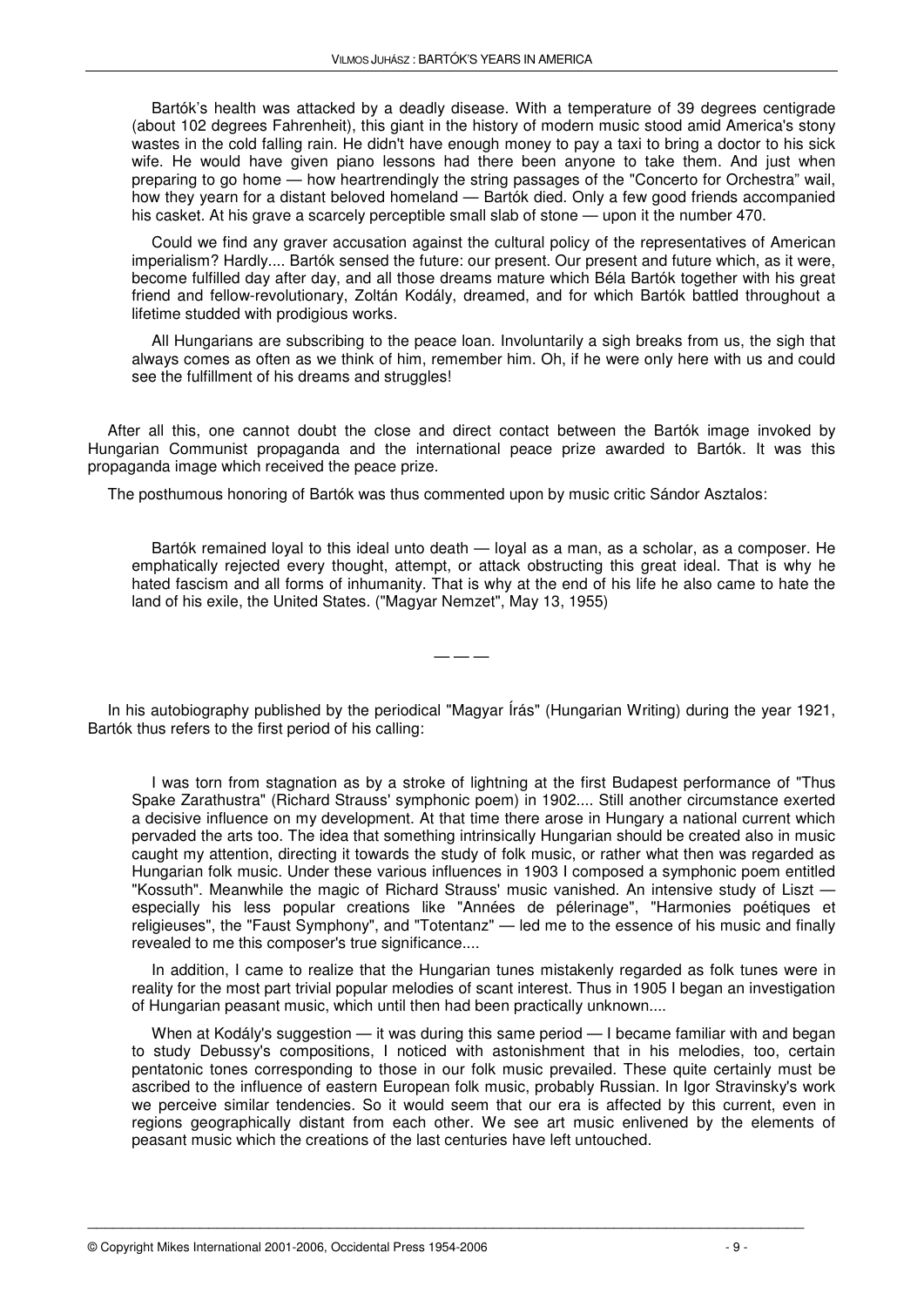At this point we must to some extent deliberate on the aspect of Hungarian life which influenced Bartók and thereafter developed with him, coming to no small degree under his decisive influence. In those days Franz Joseph ruled over the Austro Hungarian Monarchy. His rule created a balanced form of life whose counterpart could be found only in Victorian England.

However, these times also manifested signs of social tension fostered by the strict stratification of the classes; a tidal wave of peasant immigration to the United States; the first strikes by industrial workers and peasants; and the first real peasant movements which strove to improve the lot of the agrarian strata. At this same time the national independence movement was greatly strengthened.

In the cultural field an entirely new spirit began to develop around the turn of the century. The younger generation of artists, and especially of writers, sought to break away from the heritage of classicists, romanticists, and sentimental epigones. Modern Western arts and literature turned mainly towards Paris. Yet this was no hinderance to, but rather an intensifying factor of, the reappraisal of the Hungarian spirit, of the rediscovery of the true values inherent in the Hungarian people.

Endre Ady was the greatest literary personality in this double movement, whose periodical "Nyugat" (The West), launched in 1908, indicated by its very title its program. Ady's volume of poetry, "New Poetry", published two years previously, proved a revolutionary literary bombshell. In these same years the great novelist Zsigmond Móricz was the protagonist of the non-romantic anti-sentimental portrayal of the peasant in literature.

These spiritual movements matured almost exclusively in Budapest, the national capital, where they were spearheaded by a broad intellectual stratum, European in culture. These intellectuals of Budapest also extended this spiritual revolution to problems of society, economics, history, and politics. These endeavors were brought to focus in the periodical, "Huszadik Század" (Twentieth Century) edited by the eminent Hungarian sociologist, Oszkár Jászi, later resident in America for many decades. These movements were not on just a single plane; after World War I more and more spiritual elements mingled with the, until then, strongly empirical spirit. This revival was manifested in the field of religion as well (Bishop Ottokár Prohászka, etc.).

Young Béla Bartók lived in this atmosphere, being closely linked with the "Nyugat" and "Huszadik Század" circles. At the same time, however, he also was alienated to a certain degree by this culture's almost exclusively metropolitan coloring. He was searching for a deeper and more universal reality and found this more genuine and true essence of reality in an unbroken contact with the people. His folksong collecting, apart from its great musical significance, represented direct contact and even living together with the peasantry — he called it the greatest and happiest experience of his life.

The fourth string quartet (1928) won him one of the highest musical awards of those years, the American Coolidge Prize, and with this began his very significant contact with America.

In connection with his acceptance of the Coolidge Prize, Bartók made an extensive tour throughout America lasting from December 1927 to February 1928 and including concerts in New York, Philadelphia, San Francisco, Portland, Los Angeles, Seattle, Denver, Kansas City, St. Paul, Boston, Cincinnati, and Chicago in which he performed with great success. This was an era of rebirth in American cultural life and Bartók was most favorably impressed.

In 1938, Barzin conducted for the first time in the United States Bartók's "Music for String Instruments, Percussion and Celesta", which received huge acclaim. His "Contrasts", commissioned by Benny Goodman, America's most famous clarinetist, was introduced by Goodman, Joseph Szigeti and Bartók himself. The Violin Concerto was played in the United States by Joseph Szigeti and Yehudi Menuhin. In a letter, Bartók made touching reference to the enthusiastic reception of his Solo Violin Sonata by soldiers on Kodiak Island in the Aleutians, where it was performed by Menuhin in June 1944.

In 1929, Bartók visited the Soviet Union on a concert tour. His willingness to undertake it may be attributed primarily to his desire to gain a personal impression of the "new world" developing there. Uncompromising objectivity was ever a Bartók hallmark; never would he allow himself to be led by slogans or predetermined concepts untested by direct experience, even when they corresponded to the truth. The Soviet world at that time had a mixed effect upon him. He was repelled by the terror which comprised the essence of this world....

Then came the "Axis" era, with its increasing political, social and cultural adaption to the National Socialist power and ideology in Germany. Bartók was plunged into despair by this fascism whose progressive encroachment threatened Hungary not only physically but spiritually. From 1938 on, he considered the prospect of fleeing this tyranny. His second journey to America (April-May 1940) was instinctively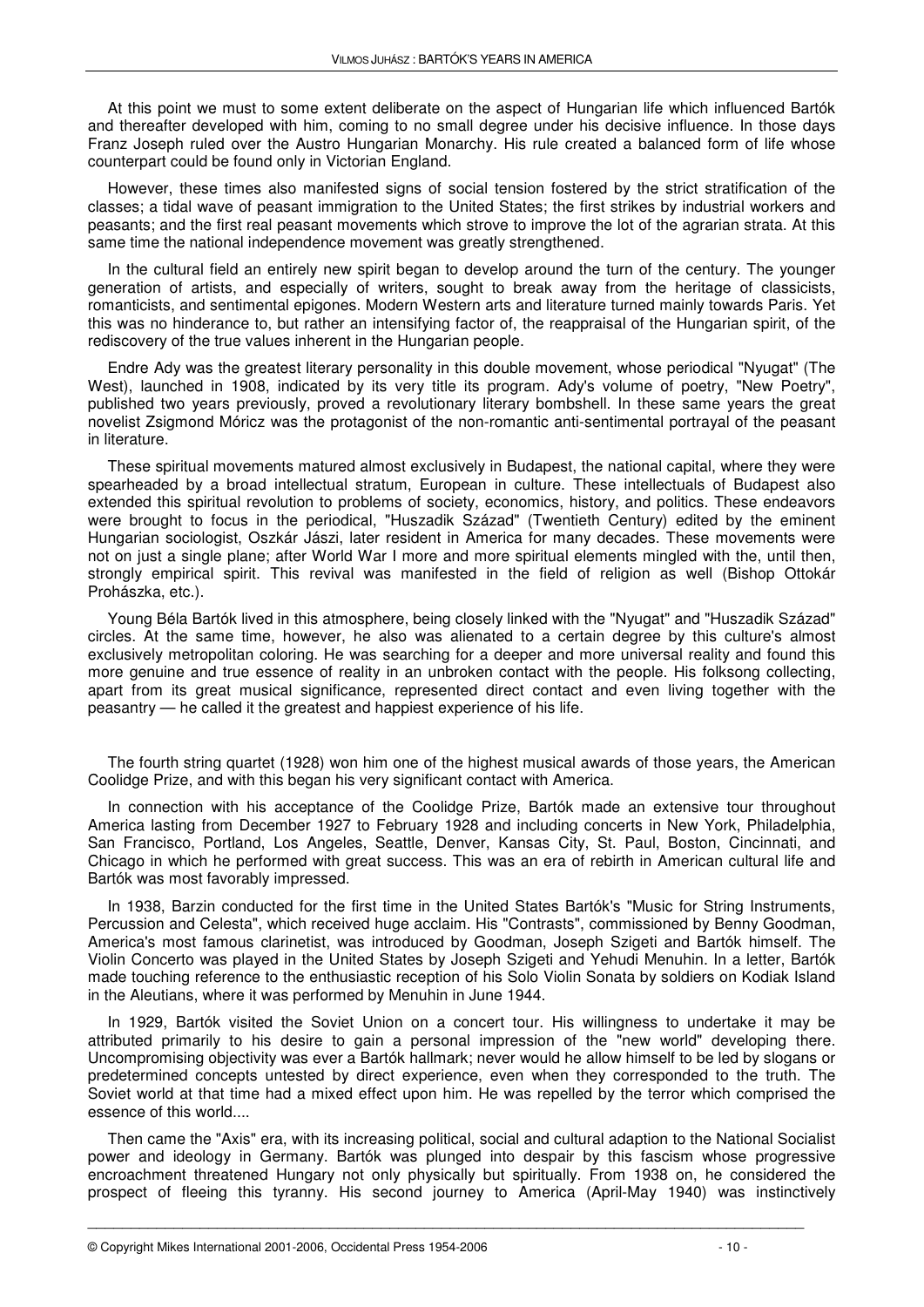"exploratory". He clearly foresaw how hard it would be for one so deeply rooted in Hungarian soil to forge a new existence in a wholly different world. In this regard he cherished no soaring hopes. "This trip actually is a leap from the intolerable into the uncertain", wrote Bartók on October 14, 1940, to a Swiss friend....

Bartók's American period, that is, the four years of his battle against mortal illness, resulted in four great compositions: the Koussevitzky-commissioned "Concerto for Orchestra" written in 1943 (to this day his most popular work), the "Solo Violin Sonata" for Yehudi Menuhin (1944), the "Piano Concerto No. 3" written secretly for his wife and the" Viola Concerto" commissioned by William Primrose and completed by Tibor Serly (1945). These large compositions reveal the full scope of his creative powers. Musicologists refer to this last period as his "melodic" or "idealistic" period. Both terms have many facets and for this very reason they say little, especially the latter, which is often abused.

Tibor Serly thus evaluates the place of these four last compositions in Bartók's lifework:

Béla Bartók's last four major works — all composed in America — represent Bartók at the peak of his creative maturity. Much of his music, unlike many of Bartók's earlier works, seems by comparison disarmingly warm and mellow. To some this has given rise to the impression that Bartók had made certain compromises. I do not hold this view. On the contrary, I believe that, along with the ever-widening appreciation of Bartók's greater output, in the end it will become obvious to all that the last four works, more so than all the others, will exert the greatest influence upon future trends in music. ("The Long Player", Bartók issue, October, 1953.)

How were people affected by this personality which, while deeply human, was at the same time "inhumanly" distant? In "The Long Player" (Bartók issue) Yehudi Menuhin thus describes his first meeting with Bartók:

I shall never forget my first meeting with him, it was in November, 1943. Already attracted by the score of his "Concerto for Violin" before I had even met him or heard his music I had performed this work with Dimitri Mitropoulos and the Minneapolis Symphony Orchestra. Some two weeks later, having programmed his "Sonata for Piano and Violin", in Carnegie Hall, New York City, I was anxious to play this work for Bartók to receive his criticism before performing it in public. I had arranged to meet with him at a friend's home. Immediately, I was transported by his burning eyes and fascinated by the meticulous, immaculate air of this small and wiry person.

Without further ado, he sat down, produced his spectacles and a pencil, laid out a copy of the "Sonata" which he had brought along and as there were no further formalities, we began. Though I had no preconceived idea of his manner or appearance, his music had already revealed to me his innermost soul and secrets. A composer is unable to hide anything: by his music you shall know him.

Let us supplement this by Yehudi Menuhin's impressions after two years acquaintance with Bartók:

His knowledge and memory were staggering. His appearance belied the unfathomable fire and power of his character.... His presence gave no evidence of the barbaric grandeur or the mystic vision of his innermost self.

Only his eyes — those fantastically piercing eyes — gave him away. They betrayed his burning soul, while his body, almost consumed, jealously guarded its last strength for the most essential tasks. ("The Long Player", Bartók issue.)

The conscious or unconscious jealousy of creative spirit is an almost general phenomenon. Bartók, by contrast, was so generous towards his contemporaries that there is perhaps but one other such composer in the history of music: his model and artistic predecessor, Ferenc Liszt. Bartók devoted himself heart and soul to advancing the cause of his great composer contemporaries, while to propagate himself was an idea completely strange for him. He took the part of many who may have considered him a rival — reminiscent of the old masters for whom creation took precedence over their persons, and who at times hid their own works under assumed names.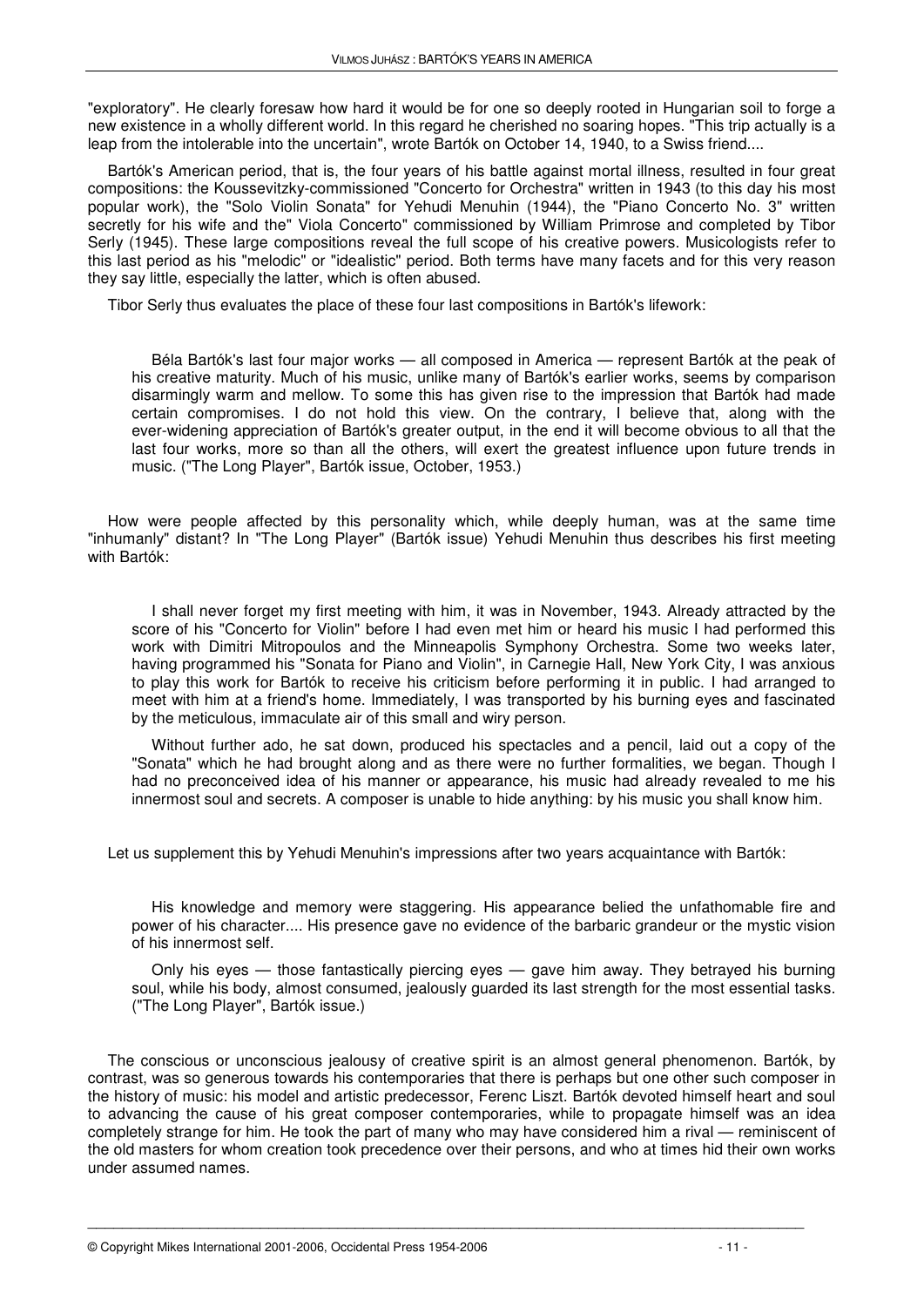The most striking characteristic of his outlook was a deep national consciousness which we cannot even characterize by the word patriotism, because it was not the cultivation of some abstract ideal but an instinctive elemental phenomenon evident in every breath he drew. From Gmunden on Sep. 8, 1903, he wrote his mother:

For my part I shall always serve a single aim throughout my life, in all fields, at all times and in all ways: the good of the Hungarian nation and of our homeland.

Béla Bartók, through his strong national consciousness, discovered the inner identity of peoples, particularly the universal forces controlling the life of the peasantry beyond all national conflicts and differences, and became one of the great promoters of mutual understanding among the East European peoples. While the official world of these same peoples sought to maintain a state of perpetual war, he paved the way for rapprochement and friendship among these peoples, so similar in their way of life, in the realm of the spirit.

"Please, accept in friendship these three Hungarian books", wrote Bartók in 1917 to the Roumanian teacher loan Busitia. "I send them to you as a token of future Hungarian-Roumanian friendship." He then spoke in his letter of his resumed study of the Roumanian language, and of his latest reading in Roumanian literature.

He protested, however, against those who turned his rising above national hatred, his relentless work devoted to mutual understanding among nations against his identifying with his own people. The fact that he collected the folk music of other Danubian nationalities and that he used in his own musical creations Roumanian or Slovak folk musical treasure just as well as the Hungarian one, was exploited by certain Roumanian and Slovak circles to qualify him as a Roumanian or Slovak composer.

"I consider myself a Hungarian composer", he wrote to Octavian Beu, a Roumanian musicologist (Jan. 10, 1931), "The fact that the melodies of some of my original compositions were inspired or based on Roumanian folk songs is no justification for classing me as a compositorul roman, such a label would have no more truth than the word 'Hungarian' applied to Brahms or Schubert, and is as inappropriate as if one were to speak of Debussy, as a Spanish composer because his works were inspired by themes of Spanish origin.... My real guiding principle, however — of which I have been fully conscious since I found myself as a composer — is the brotherhood of peoples, brotherhood in spite of all wars and conflicts. I try  $-$  to the best of my ability  $-$  to serve this idea in my music: therefore I don't reject any influence, be it Slovakian, Roumanian, Arabic or from any other source. The source must only be clean, fresh and healthy! Owing to  $my$  — let us say geographical — position it is the Hungarian source that is nearest of me, and therefore the Hungarian influence is the strongest. Whether my style — notwithstanding its various sources — has a Hungarian character or not (and that is the point) — is for others to judge, not for me. For my own part, I certainly feel that it has. For character and milieu must somehow harmonize with each other.

His relationship to Hungary and supra-nationalism was perhaps best characterized by an American admirer, H. W. Heinsheimer, whom we shall encounter at greater length further on: "He was Hungarian not more than St. Francis was Italian. The laws that governed his life were as eternal as the laws that move the stars."

To stand up uncompromisingly for the oppressed, the weak, in the everlasting struggle between oppressors and oppressed, was a basic attitude with him. It may be regarded as a cornerstone of his philosophy. He never hesitated, with the consistency typical of him, to take the consequences resulting from such an attitude.

\_\_\_\_\_\_\_\_\_\_\_\_\_\_\_\_\_\_\_\_\_\_\_\_\_\_\_\_\_\_\_\_\_\_\_\_\_\_\_\_\_\_\_\_\_\_\_\_\_\_\_\_\_\_\_\_\_\_\_\_\_\_\_\_\_\_\_\_\_\_\_\_\_\_\_\_\_\_\_\_\_\_\_

What is more important, I scarcely can imagine any collaboration between the notorious Axis and the Western countries. One is bound to think it would have been best to get the painful operation over with now. Did you read carefully Chamberlain's important speech (after Godesberg or Gottesberg or, perhaps even better, Teufelsberg)?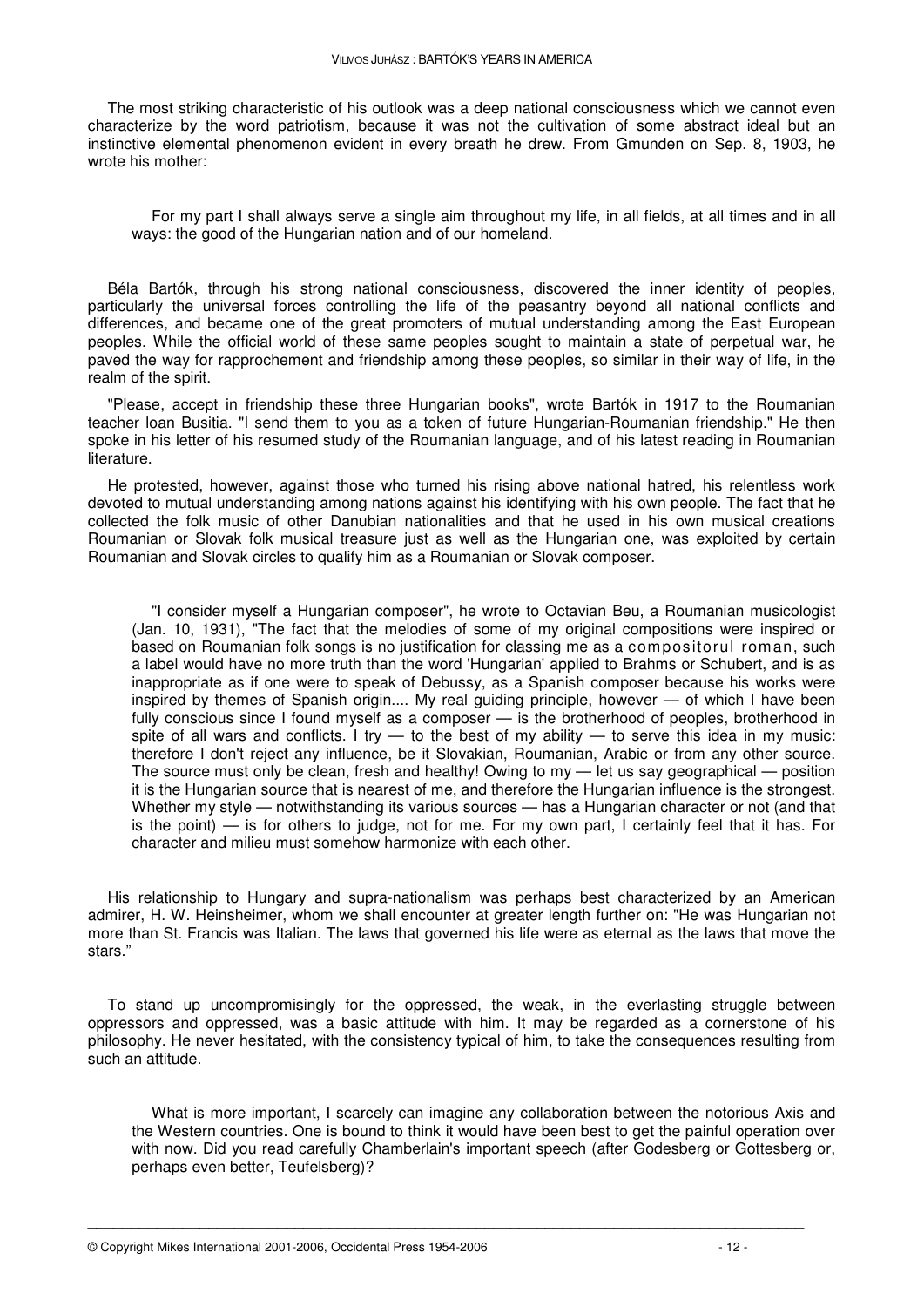....After this the influence of that regime of lies will spread even further and it will be held in even greater respect. One ought to leave for somewhere, but where? (Letter to Mrs. Müller-Widman, October 9, 1938)

It was his desire that this rebellion against power in the defense of the oppressed should not ease even after his death. A much quoted passage in his will — drawn up in Budapest on October 4, 1940, just before he emigrated to America — bears witness to this:

Let my funeral be as simple as possible. If after my death it should be proposed that a street be named after me or a memorial plaque set up in a public place my wish is this: so long as Budapest's former Oktogon and Körönd are named after those for whom they are now named, and further, so long as any square or street in Hungary is or will be named after these two men let no square or street or public building in this land be named after me, nor any memorial plaque set up any public place.

The two busy squares, Oktogon and Körönd, were in those days named after Mussolini and Hitler. After 1945 they were swiftly renamed after Stalin and Lenin. However, the Russian occupation, which felt that the transference of homage, from the two fallen dictators to their two dictators indicated a lack of consideration, quickly eliminated the two latter names and had the two squares reassume their original names. However, shortly afterwards two of Budapest's main streets received the names Lenin and Stalin. A third street, somewhat less important than the other two, was named after Bartók. How did this square with Bartók's last testament... when not only the Stalin statue — evoking the maneating giants found in fairy tales — but the whole series of Soviet triumphal monuments glowered over Budapest?

Béla Bartók was born a Catholic, and, as he himself revealed in his letters, was a faithful Catholic in his childhood. His inner, radical break with the church took place in his high-school years. He felt that outward show dominated over inner content in the highly conservative church of those days, and also that the church had identified itself too closely with the viewpoint of power politics and represented the interests of the poor and oppressed only to a minor degree. Later he made the break formally too, becoming a Unitarian on the grounds that this religion was hewn closest to the essence of faith and was least concerned with its trappings.

Let us conclude this first part by quoting an appraisal of the present and future significance of Bartók's music. Yehudi Menuhin, one of Bartók's most devoted interpreters, says:

The cumulative effect of these mysterious creations of music is incalculable. These great edifices of sound, demanding the utmost in dedication from those who would each time rebuild them, translating them into living sound according to the indicated plans in the score-these structures of sound are as the mirror to our changing cultures and to our constant passions wherein we may discover ourselves.

Truly, in the music of Bartók our age, our world, may discover itself. I use my own case as illustration, and I feel particularly privileged to have known this great man during his last years and glad to have been able to bring him the fervent reverence and devotion of a young musician.

This may have, in some unconscious way, assured him that his work and his music will be carried along with the ages, to inspire and illuminate humanity along its difficult and stony path. ("The Long Player", Bartók issue.)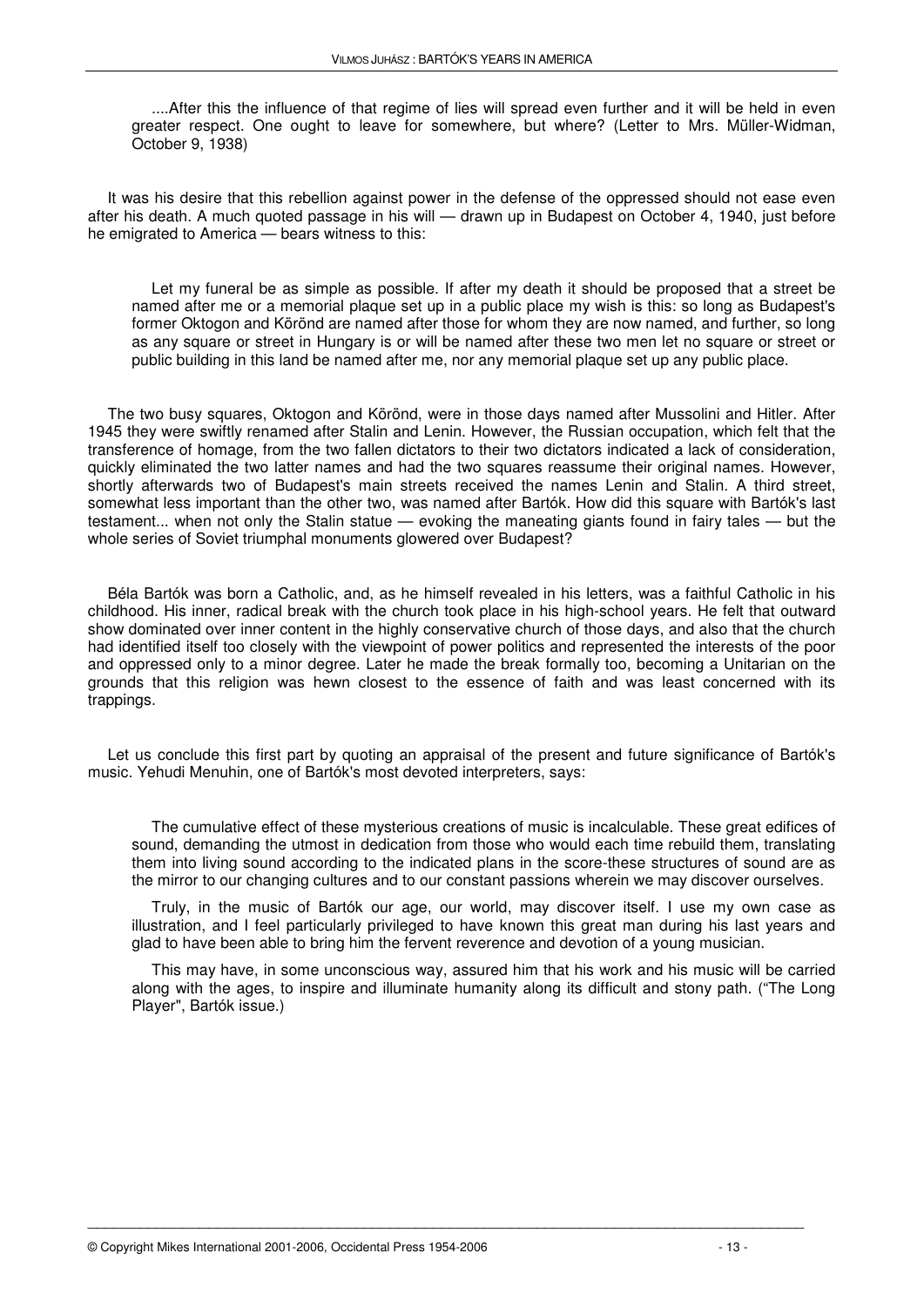# **Part II**

Rather than unfold a detailed memoir from a single viewpoint, we shall report on Bartók's years in America via conversations conducted with persons who were closely associated with him and enjoyed his confidence during those years. Those we shall hear from are most diverse as regards personality, interests, and outlook. Consequently, their discourse possesses the advantage of illumining the subject from different angles. Each sees Bartók according to his own personality and his own philosophy of life, adding individual color to the total picture. Subjective refractions cancel out at the end, and surprisingly enough, though inevitably, these multiple mirrors provide an amazingly unified semblance of Bartók. Our interviewees are persons of perspicacity and emotional balance, able to render objective judgment while revering the composer's memory, which still glows with the radiance of his singular personality. Each strives conscientiously to speak the truth, and thus their composite opinions of Bartók yield a valid portrait.

Absolute truth is naturally not theirs to give, for absolute truth is not for any of us to give with respect to another human being, particularly to a genius of Bartók's stature. In any event it is not our present task to furnish a definitive picture of Bartók's years in America. We are content to summarize in good conscience those details which the eddies of recollection bring to the surface. That is why we make no attempt to retouch these conversations, which naturally contain contradictions, but it becomes evident that such contradictions almost always refer to accidentals and not to essentials.

We identify our interviewees by letters — and for two reasons. First, for those who shared with him those years in America, Bartók is still living not only as a composer but as a man, directly and palpably. Secondly, quite a number are of Hungarian origin, with close relatives back home, who might be adversely affected by one or another statement.

1.

The first interviewees are the A. couple. We do not differentiate between husband and wife, because their pictures of Bartók coincide completely. The couple emigrated to America early in 1942, after having fled from Hitlerite Germany to France, where the husband was a leading member on the staff of a large American news agency. He is a well-known philosopher and sociologist; at present he fills an important post at a research institute. His wife is an artist adept at the piano and the harpsichord — in her youth she was Bartók's pupil and maintained her acquaintance with him until he left Hungary. In New York this couple maintained an intimate friendship with Bartók. For a while they lived in the same house. During the most difficult times, when the health of Bartók's wife also broke down, Mrs. A. did everything she could to make his life easier.

Shall we speak first of Bartók's view of the world? You're right. After all, much that seemingly resulted from outer circumstance arose from it. On the basis of my own experience, I might describe him as a spiritual rationalist — with emphasis on the second word rather than on the first. He was fanatically devoted to reason. In many respects the spirit of the Enlightenment animated him. I should mention his strong antipathy to authority. I assume you know what I mean. He despised and condemned all authority that sought to rule by fact of authority rather than by its own merits. This explains he would speak ironically of aristocracy as a caste. Of course, it was far from his intentions to belittle an aristocrat just because he was an aristocrat. Most of all, Bartók passionately hated authority which employed terror. You probably know how he severed all contacts with his publishers, the Universal Edition, when the Nazis took it over. He forbade the German radio to broadcast any of his works. He wouldn't fill out the Society of German Composers' racial questionnaires.

\_\_\_\_\_\_\_\_\_\_\_\_\_\_\_\_\_\_\_\_\_\_\_\_\_\_\_\_\_\_\_\_\_\_\_\_\_\_\_\_\_\_\_\_\_\_\_\_\_\_\_\_\_\_\_\_\_\_\_\_\_\_\_\_\_\_\_\_\_\_\_\_\_\_\_\_\_\_\_\_\_\_\_

© Copyright Mikes International 2001-2006, Occidental Press 1954-2006 - 14 -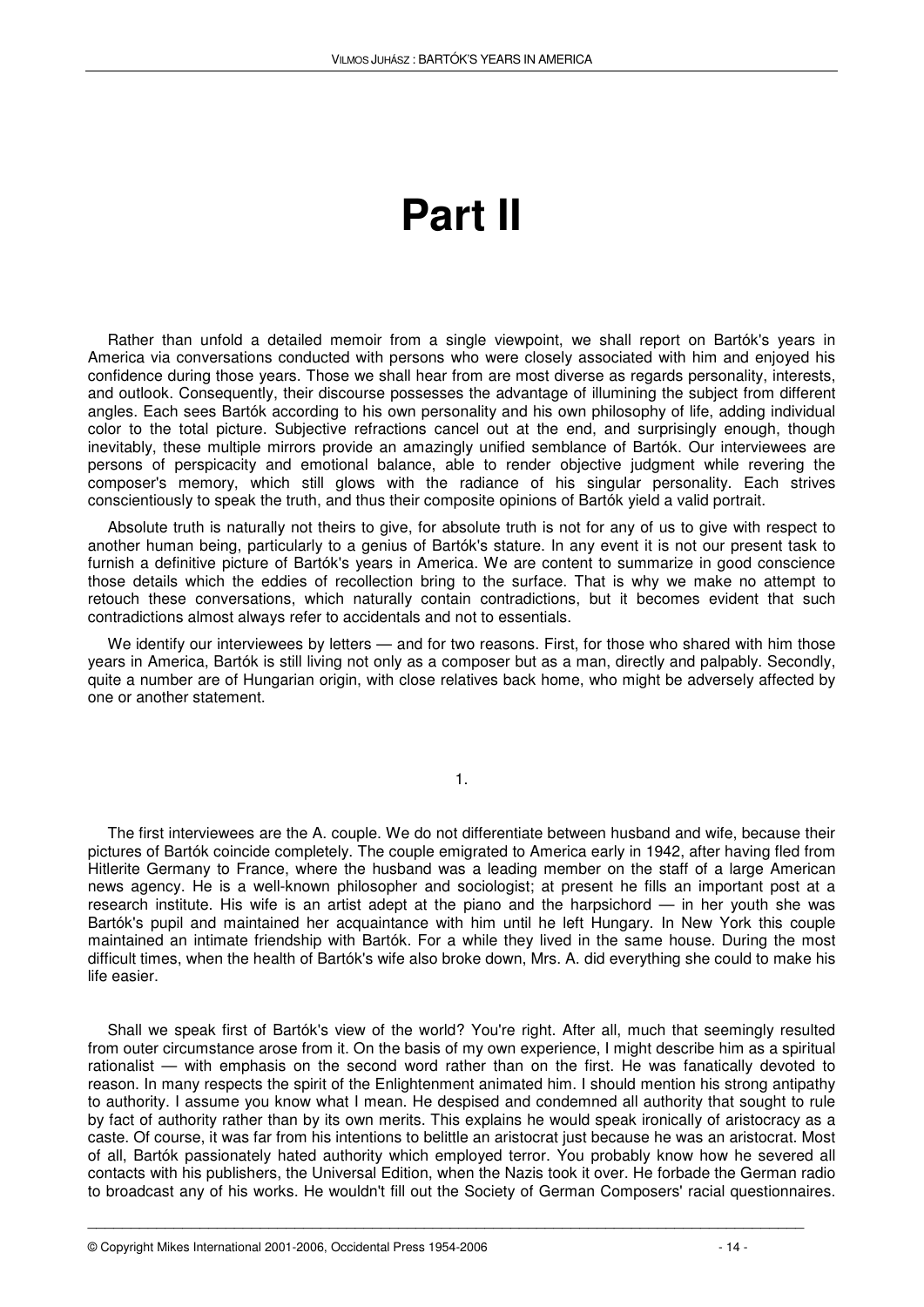He took the utmost stand, as in all questions artistic or moral. He was unwilling to cooperate with fascism in any way or manner.

Paradoxical as it sounds, he was at the same time a great Hungarian patriot and a firm internationalist, i.e., he condemned all nationalism which sought to expand by belittling other nations or cultures. He could speak impeccably the languages of neighboring peoples; besides Slovak and Roumanian he spoke Serbian, Croatian and Ruthenian, along with some Russian. In New York he maintained close contact with a scholarly Roumanian couple and conducted long and elaborate debates with them on Roumanian linguistics; they were utterly amazed at his competence.

He worried over the fate of Hungary as a mother worries over her only child. Toward the end of his life, when Russia's victory became imminent, he was as concerned about his country's fate as if he were holding a vigil at the deathbed of his nearest kin. He was afraid that Hungary would have to drink the dregs of defeat, together with the Axis. "It was Nemesis," he said, "that Hungary should be swept to the side of the fascists. We weren't strong enough to stem the Nazi tide. It would be horrible if the victors were to repeat the mistakes they made after the first world war."

Here the talk was interrupted. When we continued, Bartók's financial situation was approached.

Bartók was one of those few modern composers who could have lived on his royalties had illness and other circumstances not intervened. Everything went well until the spring of 1943. If I add up Bartók's income, you will see what idiocy it is to talk of privations. First there was the Columbia assignment which for years assured him the bare necessities. Then there were the concerts alone and with Ditta, until illness prevented them. Furthermore, he had pupils in New York. That he didn't have more of them and didn't teach regularly was a matter of own volition; naturally I wouldn't reproach one of the greatest composers of this era for not being willing to give piano lessons when he felt how little time he had to express what he felt within him; and I also quite understand why throughout his life he refused to teach composition. After all, for him composition signified not a profession, but life, morals, everything, including his own being's innermost secrets, and if he had taught composition he would have had to disclose these. His royalties brought considerable additional sums. Then you doubtless know of the special commissions? The Koussevitzky Foundation's \$3,000 commission that resulted in the "Concerto for Orchestra", Yehudi Menuhin's \$1,000 commission for a solo violin sonata, and also Primrose's \$1,000 for a viola concerto. And finally, there were quite unexpected sources of income: a \$500 award or the undreamed of New York Times honorarium in connection with an article on Bartók. Generally speaking I should say that everyone he came in contact with zealously strove to to help him either openly or secretly — but preferably in secret, because he would accept no help without rendering a corresponding service. A recording company sent him several times the amount of royalties due on a record. In this respect Americans and Hungarians living here treated him alike. And their helping hands were extended less to the great composer than to the man who after a few moments' meeting could arouse a singularly moving rapport, even in the most stonyhearted businessman.

If you add up all these sums, you can see for yourself that they could have provided him with a very comfortable living. That it didn't turn out that way was caused, directly or indirectly, by the commencement of his mortal illness. Bartók always lived in the most modest and unassuming manner; at the same time he utterly lacked a feeling for money. His wife's condition at the time did not allow her properly to care for their existence. Again, and I can't stress it enough: it was difficult to help Bartók. You remember Shaw's saying that he who wants to become a millionaire inevitably will become one, despite all obstacles. Bartók in no way wanted to "earn well" and "live well." In those last years he was a veritable genius in warding off the possibility of a secure existence. He wouldn't accept anything even from those closest to him, but always wanted to give. At the time of his fatal illness, his son Peter was an American soldier. And inasmuch as Peter was provided with everything and knew of his parents' situation, he sent home the full amount of his substantial pay. But when he was discharged from military service in 1945, just before his father's death, Bartók handed him the accumulated pay, to the last dollar. And there's something else we shouldn't forget. America was expending her forces in a life and death struggle. Meat and eggs were hard to procure; important staples were lacking almost entirely. In such difficult times a certain juggling is almost inevitable for the maintenance of an undisturbed life. And the shrewdness necessary to successful juggling was utterly lacking in Bartók and in his wife. So much for the material aspect. But if you like we can come back to it later.

He was a veritable genius in languages. Actually he spent little time learning them, just as he practiced only a little on the piano; but almost within days he mastered the structure of any language that interested him. His knowledge of languages extended not merely to those of the neighboring peoples, the Slovaks, the Serbs, the Croats, the Roumanians, and the Ruthenians. He knew English very well. To us mid-Europeans English seemed an irrational "tribal" language without fixed rules. Bartók's lucid, logically constructed English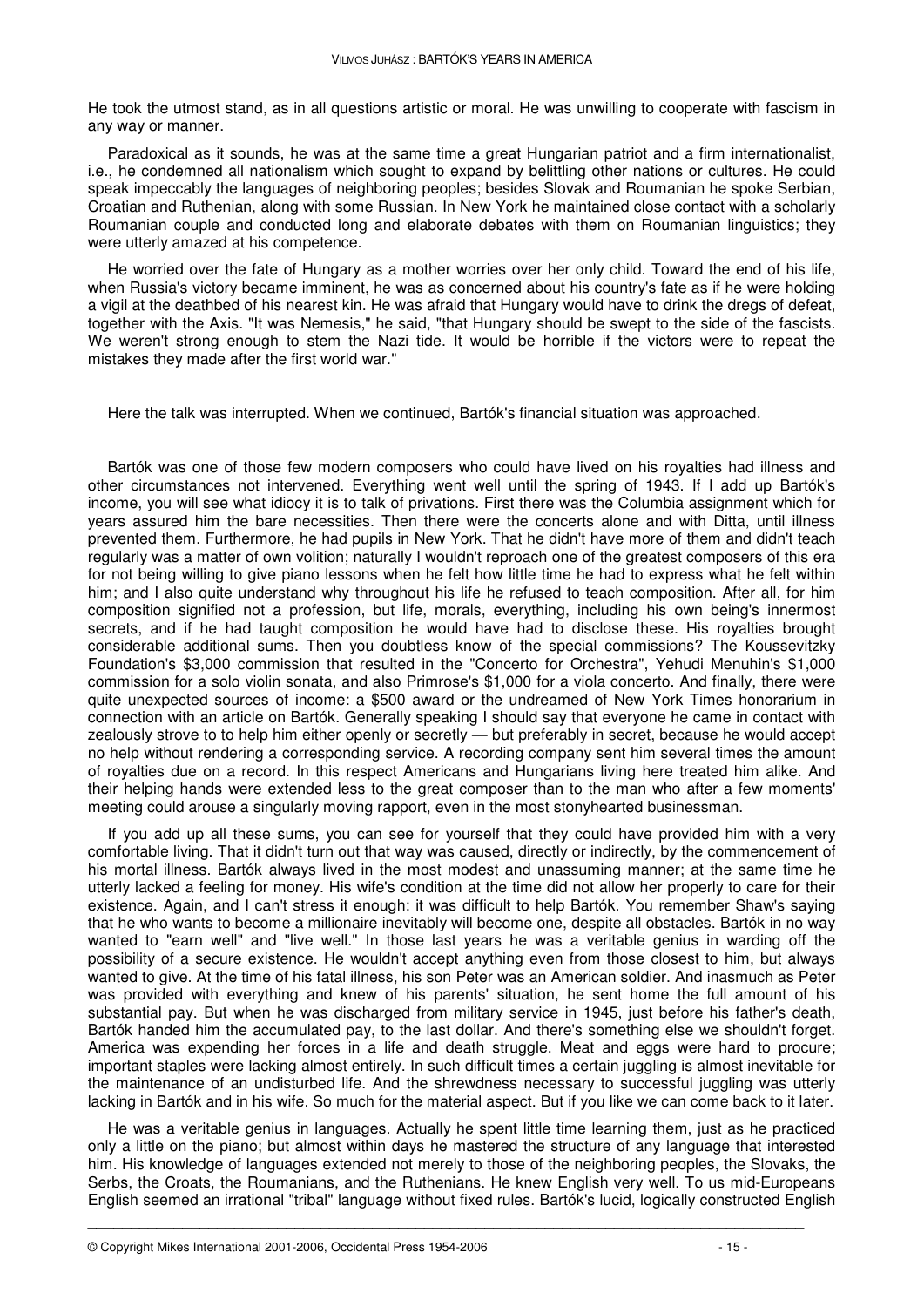sentences astounded his American friends. Look, here's the English text of the "Cantata Profana." He translated into English the text of this work which perhaps was closest to him of all his creations, and in which perhaps he revealed most of himself. I always knew that he spoke good French. He read French literature in the original — Proust in particular had a great influence on him; I don't wonder at this since there is much kinship between Debussy and Proust. Still, when at our home he met Jean Waal, Professor of Philosophy at the Sorbonne, I was astounded to see with what idiomatic finesse he discoursed with him on the most profound subjects, so that the French philosopher asked him how many years he had lived in France. He knew German well too, but after the Nazi victories he ceased using the language. He also spoke Turkish and concerned himself with several other Oriental languages.

Speaking again of his philosophy, I believe that in our times there are very few examples of such a prophylactic yet at the same time irrationally motivated exile as his. This is easy to understand, however, if we consider that his spiritual sensitivity and moral integrity were so highly developed that he already felt Hungary to be hopelessly infected by Nazism at a time when Nazi influence on public and private life was still only indirect. He was aware that he would have to live in a Nazi world, and that he couldn't. He was as shocked by the anti-Jewish laws promulgated under German influence as if they directly affected his own person. In the Musicians' Federation he moved that the Federation protest against musicians of Jewish descent being thrown out of their jobs, and when his motion was voted down, he resigned from the Federation.

#### His attitude towards bolshevism?

We should remember that at that time this was less a topic of conversation than Nazism; after all the Soviet Union was close ally of the Western powers, and public opinion held in abeyance much that it instinctively surmised with respect to the Russians. This reflection refers not to Bartók alone, but rather to the general atmosphere, which, as I said, was characterized by more talk about Nazism than about the later enemy, bolshevism.

In 1944 Bartók showed me an objective American magazine article which reported on the Russian composers' farms in a rather favorable manner. Bartók was greatly aroused by the article. He elucidated to us upon the absurdity of collectivized composition and the impossibility of accomplishing creative work in the atmosphere of a sort of cultural kolkhoz. It is quite incomprehensible, said he, how under such circumstances Prokofiev could have returned from Paris to the Soviet Union. In this unequivocal judgment there was also the implication that Prokofiev's stand in the face of bolshevist totalitarianism should have been identical to Bartók's stand in the face of Nazism. This composers' farm, said he, explains the inferiority of Shostakovich's output after the bolshevization of musical life. In other respect he thought highly of Shostakovich as a composer; but he sharply rejected as "wishy-washy epigon music" the works composed after he was branded a formalist by Stalin and Zhdanov and executed self-criticism. This explains how he — who in appraising the qualities of other composers was always so infinitely considerate that he practically put his own personality in brackets — could sharply take issue with Shostakovich via the language of music.

For there is a movement in the "Concerto for Orchestra," the "Intermezzo Interrotto," which is an unmistakable parody of Shostakovich. Its main theme suddenly breaks off to be replaced by an utterly banal, sharply stressed "alley tune" which continues to repeat itself trivially without the slightest variation. The contrast jolts the listener, as if after wondrous vistas he were shown incredibly cheap stage props.

This "Interrotto" alludes to Shostakovich's "Leningrad Symphony," where a theme is repeated unimaginatively and ad nauseam some twenty times. Thus Bartók suggests the mechanized conformity of life on a musical farm and the contemptible standards of its directors. As he himself said, the "Interrotto" parodies "cheap straitjacket music."

There were three reasons for the unbridgeable gulf between Bartók and bolshevism. I need not stress his strong personal reaction against all forms of totalitarianism. A second reason was his concern as to what would become of Hungary if this new totalitarianism were to take over? You know how enthusiastically he supported the Hungarian ideal of independence even in the face of Austria and the Habsburgs. And by the end of the war he was quite aware that this new tyranny would enslave Hungary, and that his country would become a Russian colony. The third reason for his disquiet was his concern regarding the fate of European culture. Bartók belonged to the great generation grouped around the periodical, "Nyugat," for whom Western culture was the very breath of life. He saw clearly that bolshevism meant a break with Western culture. On more than one occasion he declared that he would on no account go back to a bolshevized Hungary. This was all the more singular because at that time neither Hungarian public life, nor Hungarian culture were as yet completely bolshevized, and many well-meaning intellectuals abroad hoped for a long-awaited revival. Bartók, however, was just as pessimistic as when he foresaw Nazism's temporary victory in Europe. Thus, as early as in 1945, he saw conditions in the light of what they became years later.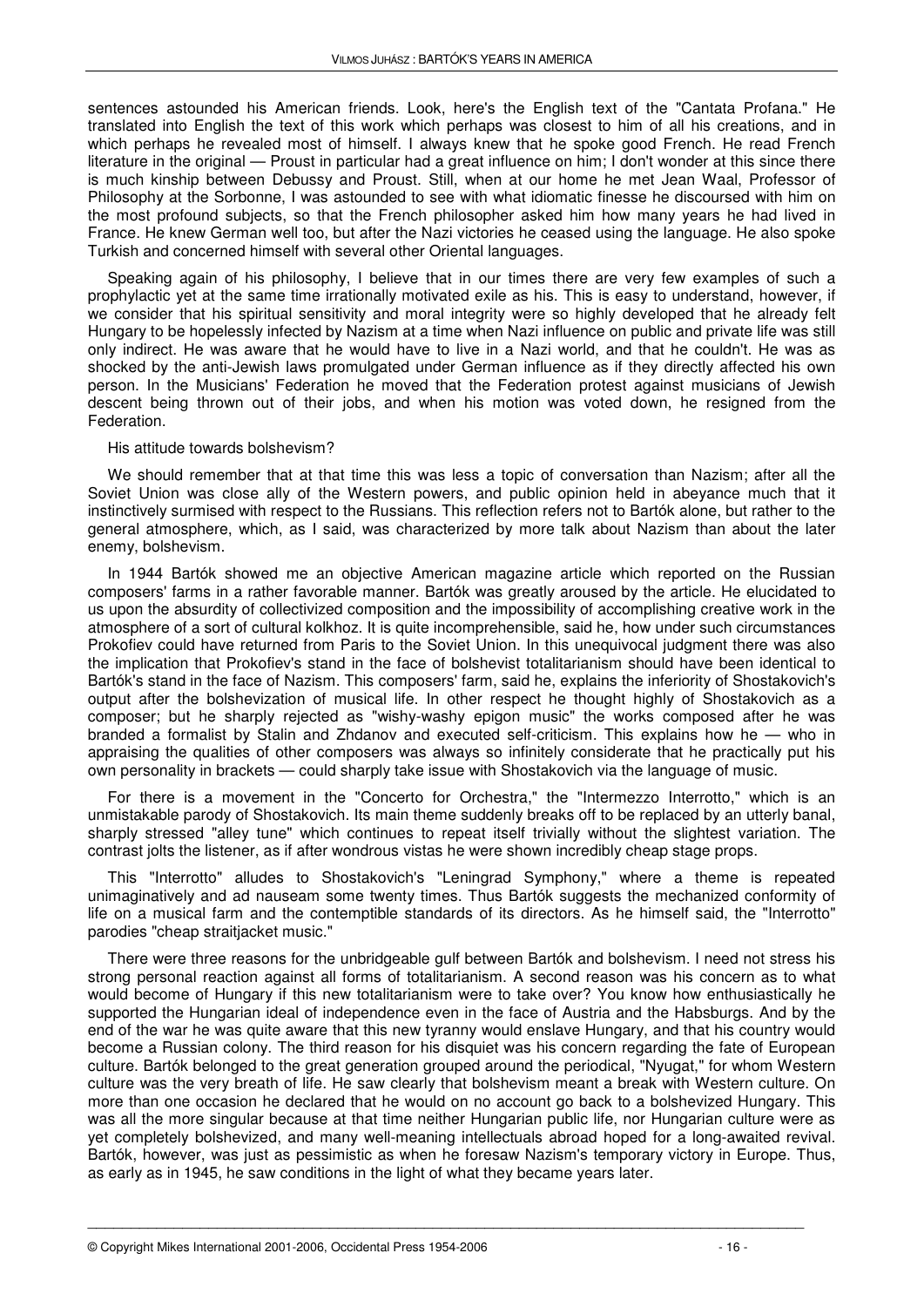Did he hate America, as the bolshevists claimed? In the truest sense of the word he was a friend of the American people and often spoke of this feeling for them as simply and naturally as a man would say, "I am going out for a walk" or "My hair is turning gray." He rated very highly America's social democracy, the lack of which so much affected him back home. He felt that in American society there was no such thing as condescension and that the man for whom things "go badly" at the moment feels no less a man than one enjoying prosperity. So, along with countless other arrivals from abroad, he felt in no way declassed while lunching or dining at the familiar automat, seated at a table with people he didn't know, or making a small hotel room do as a temporary domicile. To a certain degree he even rather enjoyed it.

On the other hand, there were some things that were hard to tolerate. One was insecurity. At that time lack of security was much greater in the United States than today. For a cultured European a feeling of security meant more than a somewhat higher income. Then, too, he couldn't come to terms with certain idiosyncracies of American life: the exaggerated role of advertising, with its persistent emphasis on money values, a thing he referred to as "clamor," meaning not just physical noise.

His circumstances in New York? We spoke about his sources of income during those American years. When he and his wife came to the States they lived in a large four-room apartment in Forest Hills, but in a fairly noisy district. Back home in Budapest Bartók had never lived in the center of the city but always in the tranquil Buda sectors or in the suburbs of Pest. After 1941 they moved to Riverdale, renting a six-room house. Here it was quiet; he could see trees and flowers and the sky; this completely satisfied him. Riverdale, as you know, is a rather high-class residential section in New York, mainly favored by the fairly well-to-do intelligentsia. Toscanini also lived there.

His sickness put an end to his tranquil existence. While lecturing at Harvard University he fell ill. The University, assuming all expenses, had him examined by the most famous of heart specialists, Bernard S. Oppenheimer, who placed him in one of the best equipped American hospitals, Mount Sinai, where he soon recovered. But a few months later, in the spring of 1943, he suddenly took a turn for the worse. That was when ASCAP stepped into the picture. These few months between the first and second illness, a time when his income was at its lowest and before ASCAP came to his aid, comprised the most difficult period of Bartók's life. It was the one time that he lost hope. You will understand how he couldn't bring himself to ask the help of others. Such help, which lesser talents regard as something they may rightfully expect from society, meant for him a mortal uncertainty. His sensitive nerves already felt death's nearness.

From that time on, the great American Musicians' Federation provided for him with unfailing generosity and we mustn't forget how difficult it was to be generous to Bartók. That winter, ASCAP sent him to Asheville, North Carolina, and in summer to Saranac Lake, a delightful recreation center among the hills of New York, where he had excellent accommodations. Similarly, when he needed hospital treatment, ASCAP secured a separate room for him at the first-class Doctors' Hospital. All this of course, didn't help, for he had leukemia. He himself did not know this, believing that his illness was the recurrence of a serious case of tuberculosis dating back to his youth. Gradually he became thinner and thinner.

Upon his return from Saranac Lake he leased a small apartment for his wife on  $57<sup>th</sup>$  Street near Central Park, while he himself took a small room in a modest hotel, the Woodrow, a few blocks to the north. Thus, the outer framework of his life alternated between the comforts of Asheville and Saranac Lake and the very modest New York hotel room. He was no more at home in one place than the other. You ask why in his illness he should choose that small hotel, and why he lived separately from his wife, whom he loved tenderly? The second question can't be answered, though we met constantly with them both; I presume no one can answer it. He was with his wife daily and I know it to be a fact that never a sharp word passed between them. The answer to the first question, however strange at first glance, is very simple. ASCAP paid the rent for both Bartók establishments, and so Bartók, despite all pleas on the part of ASCAP directors, would not move into a more expensive hotel.

Meanwhile, whenever his condition improved — and especially at his summer quarters in Asheville and at Saranac Lake, where no "clamor" disturbed him — he worked on his compositions. At Asheville he noted down the bird songs that find an echo in the slow movement of the "Third Piano Concerto". There too he composed the "Violin Sonata" for Menuhin. When he returned to his old hotel, illness again assailed him. But X-ray treatment brought temporary improvement. He was able to go to Saranac Lake where he could live and work under optimum conditions.

In the fall of 1944 he moved to his last New York home, into the same house where his wife had her little apartment. Now they rented a two-room furnished apartment on the fifth floor of that 57<sup>th</sup> Street building. That winter he worked a great deal, especially on Yugoslav folk song materials, which were as important to him, as his own composition. At his home he also taught a few favored pupils. He spent a week in Boston, where Koussevitzky conducted the first performance of the "Concerto for Orchestra". Bartók was delighted by the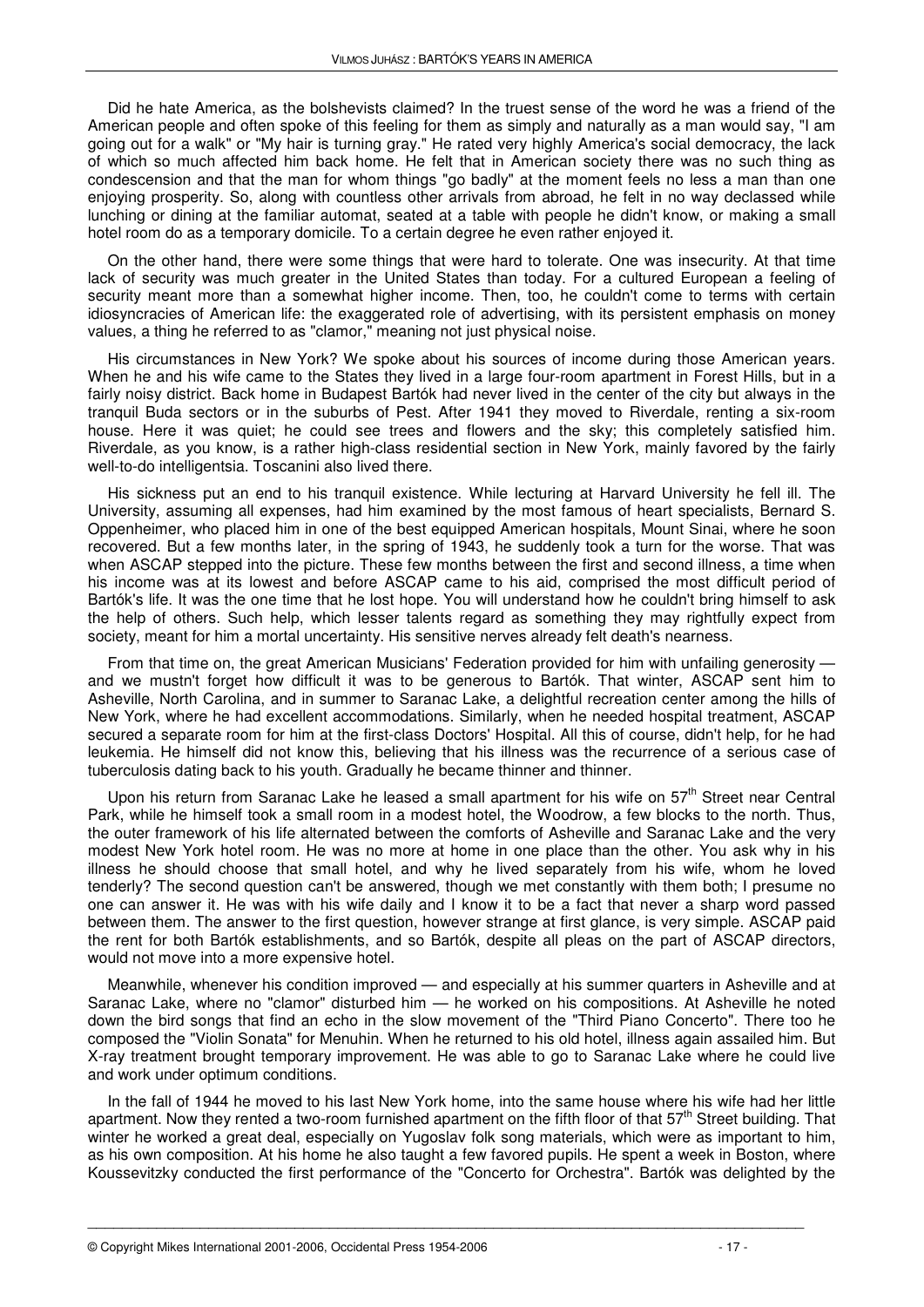orchestra's conscientious work, noting with appreciation that the musicians became so much interested in his music that they took home their parts for further study. The "Concerto for Orchestra" was a huge success.

The early winter passed more leasurely. He spent much time in libraries. He finished the "Violin Sonata". At this time Yehudi Menuhin was spending a few weeks in New York. At Menuhin's home the composer and the violinist carefully went through the Sonata. Menuhin requested a few weeks in which to learn it, and then they checked through it again. The Sonata's premiere in New York was the highlight of one of Menuhin's concerts. Its success was no less than that of the Concerto in Boston. By then Bartók had a tremendous name here: he could not but perceive the growth of American appreciation for his music. In March he contracted pneumonia. ASCAP sent a nurse. Aided by penicillin injections at three-hour intervals, he recovered within a few days. I mention this because of war needs, penicillin could be obtained only by special permit. Whoever acquired penicillin for him I do not know.

Here is a characteristic illustration of Bartók's puritan simplicity. We celebrated his sixty-fourth birthday in an intimate circle of friends chosen by himself. That was when he was recovering from his illness; but he went afoot to the party, because he would never take a taxi.

In the spring of 1945 he worked on the Primrose "Viola Concerto", and, secretly, on the "Third Piano Concerto" intended as a legacy for his wife. Early in the summer he returned to Saranac Lake. His condition again improved, and he intended to take care of his own expenses. He rented a small cottage there.

I should like to mention two important documents of this period which especially characterize his stand with regard to bolshevism in Hungary. Though his state of health forbade it, he journeyed for a day to Canada in order to facilitate his application for American residency, which, as a matter of form, required re-entry from Canada. Here is his letter of July 7 in which he reports on this. Remember, those were the first months of so-called liberation in Hungary. However, his own "political sensitivity" and the letters from Hungary convinced him that the struggle still more or less undecided between freedom and terror will soon end with a complete victory of the latter. You can imagine how averse he was to return to this Hungary, if at this very time he found it so urgent to apply for an American immigrant's visa.

Don't misunderstand. It was not his ambition to transform himself into an American, any more than he would have considered building houses or writing short stories in the event that his music fell on deaf ears. His whole personality was so fused with his music and was so one with his Hungarian spirit, that he never could have or would have torn himself from his country. His application for an American visa was a break not with Hungary by any means, but with the regime entrenching itself there, exactly as was the case in 1940 when the Nazis started to build their system.

On what sources did he base his views concerning conditions back home? They are revealed in a letter, one that also appeared in Hungary in the second volume of Bartók s letters, edited by János Demény and published in 1951 (the letter was printed but the section dealing with the barbaric destruction of his precious folk song collection was omitted). As he writes in the letter, "the dress of the robber horde evidently bore a close resemblance to the Russian military uniform." Thus he was quite familiar with the Russian-type liberation of Hungary. He concludes, "Now at least you know, Paul, how robbers dress."

Late in August he suddenly had to return from his summer cottage. His health swiftly deteriorated, he ran a fever every day. This was when the Japanese War ended and his son, Peter, returned from the Navy. Moreover, his wife became ill when they arrived home. Meanwhile, in secret, he worked incessantly on the piano concerto. On September 21 he had to be taken to the nearest hospital, the West Side Hospital. ASCAP took care of all expenses. Before the ambulance came he asked for a sheet of paper, noted down the instruments in the score and wrote, to avoid possible misunderstanding: "Vége" (The End). Perhaps the word also had another meaning for him.

By then he suffered great pain. From September 22 he was fed with grape sugar. Only occasionally was he conscious, but everyone at his bedside had the impression that his spirit was fully present. This dissociated manner seemed not unusual to those who knew Bartók for actually he would bow thus on the concert stage even before an audience of a thousand. In his face there no longer was anything suggesting man's physical nature. It seemed like a death mask at the moment of resurrection, when the first trumpets sound. The last day they kept him alive under an oxygen tent.

On the 23<sup>rd</sup>, when they inserted a needle in a vein, he cried, startled: "What are you doing to me?" On Monday the  $24^{th}$  he said to a doctor friend: "The trouble is that I go away with a full trunk (i.e., full of creative spirit)." Those were his last words.

ASCAP arranged for his funeral at Universal Chapel, 52<sup>nd</sup> Street and Lexington Avenue, New York City. The little chapel was crowded with friends and admirers. The official world was not represented, but in America there is no such world in the mid-European sense, and particularly in the totalitarian sense. Thus, there were no delegations, no orators. But everyone present was linked to Bartók by a personal contact — or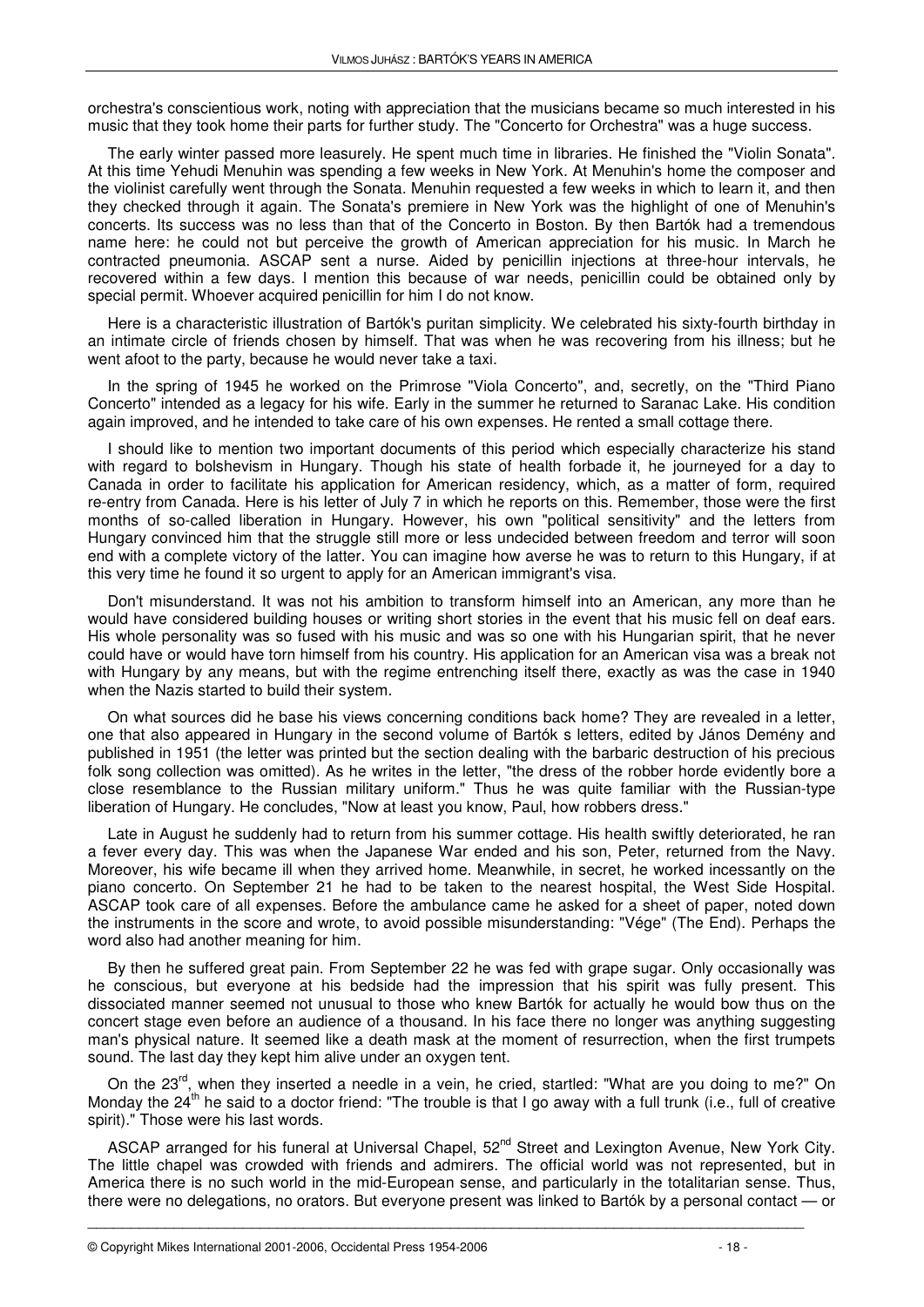by a musical contact: we saw many mourners whom we did not know, though I may say that we knew Bartók's entire circle of friends.

It was indeed a ceremony in the ancient sense of the word, where everyone present joined in a mystic act whereby a community accompanies one of its members to the gates of the other world. Yes, it was a modest funeral as compared with the elaborate official funerals, and even more modest by comparison with totalitarian state ceremonies. But everyone there shared Bartók's obsequies. He was burried at Ferncliff Cemetery in Hartsdale, New York — a so-called exclusive cemetery with ancient trees as in old Hungarian village cemeteries, except that there are no gravestones. Above the graves are bronze markers. Such a marker, the sole form of memorial permitted by the cemetery rules, was affixed over his grave in 1950.

According to the Communist press, his grave is marked only by a stone slab with a number. At the installation of the marker it is true that only those were present who had something to do with him. From all that was mentioned here you can see everything the Communist press reports relating to Bartók's last days, his death, his burial and grave is gross falsification.

This falsification, however, can be understood. A totalitarian system regards the deceased as its own, in every sense. And the trappings of such expropriations are gaudier than the obsequies any great man receives in America. Here death is not an affair of state, nor burial a political ceremony. Here the last steps to the grave are taken by those who really have a personal relationship with the deceased. And there were many of these, Americans and Hungarians alike. Naturally no one was ordered out to Bartók's funeral.

 $\mathcal{P}$ 

The initial B. likewise stands for a couple, the Bartók family's old doctor and his wife, a brilliant helpmate. The B. couple emigrated to the United States in the 1930's. B. was a famous doctor in Hungary and is a noted one here too.

He is a quiet, soft voiced man, no more gifted than Bartók was in turning his vocational knowledge to financial profit. Husband and wife are equally characterized by a feeling for justice: they are true humanists, hostile to all twisting of facts, unconcerned with either social prejudices or the vagaries of so-called public opinion — and more apt to hide than flaunt their broad culture.

I was often at the Bartóks' villa at Pasarét. I remember the villa's Transylvanian furnishings. Peter then was four or five years old and his father was teaching him to play the piano; it was for him that he wrote the "Mikrokosmos". Outside my usual medical obligations toward the Bartóks I also had a singular assignment: it was I who made out the medical certificates Bartók used in declining one or another official invitation.

He maintained few personal contacts, but he wasn't unsociable. He liked groups composed of people spiritually close to him, and liked to join in conversation with them. All assumptions of superiority was utterly alien to him. I wouldn't have you think that close contact with him was any too easy to attain. He had strict moral viewpoints admitting of no compromise, and I needn't say that everything concerned with art belonged, for him, in the moral sphere. Never did he hide his opinion and not infrequently this man, so infinitely tactful and polite, could say most uncomfortable things. I remember one instance when I happened to find a well-known singer with him — they were running through some of Bartók's songs. At the conclusion of one, the singer, who was of German descent, launched into a grandiloquent strain: "Master, when I sing this song my Hungarian spirit glows, incandescent!" Whereupon Bartók, glancing at him in his singularly penetrating yet quiet way, softly remarked: "Don't tell me you suspect your dear mother of a faux pas".

One manifestation of this refusal to compromise came when, to the vast consternation of the official world, he rejected the musical grand prize (Greggus Prize) offered him, on the grounds that in that year a far more important composition of Kodály had been introduced. The incident also served to point out the fact that it was not the "ultra-modern" and "destructive" Bartók that was being honored by official Hungary: because the prize was for a piece written in his youth.

Just as he despised social prejudices, so he despised national prejudices. The Roumanian couple with whom I acquainted him was amazed at his splendid grasp of Roumanian. With the woman who was a philologist, he carried on brilliant debates on linguistics. He was especially interested in everything relating to the peasant peoples of Eastern Europe. I remember that in New York he was absorbed by a book, "Black Lamb and Grey-Falcon", dealing with Yugoslavia.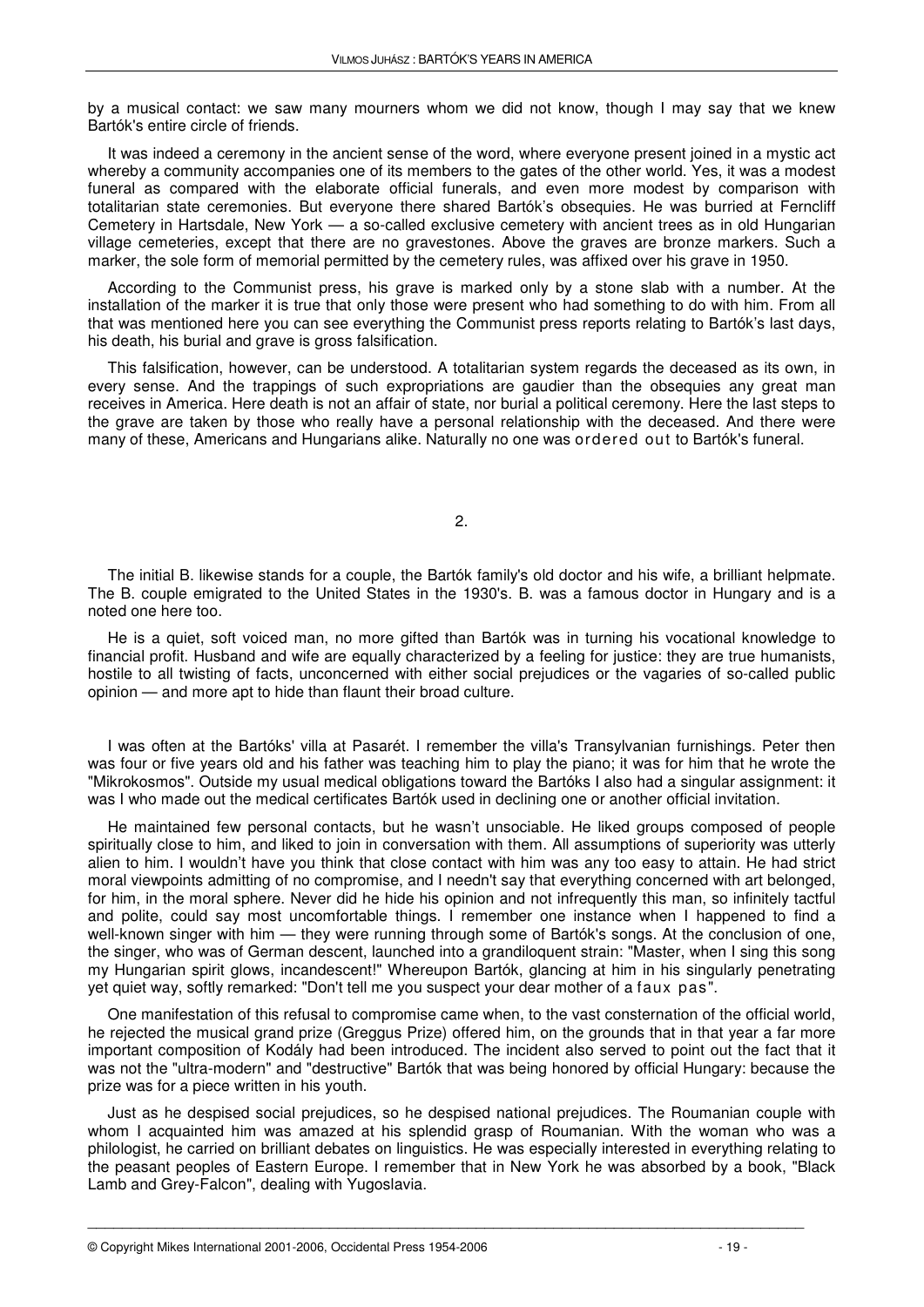In general he read a great deal, being acquainted with the Hungarian classics no less than with the ancient and modern writers. He showed keen interest not only in linguistics and the arts but in the biological sciences, botany, zoology, and in anthropology; and he followed the latest developments in physics, particularly in connection with the atom (the atom bomb had just been invented).

His relation to people was the same here in America as back home. His illness caused little change in this. Naturally, it affected his moods, but he was able to avoid the posture of a "sick man" through incomparable self-discipline. In small companies here, too, he was gracious, often humorously derisive. There was a certain sly mischief in his smile. I could characterize him by saying that the finest qualities of the folk manifested themselves in the fashion in which he handled others. In the peasant attitude there always has been a certain elegance and this characterized Bartók on a higher artistic plane. He hated all things artificial. It was characteristic that he couldn't eat cake made with artificial vanilla. He lived very simply and this wasn't just a matter of principle with him. Nothing could hold his interest which had anything in the way of prestige value. He was utterly indifferent to material comforts. It was quite impossible to wrangle with him. He was patient and understanding. However, there was a great deal of distant reserve, and I can imagine that this often pained those who loved him. Despite his modesty and courtesy, he was completely aware of who he was. He hated to accept anything from anyone. It was a veritable art to give Bartók something, and all the more interesting that this was aspired to by many whose spiritual nature was entirely different from his own. I noticed, for example, that quite simple musicians, who didn't understand his music, who in fact were for the most part not even familiar with it, and who with jazz music earned many times what he earned, at once felt deep respect for him, even after only a few minutes' acquaintance.

His illness? He himself never knew the nature of it, but I am convinced that he was quite aware of his impending death. The idea that some sort of poverty may have had to do with his illness and death shows a degree of stupidity and misinformation that can only be explained in terms of malice. Leukemia is one of the worst forms of cancer — even today medical science can do hardly anything about it. A millionaire can die of it in as short a time as a pauper. As it happened, Bartók received every attention that any millionaire could have expected. Harvard University, and then ASCAP, had him examined by the world's top specialists — by the hematologist, Dr. Rosenthal, and by Dr. Oppenheimer. Leukemia that sets in during maturity is no more related to the effects of overintensive spiritual work than it is to those of any sort of overexertion. On the contrary, as a doctor I must say that his feverish tempo of work actually delayed his death.

His whole spirit recoiled from any endeavor to play the "great man". As a rule, he created with utmost ease. On his own compositions he spent but a small fraction of time he devoted to research and to folk music collecting. He would scribble his musical thoughts on scraps of paper, and by the time he transposed these to the actual manuscript, the composition was in final form — he almost never made corrections. He was intensely concerned with questions of form, and also interested in jazz, seeing in it the possibility of new forms.

Among his favorite composers were Beethoven, Bach, Liszt, Debussy; but we shouldn't forget Schubert. He loved the purity of Schubert's mode of musical expression and of his whole outlook as a man. "If I didn't detest the word so, I'd say he wrote very charming music," said Bartók to me.

He did not compose at the piano. Music lived in him fullblown — he had no need of intermediaries. He practiced only before a performance. When for a time the Baldwin Company took away the piano it had placed at his disposal — because of cutbacks — he missed it only on his wife's account, because now they couldn't practice two-piano pieces together. Somehow, whatever he was concerned with lived within him as though the work of creation require no contact with the outer world. Characteristically, he always learned languages alone. He never went to plays or movies, and even attended concerts but rarely. He loved to walk in open country and, if possible, to climb mountains. He often visited New York's zoos.

Perhaps his most characteristic quality was his unspoiled taste. Everything cheap and fashionable repelled him. Music was a religion for him. He so abhorred things mechanical that he didn't listen to the radio or even to records. More than once he noted the lack of artistic comprehension on the part of those who expected the art to amuse them or "make their lives pleasant". His severest judgment on a composer was: "He speaks much more than he has to say."

You, like many others who have inquired about Bartók's latter years, are surprised at the very modest hotel where, in failing health, he spent such a relatively long time. You should know that he didn't feel at ease in an elegant hotel. There in that little one he had peace. Then too, a bit of defiance may have been part of this. Certainly he was sensitive about receiving help, a not unusual attitude on the part of ill persons accustomed to giving not to receiving.

Now let's consider his views on bolshevism. This is very easily settled. There were two things his heart deeply abhorred: tyranny and untruth. And since he discovered both in bolshevism, a deep gulf naturally resulted. But I should tell you that in judging bolshevism he was always concrete. He had no use for such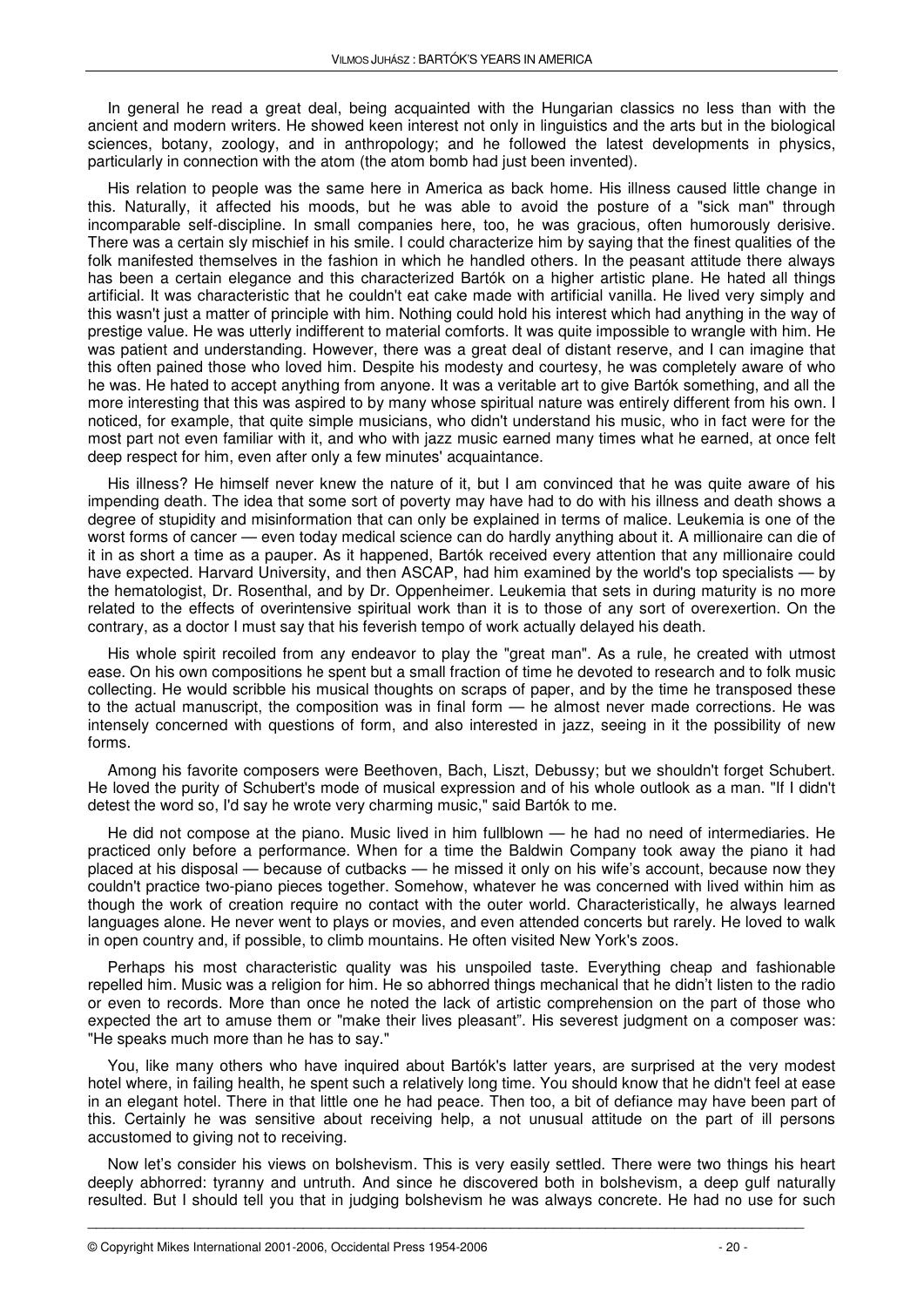expressions as "the Reds" and "satanic bolshevism", etc. He always considered questions with utter objectivity: thus, how was this or that in Russia? And in the end it always turned out that it was never the reforms which brought him up short, but always the twin aspects of terror and untruth.

3.

C. is an elderly doctor, most highly reputed. His vocation takes up practically all of his time; as he modestly declared, he does not concern himself with music and could not, at that time, assess Béla Bartók's musical significance. Later it came to light that in his youth he was an enthusiastic adherent of the spiritual movements Bartók was so active in.

I came into contact with Bartók when ASCAP, through an eminent pianist and pedagogue, began inquiring about him and asked me to take charge of his medical treatment. To begin with, I should say that the relationship between Bartók and the American Society of Composers, Authors and Publishers was most unusual. The supporters of this organization are mainly practitioners of light music. Despite this, ASCAP took Bartók under its wing as it perhaps took no one else. I m not referring to the amount of money spent – though, as you will see, it was considerable — but to the relationship which was the reverse of that customary between an institution and those in need of aid. The first few minutes' contact with Bartók, modest, polite and extremely reserved, sufficed to win over the heads of ASCAP s welfare division, Mr. Fred Ahlert and Miss Sylvia Rosenberg, completely. ASCAP desired to do everything possible in an endeavor to restore Bartók's health. I kept in constant touch with Miss Rosenberg regarding the expenses which ASCAP most graciously assumed.

My general impression of Bartók? Curiously, in my remembrance his figure fuses with that of Gandhi. I often saw him in his New York home, wearing shorts, his torso just as thin, frail, almost unsubstantial as was the Mahatma's. He always spoke quietly, softly and, what also reminded me of Gandhi, when hungry he liked best to nibble at apples, nuts or dry crusts of bread. For all his geniality and lovableness, his tongue was often sharp, though his keen irony turned as often against himself as against others.

His feelings towards America? Perhaps it stemmed from a sense of justice and from an aesthetic sensibility both so highly developed that he was very painfully affected when America was maligned by those who owed practically everything to "the enemy". He often stressed the significance for mankind of America's unselfish entry into the war against Hitler. Fascism's excesses filled him with horror. "Can such things exist?" he would ask with unaccustomed emotion, when German death camps were spoken of. As a doctor I might characterize him thus: in every respect he defended the sanctity of human life. More than once he told me what an ineradicable impression he had of the post-World War I excesses he personally witnessed in the villages. He didn't like to talk politics, personal politics obviously didn't even interest him; as he said: "Politics barges into a man's life."

To return to ASCAP's relationship to Bartók, in a period of two years and some months it expended thousands of dollars on Bartók. This was actually considerably more than the sum represents today. I should emphasize that Bartók never was an ASCAP member. He was disturbed at having to accept ASCAP help, as he would have been by any similar gesture. Characteristic is the letter he wrote me on October 9, 1943:

"Dear Doctor, I have received the letter written by Ernest B. at your instance. From this I see that the ASCAP matter involves extremely great difficulties, making this in any case painful situation still more painful for me. Consequently I must emphatically and decidedly relinquish all ASCAP aid and ask you to kindly suspend all steps in this direction. I shall arrange my affairs in whatever way possible. I extremely regret to have been the occasion of so much annoyance. Be assured that I shall always regard your efforts, and ASCAP's aid thus far, with the deepest gratitude. For all this, please accept my most sincere thanks."

There were no insuperable difficulties whatsoever, no grave obstacles of any kind, any more than there was any sort of painful situation. ASCAP rushed to eliminate these non-existant obstacles and painful situations from Bartók's imagination.

When he had to return to New York from his summer vacation, ASCAP was most anxious to place him in a more expensive hotel. Mr. Ahlert literally waged a campaign to induce him to move, but he wanted two domiciles at that time and felt even as it was, ASCAP was taking on too heavy a burden, so Mr. Ahlert didn't dare intervene by force in the life of the sensitive artist.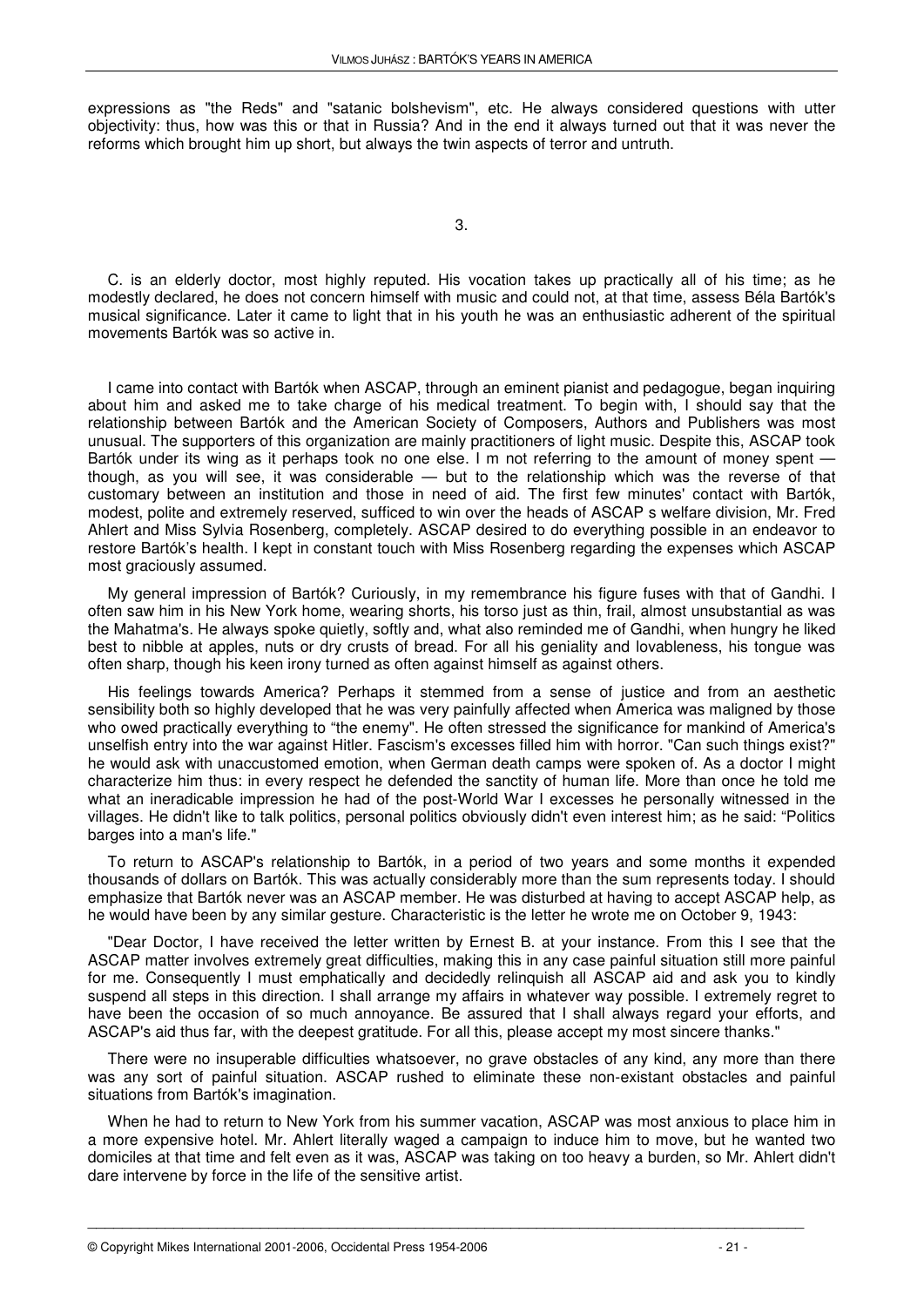In the beginning we suspected that his old tuberculosis had recurred. We noticed minor irregularities in the lung. That is why he was sent to Saranac Lake, where he was placed in a nursing cottage. The doctor at Saranac Lake visited him constantly, which was also necessary because I doubt whether of himself he would ever have called a doctor in no matter what the pain or danger. In the fall, to spare him from the cold, ASCAP sent him to Asheville, North Carolina, where he was given similar aid.

He detested hospitals in general; because he was so much a man of work, hospital life depressed him. Besides, his individual habits were so set that he was unwilling to relinquish them even in sickness. For a long time ASCAP had wanted to have him treated at a hospital, but he wouldn't hear of it. He was examined by the most eminent specialists including the hematologist Rosenthal and the roentgenologist Feinman. Both were highly cultivated connoisseurs of music, who regarded it an honor to treat Bartók.

What did we speak of during our frequent meetings? We spoke a great deal of Endre Ady, the great revolutionary poet of his generation, whose significance in literature parallels that of Bartók in music. I was an assistant doctor at a sanatorium where Ady came before his death, gravely ill. Bartók listened with much interest to my report on conversations with Ady. He was most amazed by Ady's great philosophical background — for example, his knowledge of Spinoza's works was encyclopedic; and Bartók was much interested in Ady's commentaries of the great thinker's teachings. In general, all scientific questions attracted him, especially in the field of chemistry, physics and medicine. He liked to compare the laws of music with those of nature. At that time quite a stir was raised by the "Orgon theory" to the effect that thought is a kind of, thus far, unknown energy. Bartók was quite taken by the theory and debated its pros and cons with considerable warmth.

As one who visited the Bartóks often, I was impressed by his model home life. There was never a loud word to be heard. He dearly loved his son Peter and taught him acoustics and the musical criteria of recording. "I live for my son and for music," said he on one occasion, very softly. His wife, Ditta, to my mind, always remained a child, and he, to a certain degree, filled for her the role of a solicitous father. She was charming, all smiles, the most wordless woman I ever saw. She might have been Peter's elder sister.

Though Bartók was the epitome of balance and reserve, his movements were often of a marionette-like simplicity; yet a curious animation lit up his face, as if hinting, "These physical things, these every-day problems, mean nothing. All that matters is the everlasting alertness of the spirit." It was this wondrous spirit that made him seemingly immune to physical annoyance or pain. Just as he had an aversion to hospitals, so he would barely endure medical treatment. There is a type of patient who regards sickness as normal, veritably delighting in it, making a hobby of symptoms and doctor's visits. Bartók regarded neither sickness, nor treatments, nor doctors as important. One literally had to run after him. He neglected his physique as if his body were some sort of alien matter. This too may have a connection with his withdrawal from the outer world, which anyone who knew him couldn't help noticing. He used to put ebonite plugs in his ears when working, so outside noises shouldn't disturb him. This I somehow always regarded as highly characteristic. I may be talking nonsense, but can only express what I mean by saying he wrote music as if it were a poem. It was as if he himself was the music in the sense that a poet becomes one with his verses; indeed it was as if he had no need for instruments, musicians, performances or anything else. I guess you know that he composed in bed even when desperately ill. The doctors, myself included, attempted in vain to dissuade him.

Perhaps there was just one luxury he sought for: tranquillity. He was veritably in love with tranquillity. By this I mean not the opposite of vitality or life, but the opposite of noise in the broadest sense of the word.

He was perhaps the most extreme individualist I ever met. Not an anarchist. Rather a man, who would accept nothing in the world on the say so of authority, but would undertake everything that was dictated by inner command. As he told me, "Individuality is the dearest treasure of nature". He deemed that America had given him this possibility of living according to the laws of his individuality, and for that he was deeply grateful. He had vast respect for American freedom, quite apart from any political concepts. I believe there are two kinds of individualism: the one an ingrown individualism that might rather be called anarchism affected by those who exist for themselves alone. The other, which I would call outgoing individualism, creates an individual form of life with the object of radiating its light towards all and sundry. Bartók's individualism in truth radiates love of man.

Naturally he wanted to return to Hungary. Even to someone entirely ignorant of Hungary it was enough to exchange a single word with Bartók to grasp the essence of that nation. But whenever anything was said about returning he consistently put it off to the hazy future: "Yes, when..." Usually he didn't even finish the sentence, or if he did, it would be "when conditions change." He had said exactly this when the Nazi era ended in Hungary and conditions seemingly changed. They had not for him, however; thus was his return postponed to a time which he knew he would not live to see.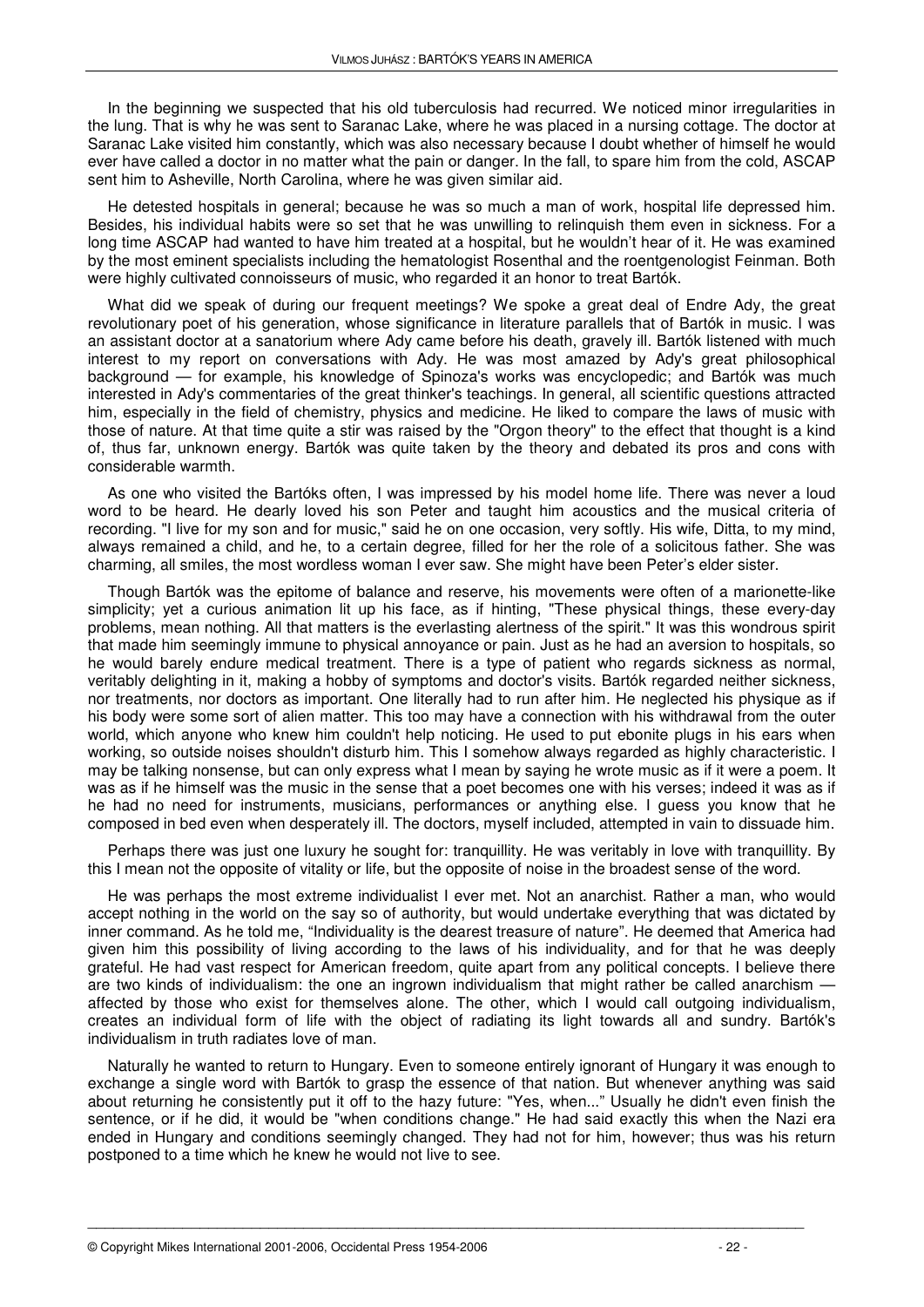He was aware that he was mortally ill. Whenever there was talk of future possibilities his wondrously expressive eyes always seemed to say:" You can't do anything with me anyhow. Why don't you leave me in peace?"

He often spoke of bolshevism, and with exactly the same scorn as of Hitlerism — the work of some political gang, a dark and suspect rabble that emerged from the same depth as the Hitlerites. More than once he said emphatically: "We cannot use their methods." On occasion he voiced the question which doubtless often plagued him: What is the solution? Sadly he ascertained that there was none, and that, as he put it, "civilization will go down in the slime." Civilization was for him the western world with its many thousand years of culture. "We cannot fight with their weapons: Can the Whites be made to exterminate the Reds and vice versa? How will this end?" Sometimes he characterized both by a single word: brigands. "This two-fold battle against two tyrannies can only lead to misery." He was always speculating about the future of civilization, and in the most pessimistic way. "How can we escape these two extremes?" was the question he put on many an occasion. "I doubt whether it's possible."

He held the bleakest possible view of the future, and perhaps this nourished his desire for death; or was it the other way around? During the last days he was mostly unconscious. But even on the threshold of oblivion, while they were taking him to the hospital, he kept jotting down notes.

I always felt that he was innerly conscious to the last moment. And to speak to myself: it was rather he who was sorry for me than I for him. Even in advance he tried to console me for my inability to help his condition. He accepted the knowledge of his near death with utter peace of mind. He had quietly provided for his wife and son, taking steps to clarify certain financial questions with his publisher — for their sakes alone. Previously, such questions had scarcely concerned him.

4.

D., whom we looked up next, is the third doctor among the interviewees. He, however, never treated Bartók. He was a young doctor when he first met Bartók; his speciality is cancer research. D. is very cultivated, at home in music. By contrast with B. he is temperamental, passionate, constantly on the move. He takes an active interest in everything. His opinions are very decided.

All that the bolshevists wrote about Bartók's poverty and abandonment is just rubbish. Don't forget that America was at war then; that Bartók already carried the seeds of death within him when he arrived; and, finally, that getting acclimated to this utterly different world is no simple matter even for an ordinary man in his later years, not to speak of one who carried the European tradition within him like life itself. When I met the Bartóks they were living in Forest Hills. He couldn't bear the noise. Their many vicissitudes had made him even more sensitive to it than usual. I often visited them at their Riverside home, which was far better suited for their needs. They had five fine rooms and a special verandah where the two pianos stood.

Did he want to return home? He himself answered this question in a letter to Eugene Zádor, a musician who had made a name for himself in Hollywood. Perhaps you knew of his esteem for and devotion to Bartók. He sought commissions for him with a view to helping him financially and, in connection with a curious musical idea, sent a 250 Dollar check which Bartók returned when he saw that illness would prevent him from fulfilling the assignment. I believe this is the only case where anyone ever returned a Hollywood advance. Here is the letter of July 1, 1945, addressed to Zádor:

"As things look for me, the very thought of returning is, for the time being, out of the question. Even if it were feasible, it would seem advisable to await developments. God knows how many years it will take till the country can recover to any degree, if at all. Yet I, too, would like to go home, and for good."

This "for good" means the same as another phrase often used by Bartók: "if eventually..." As he saw it one could return definitively only to a different Hungary, not to a bolshevist Hungary.

He found nothing more annoying than the news reports about the composers farm where Shostakovich, Prokofiev, Khachaturian, and others composed together. He spoke with bitter irony about first-class composers — held in highest esteem politically by the regime — who might write operas, while second-class composers are authorized to write only symphonies, and third-class composers are restricted to chamber music. He considered the bolshevists criminals, because they persecuted men. So long as the bolshevists were being persecuted he unquestionably sympathized with them to a degree. He never thought in terms of narrow political categories. When they became persecutors he condemned and despised them like all other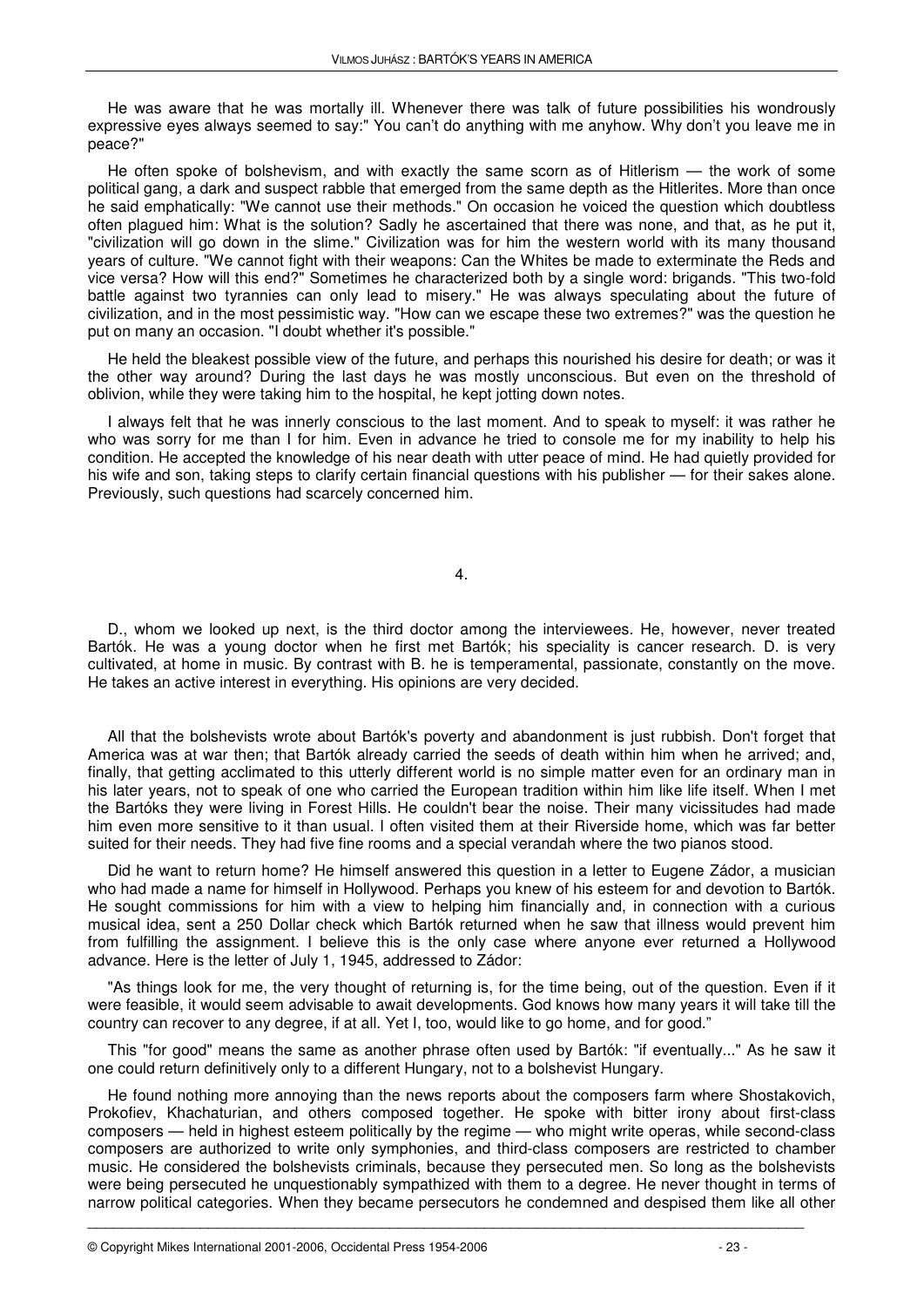persecutors. When I asked him whether he did not want to go home, he replied with a gentle shrug: "Under such circumstances?"

"But what about Hungarian youth?" — I asked. "For you it would certainly be a prime task to raise a new generation through music." He answered by way of an anecdote, "When we founded the Hungarian Concert Orchestra to present young talents, it turned out that one of the horn players was execrable. I suggested that we drop him politely. But he couldn't be dropped, for political reasons, as they said: he was related to some influential politician. So what could be done now back home, where political reasons decide everything?"

In roundabout ways he sent letters to Hungary, inquiring about those back home. The care he took to keep his letters from causing trouble for anyone indicated in itself his distrust of the true wielders of power. His questions and remarks in response to replies received afford further confirmation of this distrust of the Communists and those who occupied the country. He attributed robberies, arrests, and other excesses to them even before definite evidence became available. When the "Concerto for Orchestra" was played in Boston he was listening to it over the radio in my presence: at the Intermezzo Interrotto section ridiculing Shostakovich he began snaking his hips like a street walker, accentuating the cheap vulgarity of the motif stemming from that truly prostituted music. At the time, this musical persiflage brought upon him many attacks from American Communists.

Most characteristic of the picture of bolshevism formed over the years, is an episode he related to me in connection with his Russian tour of 1929. After a concert — in Odessa I believe it was — he was invited for supper to the home of a Soviet university professor where a group of intellectuals were gathered. Bartók with accustomed frankness and playful irony allowed himself a very innocent quip in connection with Stalin. At that instant the conversation froze, the company got up and left.

He attached great weight to Peter's fighting on the American side against Nazism. Incidentally he loved his son Peter with a rare tenderness. I am convinced that he was closest to his heart, after Bartók's mother.

As for the "Concerto for Orchestra", you perhaps know or have felt that it is the portrayal of Hungary's tragic fate — as Bartók himself said. In this work the nation finally rises above the chaos of destruction. Bartók always believed that even a people's outward fate can change for the better only through inner purification.

I don't know whether you've heard — because not many know — that he meant to intervene, on humane grounds, in behalf of a number of war criminals who returned home. It was too late to realize his intent, but it is highly characteristic that he was led by feelings of pure human compassion even when retaliation caught up with representatives of a trend revolting to him.

He never failed to stress how much Americans had done for him, especially before those who, humanly enough, in their abandonment and rootlessness and inability to become acclimated, laid the entire blame for all their troubles upon their new environment. He was proud of his successes here and clearly perceived the growing American appreciation for his works. But he shied at everything noisy and mechanical in American life.

However, he always avoided generalities. He never held Americans as a whole responsible for anything that clashed with his taste or judgment. In both thought and expression he strove for maximum precision. Probably that is why he usually spoke very slowly. He attributed great significance to the uttered word. His accentuation and phrasing were clear and exact. His preliminary "well" represented a moment of intellectual preparation.

What especially aggravated him was all mutilation or abasement of art. Most provoking to him were comics based on great literary creations by authors such as Dostoyevsky or Dickens.

You wouldn't forget that Bartók, like all true prophetic artists, was to a certain degree alien to the world in which he lived, and in contrast to which he helped to create a new world. Could it be presumed that he should have found his world in the realm of terror and regimentation? Merely to entertain the thought of such a possibility is a libel on Bartók s personality and works.

5.

E., whom I next interviewed, is a composer, a noted pianist and eminent piano teacher. In his youth he studied with Bartók; but in the early nineteen-twenties, in the days of the counter-revolution, he left for the United States. He is impulsive in character, decided in his opinion. His American wife is professor of biology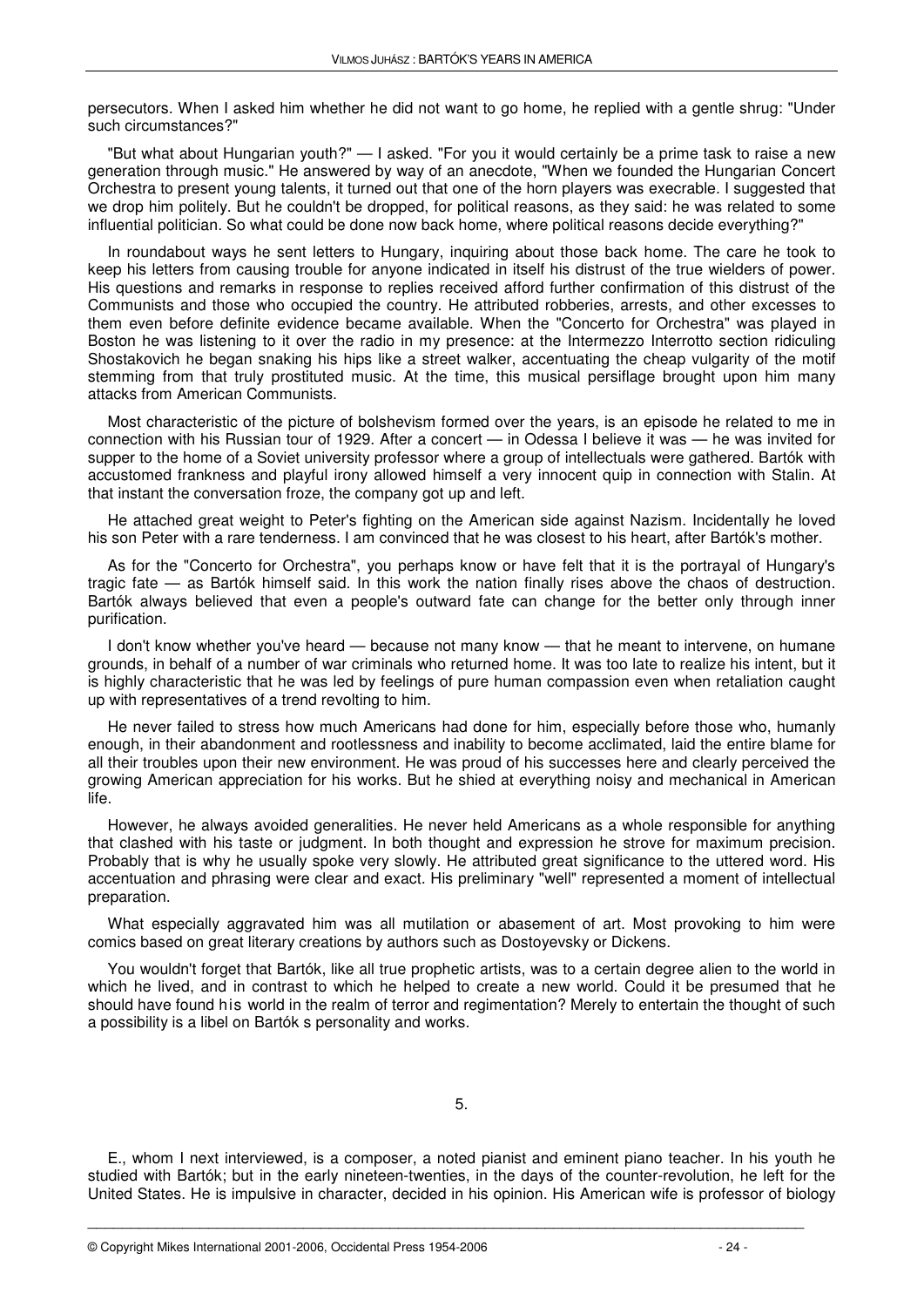at a New York City university. Bartók is his life's great central problem; this becomes evident from his first sentence. In one or another respect he practically transposes himself into Bartók. He is a rebellious enthusiast, however, like some devotees of great men who seek to preserve their own individuality. He has, half-consciously, a bone to pick with Bartók. At time he almost intentionally reduces Bartók's stature so the likeness should not take on superhuman proportions, his intent being to bring Bartók the man within reach.

Even in his youth Bartók was solitary and distant, but his was the solitude and distance of a Prince. By that I mean that already, at that early period in his life, practically everyone in contact with him sought to render him service. When at the age of seventeen, he contracted pneumonia, his fellow students contributed the money needed to send him abroad to recuperate. Just think, — at twenty-six he became head of the piano department at the leading Hungarian music school, succeeding two great Liszt pupils, Árpád Szendy and István Thomán, though until then he had scarcely concerned himself with piano teaching. He could more or less schedule his time as he pleased. All summer he could collect folk music, and in winter he could take a vacation or leave of absence almost at will. Ödön Mihalovics, the famed director of the Music Academy, friend of Liszt and Wagner, esteemed him highly." A crazy genius," he said of him, "but a genius."

When we speak of how Bartók lived in America, we first should look into the matter of how he lived in general. Despite his great love of order, his punctuality, and his strictness in financial matters, he never lived well or earned well: it was simply not in him to do so. Were he living today in the United States, he'd be earning at least 20,000 dollars, a year, but even so he wouldn't be living on a 20,000 dollars level. 20,000 dollars in his hands would not mean the same as in other hands.

He didn't take his first and second American trips to "earn well" or "live well." His object on the first occasion was to have his piano repaired: on the second to have his folk song collection published.

Here in New York the situation was just as it was at home. Everyone regarded him as a Prince and sought to serve him. But to do so was even more difficult here, for his circumstances and illness made him more sensitive than usual. Professor Douglas Moore, head of the Columbia University Music Department and a great admirer of his, mentions that when Columbia's Dickenson Foundation was no longer able to pay Bartók's stipend for collating the Yugoslav musical material, a good friend and adviser of Bartók, Victor Bátor, and his friends, presented to Columbia a sum equal to the stipend with the proviso that Bartók must never learn where it came from. Bartók himself wrote in a letter to Mrs. Creel dated Christmas, 1944, that his existence was assured for the next three years. Moreover ASCAP was attending to all medical expenses. It should be noted, by the way, that ASCAP, under the heading of medical expenses, was anxious to cover practically all his expenses.

He was deluged with invitations — some he could not, others he would not, accept. The university of Seattle offered him its chair of folk music. The world's wealthiest and most exclusive music school, the Julliard Institute of New York, invited him to teach composition, as did the no less distinguished Curtis Institute of Philadelphia. At either institution he would have received thirty or forty dollars an hour — at least ten thousand dollars a year. But he was unwilling to teach composition. Hindemith and Schoenberg on the other hand, did, and thereby greatly improved their economic situation.

We cannot speak at all of financial difficulties during his American years, except at the time of his grave and lasting illness, beginning in 1943. And then ASCAP took him under its wing. I was the first to bring up his case before the ASCAP people. From the time I mentioned his name, and especially as soon as they met him, I found the greatest willingness to help. Most of the directors knew no more of him than that he was a "great modern musician". The vast majority of the members, who provided ASCAP's funds, doubtless had never even heard his name. And don't forget that Bartók was a Hungarian, officially an enemy alien — a fact which the ASCAP directors did not even consider. ASCAP's welfare division, Miss Sylvia Rosenberg and Mr. Fred Ahlert, could not have cared more devotedly for their own parents. Yet, believe me, he wasn't easy to help.

When making out his next income tax report he was shocked to discover that ASCAP had by then spent five thousand dollars on him. He protested emphatically against further aid. They had to use every means of persuasion to prevail on him to let them continue helping him.

Let me tell you just one small melancholy detail illustrating the extent of ASCAP's care. After his death, they put him into three coffins, the outer being of bronze. ASCAP made these provisions for the eventuality that later his remains might be shipped home; for it is only in a bronze coffin that a corpse may be taken on shipboard.

But let's not speak solely of ASCAP. Such touching devotion to his person didn't cease with his death. In 1949 the "Musical Courier" reported that Bartók's grave was marked only by a stone slab bearing a number. Thereupon Milton Feist, the music publisher, who had never known Bartók nor published a single work of his,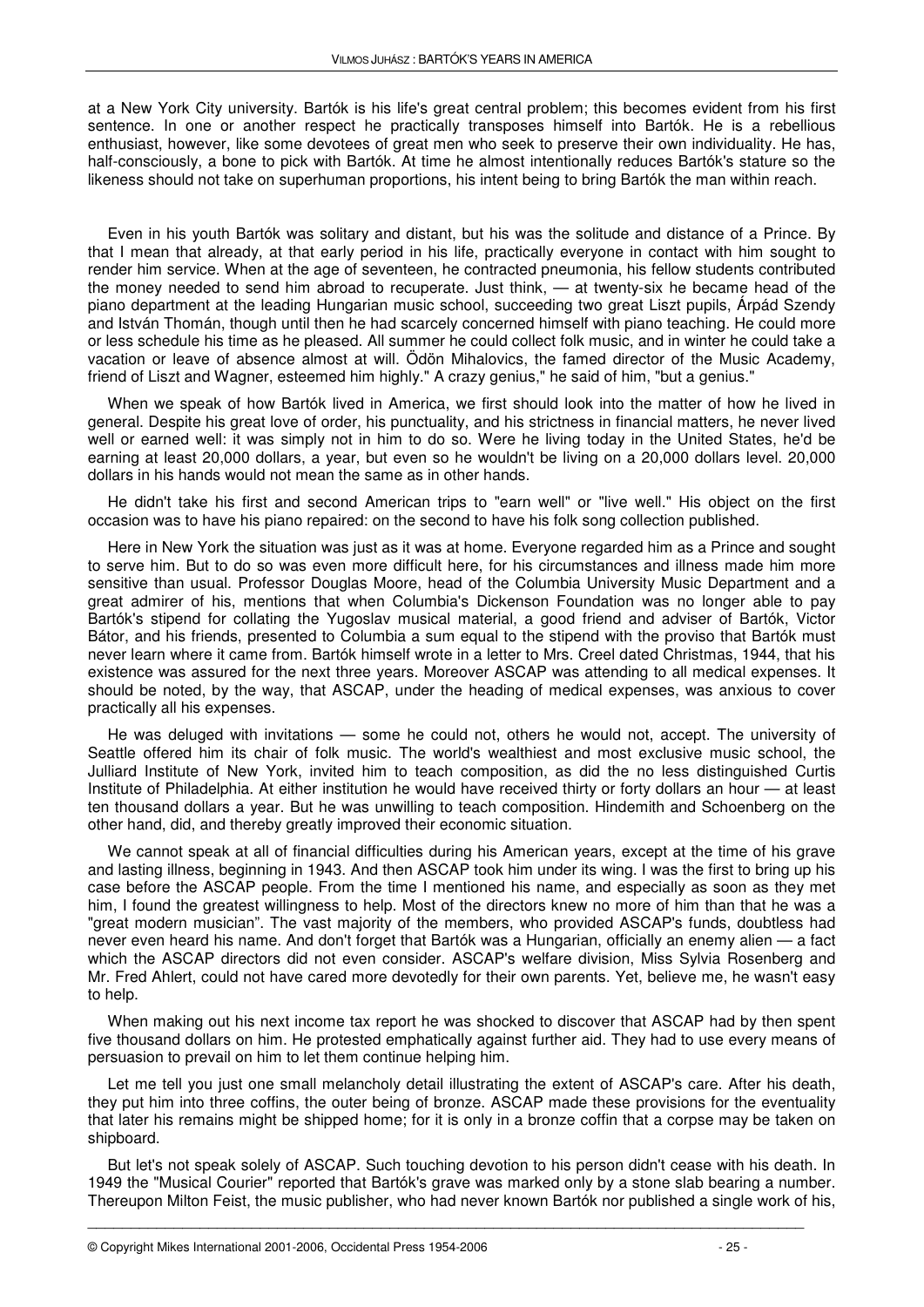started a collection. However, the "exclusive" cemetery's rules allowed only a simple bronze plaque to be placed above the grave — which I find very proper, and which I m sure would have pleased Bartók too. This bronze plaque had a set price of one hundred and twenty-five dollars. The sums offered ran to many times this figure, so Feist suggested that contributors each only give one dollar, lest the amount be paid by just one or two persons. It is this bronze plaque which now adorns Bartók's grave. I hear that, according to the bolshevist press, even today the grave is marked only by a number, because the "authorities were unwilling to shell out twenty dollars for a bronze plaque." In America it is not the Party that provides money for such purposes — and the competent authorities here are primarily Bartók's admirers, whose contributions would have been more than enough to provide the bronze plaque that has marked his grave these many years.

It is characteristic of Bartók's scrupulous conscience that, despite his deep gratitude, he did not join ASCAP, lest he appear ungrateful to the British Composers Society, which offered him membership after his resignation from the Nazified Austrian musicians' federation. Today ASCAP handles his rights — the Bartók estate joined ASCAP within half a year of his death.

How did he judge bolshevism and Russia? As a humanist with an absolute sense of justice and unwavering ideals. He was especially indignant at the Russian attack on Finland. He became implacably anti-bolshevist after Stalin's Moscow Pact with Hitler, and since he drew immediate conclusions from every immoral act, his view of bolshevism — in contrast to that of very many intellectuals — was unequivocal. Incidentally, as regards his championing of the oppressed, he was a revolutionary. If asked about his party affiliation, he would answer: "I belonged to the Dózsa Party!' (György Dózsa led the great Hungarian Peasant Revolt that erupted early in the sixteenth century; there was, however, no such party.) On a number of occasions Bartók alluded to the existence in Hungary of two independent planets: the peasant world and the world of the ruling class.

You no doubt have heard much about his unyielding stand against Fascism. But I wonder if you heard of the incident concerning Toscanini whom, at the time, he did not know personally. When Toscanini was assaulted in Bologna for refusing to play Giovinezza, the Fascist anthem, Bartók at the next meeting of the New Hungarian Composers Society in Budapest, of which he was honorary president, proposed that the Society telegraph Toscanini their indignation and voice solidarity with him. This proposal was rejected because of official Hungary's close ties with the Italian government.

Bartók naturally was aware of the tragic import of Hungary's forced association with the Axis, for which he did not hold the Hungarian people responsible.

His undoubtedly over-pessimistic view of his financial situation had two causes: one being that he greatly needed a feeling of security, if only because his own helplessness in finances was quite evident to him, and his illness naturally increased his fear of uncertainty. And then there was his pride, and his awareness of his own significance. Every material discrepancy pained him as a lack of recognition: after all, he was incredibly unassuming: for years he had only two suits, and he liked best to take his meals at an automat. However, I believe, that fundamentally the proudest of men are the unassuming, the polite and the ultra-modest and the very proudest and perhaps haughtiest are the Princes in disguise.

6.

F., with whom we talked next, is a concert cellist of one of the best known string quartets who also teaches music history and theory at two New York City colleges. Considerably younger than E., he is nevertheless the calmer, the more balanced, the less impulsive of the two. His friendship with Bartók was of American origin. He emigrated to the United States as a young man, in the late twenties. Apart from his music, he occupies himself intensively with psychology  $-$  his wife is a psychiatrist  $-$  and has a lively interest in sociology.

My integrated impression of Bartók? Were we in need of a model to convince us that goodness and force are far from incompatible traits in a single person, we could find no model better than Bartók. His face and eyes reflected infinite goodness and infinite force, and simultaneously the child-like wonder that instinctively pierces to the heart of things, perhaps deeper than any knowledge. I mostly encountered him on the many occasions when his wife, Ditta, and I played together. By contrast with his imperturbable calm when he himself was playing — naturally his calm served only to cloak the lava of inner emotion — he was always excited when his wife played. This couldn't have been simply attentiveness and politeness. Within the

\_\_\_\_\_\_\_\_\_\_\_\_\_\_\_\_\_\_\_\_\_\_\_\_\_\_\_\_\_\_\_\_\_\_\_\_\_\_\_\_\_\_\_\_\_\_\_\_\_\_\_\_\_\_\_\_\_\_\_\_\_\_\_\_\_\_\_\_\_\_\_\_\_\_\_\_\_\_\_\_\_\_\_

© Copyright Mikes International 2001-2006, Occidental Press 1954-2006 - 26 -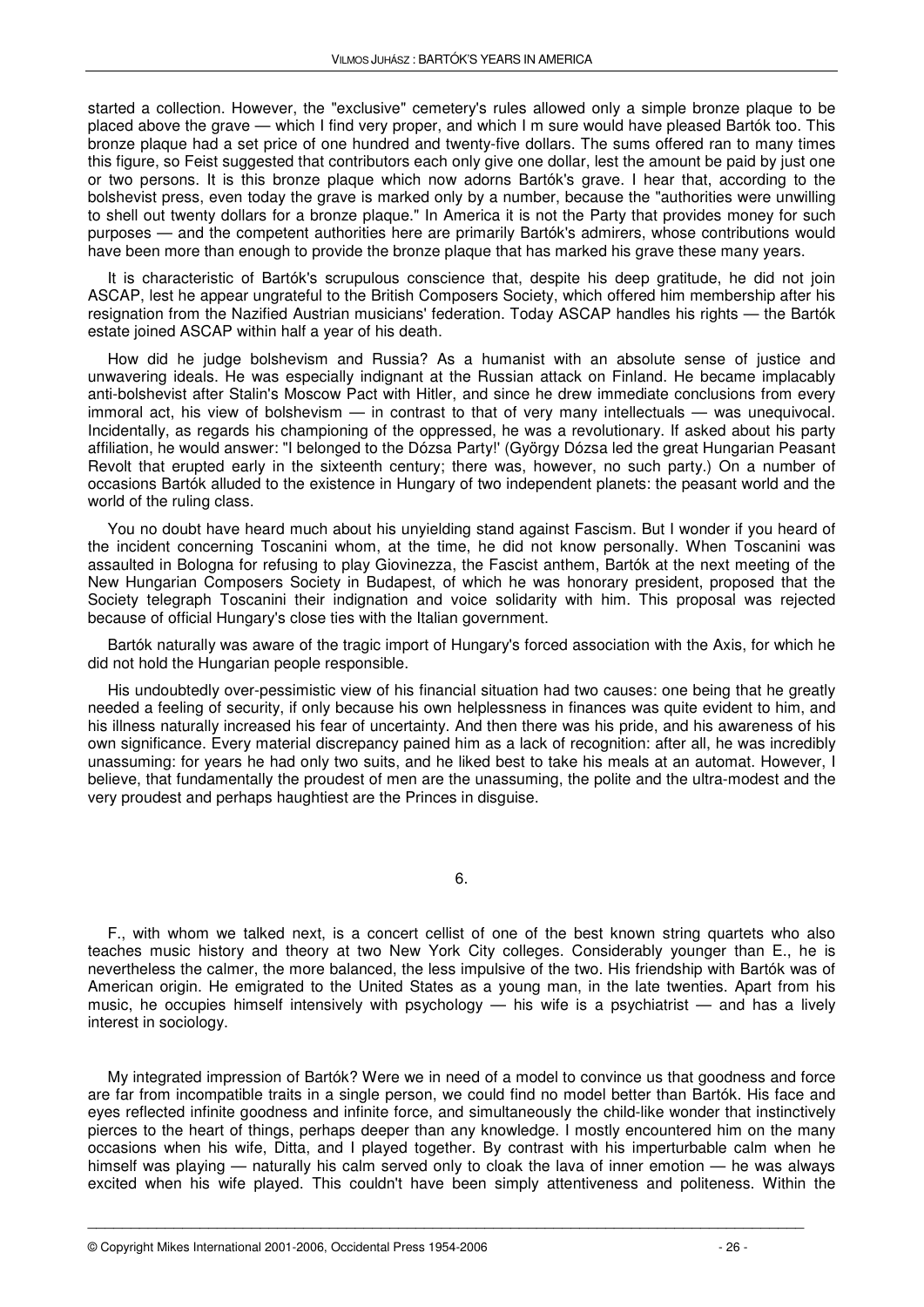bounds of his own reserve and devotion to his calling, he perhaps didn't fully realize what his wife meant to him — at such times this welled up from within.

I find it extremely characteristic that when fire broke out in the 57<sup>th</sup> Street apartment house where he lived — I happened to be with them at the time — with his usual, absolutely calm and unhurried movements (with the composure of a child who doesn't know what's happening) he climbed down the fire escape. Incidentally, I felt that weariness may also have been part of that calm — obviously as a concommitant of illness — but his eyes and his facial expression showed that this weariness would never be allowed to reach the kernel of his being so long as he had a single spark of consciousness left.

Here in New York too, everyone who associated him was enthusiastic. World-famous musicians regarded themselves as his pupils when they were with him. When one was in the same room with him, one felt as if in the presence of a colossus — much as in the ancient Celtic tales, space appeared to expand, and through the windows streamed the light of infinity.

You ask about his attitude towards bolshevism? Naturally it was inescapable that we should speak of that. With his own cool logical objectivity he regarded it as an experiment. What revolted him, however, apart from all logical analysis, was the fact of dictatorship, tyranny. Here Bartók knew no compromise.

I believe there have been very few composers whose personality and work have so fused into one. In this regard I could only compare Bartók with Beethoven. Bartók, the person, too, was an amazing harmonization of the constructive and the spontaneous, of love of freedom and insistence upon form. This characterized his music no less than it did Beethoven's. His music is emotional to the nth degree, yet logical in every detail. The simile occurring to me is that this music is not fire, but dynamite.

His art conveyed entirely new significance to folk music. Though folk music as he transformed it was completely Bartók, yet in a certain sense it acquired an even clearer folk character, as if created by the people itself. What was once said of Copland is still more universally valid for Bartók's music: he had an even greater influence on folk music than it had on him. By this I mean that folk music since Bartók has a quite different significance from what it had before Bartók.

You probably could learn more from others than from me regarding Bartók's financial circumstances and mode of life during his American years. What I perhaps could say something new about the appreciation of Bartók in America. Did you know that already in 1908, when only a very limited circle knew him in Hungary, Rudolph Ganz introduced his piano works in the United States with great success? Music lovers here always followed his career with deep interest.

Olin Downes, the influential music critic of "The New York Times", wrote with the greatest appreciation of his compositions in the years before he settled in America. Copland, in his book "Our New Music" (1941), which so strongly influenced views on modern music here, speaks briefly but very positively of Bartók. More than once in the course of the last decade and one half, American musical groups have taken Bartók works on tour and introduced them to European audiences. Thus the New York City Ballet toured Europe with "The Miraculous Mandarin". Menuhin, Szigeti, György Sándor, and many other American musicians have played his violin and piano compositions throughout Europe and the world. In 1951 the Julliard String quartet was the first in America to play all of Bartók s string quartets, and in 1952 had to repeat the cycle to capacity houses.

He himself valued his American successes as if he had a special ambition to achieve them. He who, on stage, never gave an outward sign of his feelings was in tears when Menuhin played his "Violin Sonata" in Carnegie Hall with such triumphant success. Long before Bartók's arrival in America, his "Divertimento for Strings" had achieved great success under the direction of Ormándy in New York and Philadelphia. Under Golshman the St. Louis Symphony played it in several large American cities. In 1948, the "Music for Strings, Percussion and Celesta" was played by two orchestras in a number of American cities. Robert Shaw, the outstanding conductor of choral groups, presented "Cantata Profana" in several cities. Perhaps Bartók has been played most by pianists — especially "Out of Doors", the "improvisations" and (naturally) "Evening at the Szeklers", the "Bear Dance" and the "Allegro Barbaro", but many have played the piano concertos too the second and especially the third have been favorites with Edith Farnadi, Andor Földes, and György Sándor. (In Europe Bartók's great pianist interpreter is Géza Anda.) Among works for violin the two violin sonatas appear frequently on the program of outstanding artists. The Léner, Végh and Hungarian quartets have played his string quartets in America and throughout the world. The Léners also played the six small pieces in the "Mikrokosmos", transcribed for chamber orchestra. It is worth noting that two evenings when the Julliard quartet interpreted his string quartets, Shostakovich, then on an American visit, was in the audience. (It was Shostakovich's sovietized music Bartók so acidly ridiculed.) In recent years all three of Bartók's stage works have been presented in New York with great success. Nor is it mere coincidence that the thus far most authoritative and complete Bartók monograph is by an American — Halsey Stevens. I dare say Bartók, along with Stravinsky, is today the most popular modern composer in the United States. He is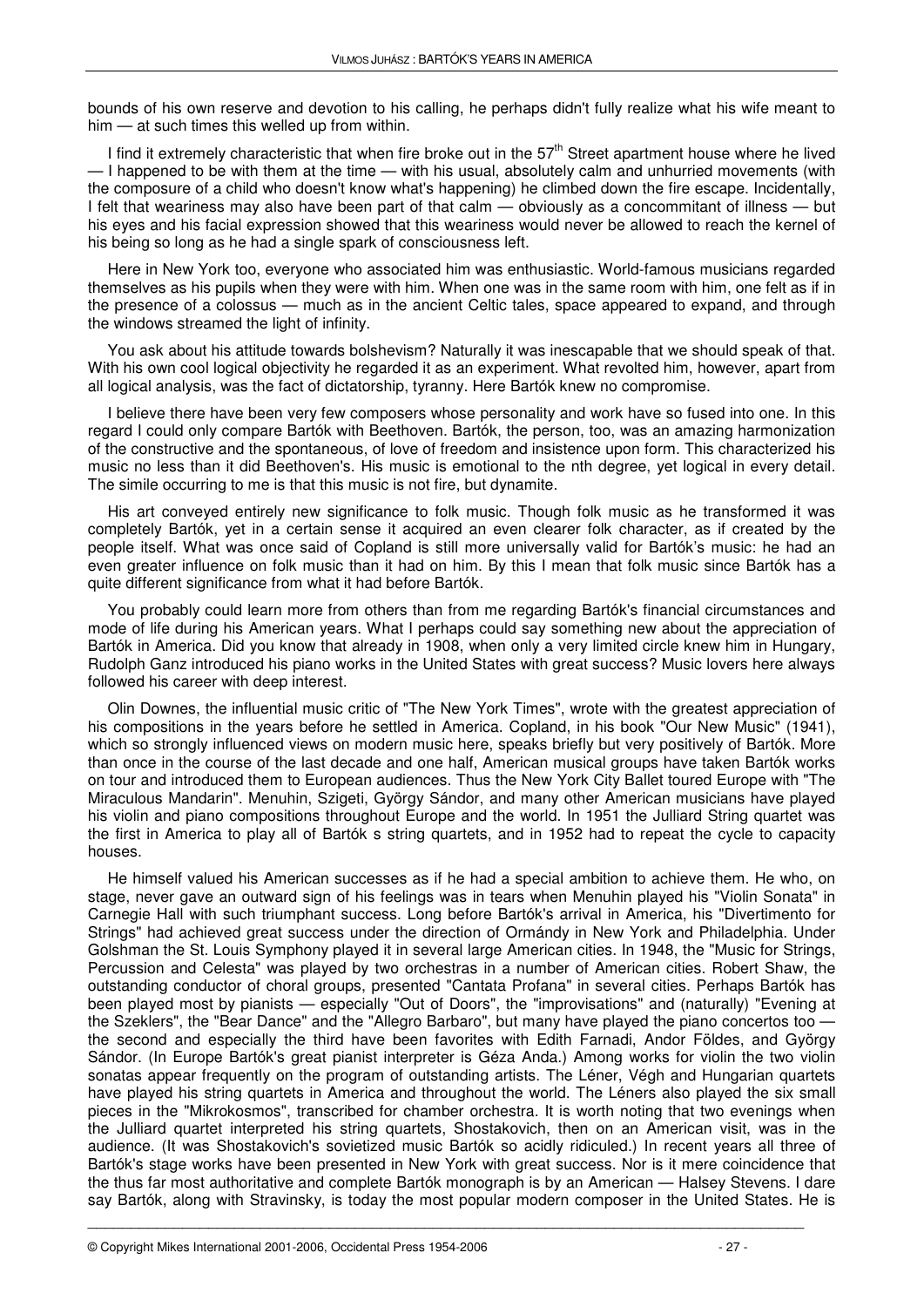ranked higher than Hindemith, Schoenberg and a number of "big names". His unequaled rhythmic power fascinates American audiences. In my opinion, the Bartók cult has reached its peak in the United States though in this respect two small European countries, Switzerland and Holland, will not be outdone. He appears to be meeting with a certain jealousy in Britain and Germany — though that quite possibly may be just a personal impression.

To measure the force of the American Bartók cult it does not suffice to study the concert programs. Young people, including laymen are especially enthusiastic. Two New York institutions of higher learning, the New School and City College, have practically every semester scheduled courses on the appreciation of Bartók's works. His popularity grows year by year. "Music for Strings, Percussion and Celesta" has been ranked by several eminent musicologists and critics as the greatest creation of modern music.

Yet you wonder that in this immense country appreciation for Bartók should be restricted to a small circle? The question is whether a pioneer genius in composition can achieve more than the recognition and enthusiasm of a relatively small circle. Naturally it is true here, as well as in Europe, including Hungary, that — as Antal Doráti has said — it is not the people, the broad strata of music lovers that fear his music, but those of high estate in the musical world. But this was exactly what happened in the case of Bach and Beethoven, Wagner and Liszt.

It stands to reason that half-educated American snobs respond just as coldly to his music as do their European counterparts. I am always amused when I recall a letter of his from Amsterdam, written in 1938: "To begin with, they invited me to supper en famille. The host asked me, among other things, whether I could play the piano. When this was clarified, he asked whether I could play the violin. The conversation continued in this style." Why should we expect more of a half-cultivated American than of a half-cultivated European? Half-cultivated people in the Soviet bloc, indoctrinated by the Communists, know only that he was an outstanding peace fighter, an ardent friend of bolshevism, and America's sworn enemy. Has this brought them any nearer to Bartók's music and personality?

7.

G., our next interviewee, is an American concert pianist and teacher; her husband is a doctor. She has a daughter, Ditta, named after Bartók's wife. She is a typical American intellectual, modest and extremely reserved in her judgments and pronouncements. She strives to avoid more or less personal themes that cannot be quite objectively handled. Despite this, her voice is veiled and her eyes moist when she speaks of Bartók. "For years I haven't spoken at length with anyone who knew him," said she. In Budapest she was Bartók's pupil, having, in 1937, come as a young girl to the Hungarian capital on an American fellowship in order to study piano with Bartók.

Her affection toward Bartók is perhaps deeper than that of the other interviewees, it is certainly more instinctive, feminine. She too has a quarrel with him. As if she would ask, "Why did it happen, as it did?" As if she would make Bartók responsible of many unsolved personal problems.

At first our relationship was rather formal. Bartók was loved and revered by his students, for whom he was a heroic figure not quite of this earth. And Bartók himself always kept a certain distance between himself and his students. When he came to America this relationship changed a great degree. The distance between Bartók and his young students dissolved, he was very human and approachable as far as I was concerned. His brilliant personality far surpassed the average, not only in music, but in general knowledge. I can only say he was a phenomenon with whom I can t even begin to compare anyone else. The privilege of knowing one such man is, I believe, a miraculous gift of providence.

His own musical life absorbed him so, that when he worked he was quite oblivious to what happened around him: he wouldn't care whether he hurt any feelings or not.

I arrived in Hungary on a fellowship, as an exchange student sent by the Institute of International Education. I had already heard much of Bartók, and my sole desire was to study with him. When I got to Budapest a bitter disappointment awaited me: Bartók had just been granted a leave of absence from the Academy of Music in order to work on his folk music collections at the Academy of Sciences. I met him on a number of occasions and found him very unsympathetic without the least consideration for others and with a manner distinctly provoking. But my colleagues said he was a marvelous teacher. I was so discouraged that I wanted to go right home, but my friends persuaded me to stay, and so I began my studies with another piano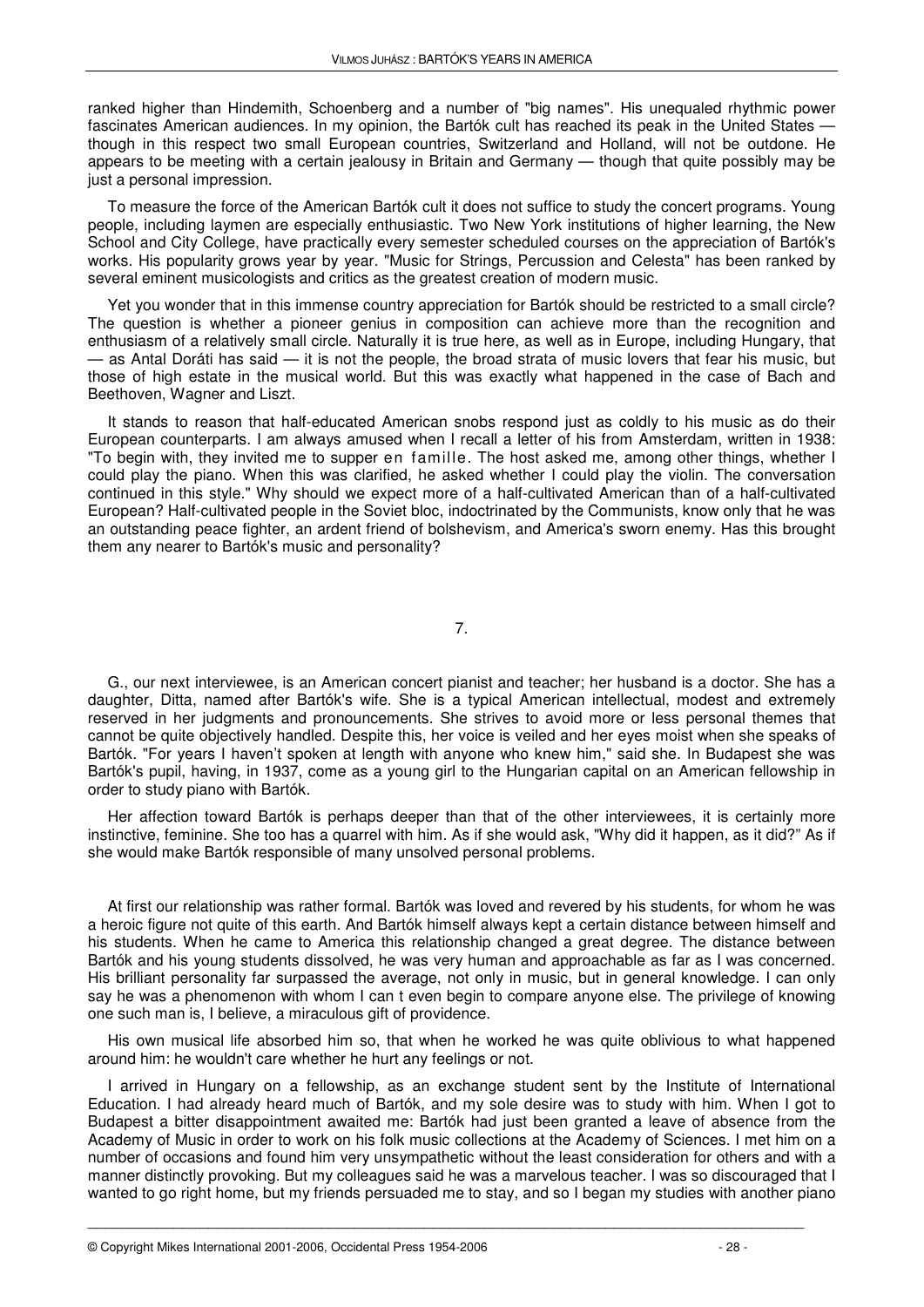teacher, at the same time taking composition with Kodály. Shortly afterwards I heard that an American boy named Storm was also studying in Budapest, and that he was taught by Bartók privately. Mr. Storm told me that Bartók had inquired about me several times — which greatly surprised me after the curt reception I had received. He had asked about the little American girl and how she was getting along with her studies; was she satisfied? I promptly decided to go to the Ministry of Education to get permission to take private lessons with Bartók. After all, that was my purpose in coming from America. The Ministry agreed. This step of mine won the admiration of all my friends and Bartók's respect too. He apparently sensed what it meant to me to be his pupil.

But a really intimate relationship between him and us, his students, actually couldn't develop later either. I had an American friend, Wilhelmina Creel, who also came to Budapest on a fellowship to study with Bartók — and we once had him as our guest. (You doubtless know her name from the correspondence between her and Bartók, who until his death kept in touch with her despite the immense distance — Wilhelmina lived in Seattle and for a time in Japan.) He was most charming and genial on that occasion, but there was still a certain aura of unapproachability about him.

I met him from time to time in America during the last years of his life, and on two occasions when there was talk of the Communists and communism, his sharp reaction left no doubt that he considered them no better than the Nazis.

When the Second World War ended and the Russians took over Bartók's homeland in place of the Germans, he said: "Scarcely is one bad situation over, but we are in another." He was very depressed, literally miserable because of this, but thought it would be quite hopeless, under the circumstances, to initiate anything to the end that the United States intervene to free his homeland from the latest oppression. He was broken up by the fact that there seemed to be no way out either for him or for his nation.

Small things often annoyed and hurt him a great deal; still, he must have had an unusually strong nervous system to be able to retain his balance despite so many upheavals and the attendant suffering.

After Bartók came to the United States I continued my studies with him, though sometimes there were long intervals between lessons. I should mention one such occasion. Bartók then lived at the Hotel Woodrow. When I arrived, Ditta was there too. I told them I was expecting a child. They were very happy; and Bartók showed great interest. Ditta remarked that she would be glad to be in the same situation. After my little girl was born, I paid them a visit with the baby. I was surprised to see Bartók play with her so long and with such absorption: till then I could never have imagined that he'd know what to do with an infant. We named her Ditta, after Mrs. Bartók.

After the Coolidge Festival, Bartók went to little Juanita College in Huntingdon, Pennsylvania, where I taught and where he gave a concert. From there he had to go to Pittsburgh to play under Fritz Reiner. On that occasion we spent a happy time together. Bartók felt no need of practicing and said he'd prefer to talk, which was most unusual for him. He wanted me to accompany him to Pittsburgh, and later I deeply regretted not having done so; but I felt that my obligations at home were more important. After the Pittsburgh concert someone showed me a photo in a Pittsburgh paper which in some fashion related Bartók's and Ditta's names to Communism. Later I asked Bartók about this and he replied that the only possible reason for relating him or her to Communism might be that, after the first world war, the short-lived Communist regime in Hungary had appointed him and several young artists, among them Kodály and Dohnányi, to relatively high, though completely non-political, posts. He had not held the post long. Bartók emphasized that it was the only association he ever had with the Communists. He went into this in great detail and explained his hostility to Communism. He condemned the Communists' use of terror, their indifference to human values, their ruthlessness.

His American compositions, I feel, showed a sort of equilibrium after his revolutionary career. In these latter works he attains heights beyond mere originality and independence, heights which in my opinion he achieved only in certain portions of his earlier works.

Her discourse does not thus far bear out our contention that Mrs. G., despite all her love and enthusiasm for Bartók, has a quarrel with him that seems, as it were, imbedded in her very love and enthusiasm. She is the only one whose comments we do not reproduce in full, but she herself observes that everything she has said other than what we have reported is so personally colored, so much reflection of her subjective attitudes and feelings that it is less a revelation of Bartók than a revelation of herself.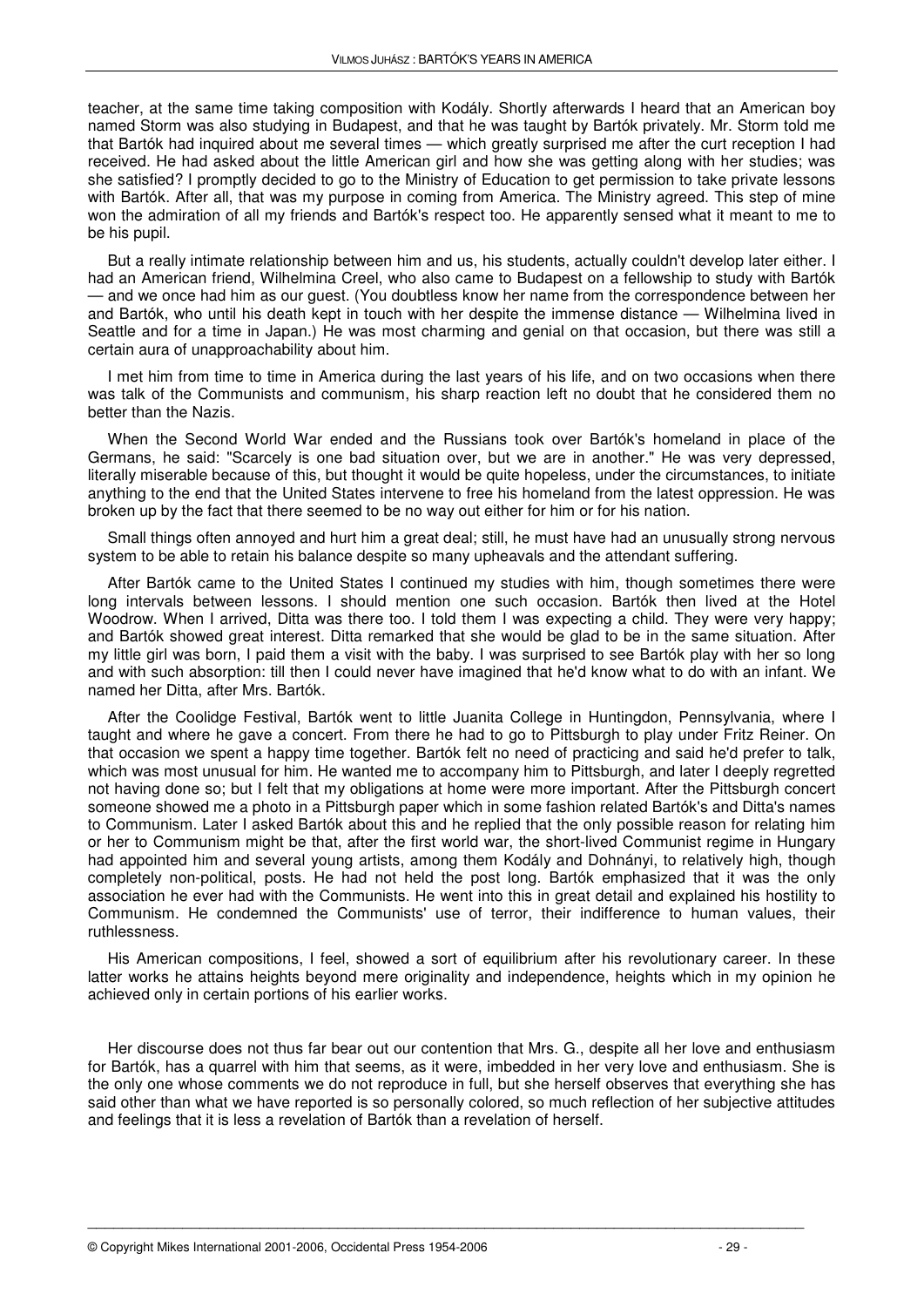#### 8.

The next "interviewee," who responds without being questioned, need not be indicated by an initial though as it happens, the initial would have coincided with his name — because he has already written down his impressions of Bartók. He is H. W. Heinsheimer, who at present heads a large music publishing firm. During Bartók's American years he was an employee of Bartók's concert management. His personal impressions, possessing the spontaneity of conversation, appeared under the title "Béla Bartók. A Personal Memoir" in the now non-existent magazine "Tomorrow", the October 1949 issue. We deem the reproduction of certain passages from this rare article to be of interest not just because of their quite personal coloring, but also because the writer had a business relationship with Bartók, and would thus no doubt be expected to view his "client" with the eye of a businessman.

I knew Béla Bartók well. I worked for him in a double capacity. Our little concert bureau tried to help him and his wife, the pianist Ditta Pásztory, in their attempts to fit themselves into the complicated machine of American concert business. And during the same period the house I was connected with published his music. No association in my life has been more inspiring; none, if I pause to look, more densely filled with an almost mystic atmosphere: the aura of a truly great man.

It's a dangerous word to use: a great man, and life has taught me to use it sparingly. But I know it's the right word when I think of Béla Bartók. I am not talking about his music; history only, much later, will be its final judge. His greatness is more than his music. Bartók, if he never had written a note worthy of being preserved, would still have been a great man.

I see that I called him, just a little time ago, "the great Hungarian composer." Yes, of course, he was Hungarian — he loved his country; his music had its roots deep in its native soil. Before he died he was visibly moved by his nomination to the new Parliament in Hungary, shortly after his country had been liberated from German occupation. Yet, one could never think of him as a Hungarian. He never seemed to belong to any nation, or group, or race. Unlike any other man I knew, he was a human being of an almost abstract, sideral quality, sternly governed by the most rigorous application of the universal laws of decency, integrity, faith. He lived by them unrelentingly, as an artist and as a man. He knew no others. He was Hungarian not more than St. Francis was Italian. The laws that governed his life were as eternal as the laws that move the stars.

You had only to look at him to understand the determination of a man who would never fit into a world where everything had become a give and take, where every hand washed every other hand, and where there was an angle to everything. Bartók never knew of, never recognized angles. In his music as well as in his life the very thought that he should accommodate himself to demands of the day, to any detour that might ease the way to success or money, was unthinkable.

He was small and terribly frail. His very beautiful, very wise face was calm, stern, seldom ruffled by laughter. He was shy, very quiet spoken, constantly alert, very suspicious. Fragile in body and soul, he was hurt easily by the slightest deviation from what he believed to be right and true. His thin body, the penetrating, clear, serious eyes, the fine, sharply pointed nose, the noble forehead, the transparent, childlike hands — his was the appearance of an ascetic thinker, relentlessly driven by an inner flame, by a fire that eventually consumed him.

I had known him for many years in Europe, before the war, and when I saw him again here in America, I was amazed to see how little he had changed. He always seemed quite ageless. His hair had become white — but his face, his skin, his eyes, his body seemed the same after all the years. Even through the years of his consuming sickness he changed little, outwardly.

He had come to this country as a refugee. Here, again, in a fate he seemed to share with thousands, he appeared to be in a class by himself. If ever anyone chose freedom for no other reason than because he refused to compromise, it was Béla Bartók.

Neither he nor his wife was Jewish — there was not the slightest racial uneasiness that could have prompted him to choose emigration as a convenient way to safety. Neither did he have any outspoken political association that would have endangered his life or his livelihood. He had a comfortable income as a professor at the Royal Academy of Music in Budapest. He had a house, a pension for his latter days, his books, his garden, his vast collections of folk music from many countries which he had noted down and recorded in decades of scientific work. He had his native language, his friends, the beloved surroundings of home. Nothing compelled him to leave it all and to seek the precarious shelter of a foreign shore: nothing but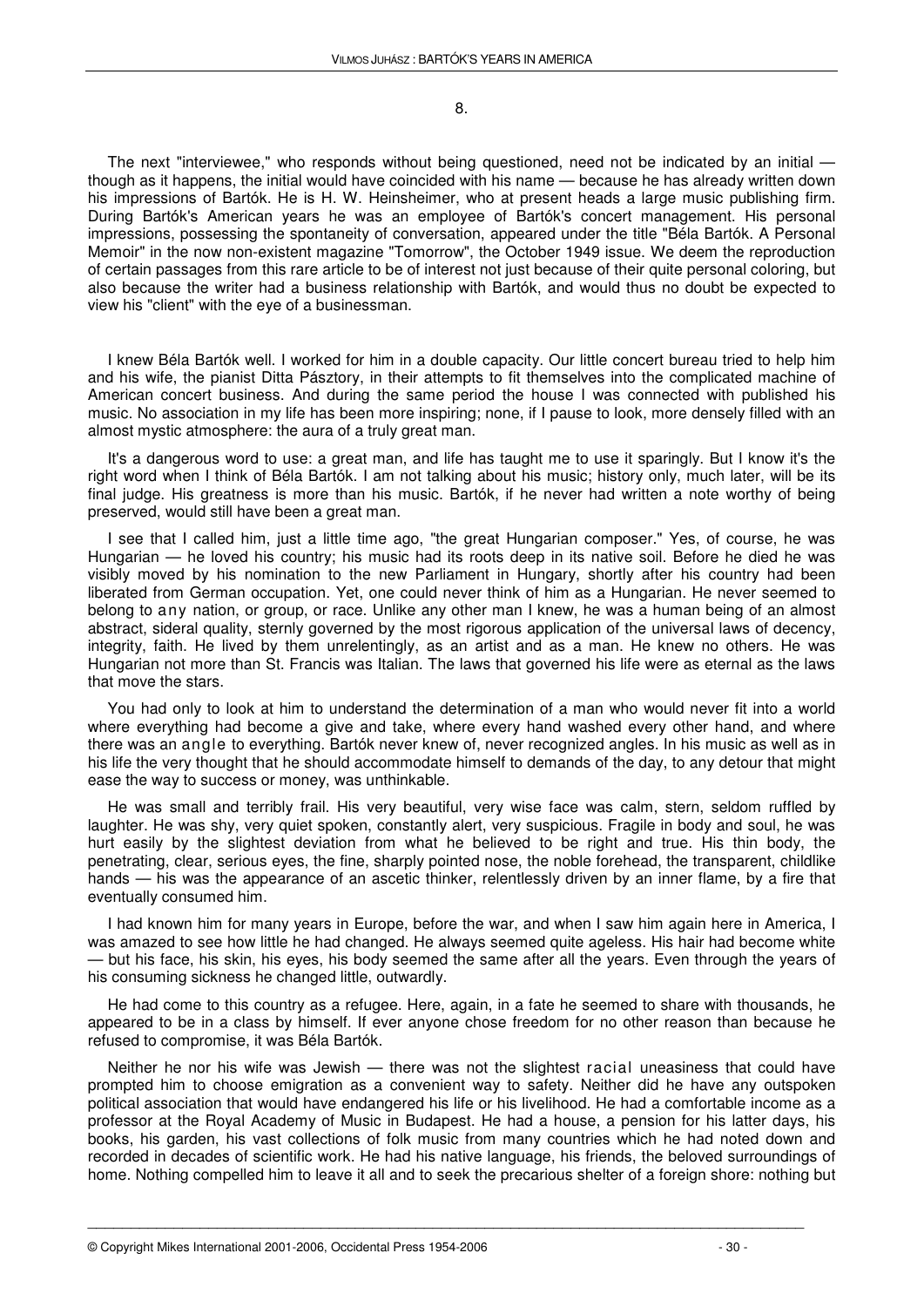his unbending heart, his complete and absolute inability to compromise, to make peace with the forces of evil. Compromise was unthinkable: it would have destroyed him forever.

In leaving, he risked much more than many of the famous men who stayed on would ever have risked, men who tell us today that they just couldn't help themselves. His was not a glamorous name, sure to be accepted by the western world, certain to be installed in a new existence of honor and wealth. When he set out with his wife and his son on the perilous journey — weeks of traveling through Europe, their baggage lost somewhere in Spain, barely reaching Lisbon for the frighter that brought them across — he faced an uncertain future: poverty, a violent climate, disruption of his scientific work, a city whose noises and nervous vibrations pounded day and night at his emaciated body and super-sensitive mind. He also was to face an artistic hierarchy, too busy with the advancement of their own glory to pay much attention to the quiet, small man who could be hurt with one unguarded word and repudiated forever with the shrug of a shoulder.

But there was never, in the years of his exile, either doubt or regret. His determination, as always, was absolute. After he had put the ocean between himself and the enemies of everything he had been living for, he even refused to speak or write German. He spoke, instead, a very selected, highly cultivated English, slightly stilted, choosing his words slowly, striving perceptibly always to find the right expression. His speech retained a quite undefinable foreign flavor. It was highly civilized, rich and often amazing in its variety of vocabulary and the elegance of its grammar. Even when we were alone and when the conversation might have been easier and much less of a strain on both of us if conducted in German, he would never use the language of the enemy.

His letters, too, ever since he had come to America, were always written in English, composed by the hand of a master and just as dense in their texture as they had been in the old days. Only once in a while, he would question with a (?) his own proper use of a word or phrase, sensing infallibly the slightest error or foreignism in a language he had spoken only for a short time.

Bartók's letters were always written by hand, in a small, clear script that looked as if every letter had been put down slowly and deliberately. Every thought, it seemed, had been completed in his mind before it was put on paper, just as if the words were musical notes, the result of an intense process of formulation. There were no unnecessary phrases in these letters, and, wherever possible, he used penny postcards, filling them to the edge. Neither time nor space was ever wasted on courtesies, on how-do-you-dos, on anything personal that had no connection with the subject of his message. When, after his death, we went through his letters to help provide "human interest" material for a man who wanted to write Bartók's biography, we found almost nothing that would shed light on his character or life.

His letters covered the paper from top to bottom. Even the margin was usually used for a postscript or two. If the letter did not fill the page he would tear of what wasn't used, mailing only a closely covered scrap of paper. His room was always overflowing with little paper strips and torn off pieces of printed matter, every one of them covered with notes, figures, symbols and a special musical shorthand understandable only to him. All these notes, clippings, letters, books, manuscript paper, music, were scattered throughout the room, overflowing from the piano to the floor, covering chairs and tables — an appalling accumulation. Seemingly aimlessly scattered throughout the room, they were in reality exciting witness to a mind that never rested and was occupied, simultaneously, with many problems and ideas. Every one of them was always present and ready to be consulted whenever he would have need of them.

New York was the powerful, unconquerable enemy. Traffic frightened him deeply. He would never walk against a light, and even when he crossed with a green light he was tense and disturbed, hurrying across the street in short hasty steps, like an animal that has left his protecting woods, and faces, wide-eyed, the roaring uncertainties of the metropolis. The climate, New York heat and New York cold alike, was a constant source of preoccupation. Noise, and particularly any emanation of music penetrating his privacy, caused him physical suffering. The vicinity of a radio meant painful disruption of his creative work.

Sometimes he seemed to delight, in a strange and almost self-destructive way, in the difficulties and setbacks he experienced; he used to relate them in great detail, an ironical "I told you so" in his voice. At the same time, he would discard any good news we had for him with a deep-rooted disbelief that his fortunes would ever take a decisive and permanent turn for the better. The difficulties of finding an apartment where he and his wife would be allowed to practice were at first insurmountable. When, finally, friends located a place in Forest Hills where practicing pianists were not regarded as breachers of the peace, he only shrugged his shoulders — there would be other difficulties, he asserted. And he was right. After the Bartóks had moved in and the two pianos had been delivered by an obliging manufacturer, it was discovered that they could not be placed in one room. Triumphantly Bartók reported that they had to practice in two different rooms, separated by a corridor, unable to see each other, with coordination established only by ear!

Béla Bartók's bows were certainly a concert manager's nightmare: stern, professorial, unsmiling to the extent of chilliness — of a great, very moving dignity but bare of everything the American public had been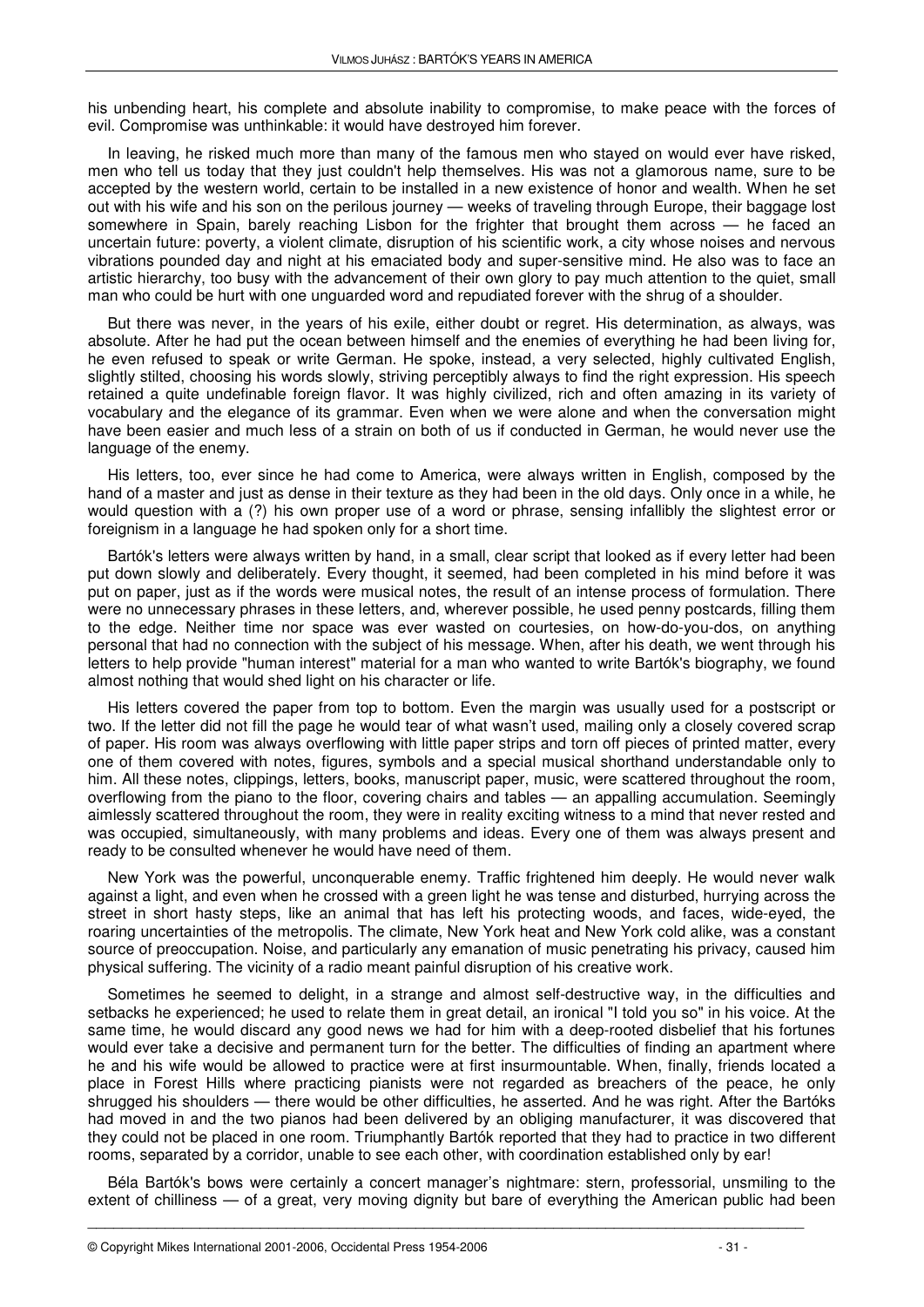trained to expect from a performer. Nothing, of course, that anyone would ever dare to suggest to him would change his attitude toward his program and their presentation, and his hopes to earn a livelihood on the concert stage were sadly disappointed. Later, as his illness progressed, even the few concert appearances and lecture recitals we had been able to book for him had to be canceled.

Life was grim. Offers to accept a position as a teacher of composition — they had come from several educational institutions — he turned down unwaveringly. He was willing to teach piano, but only a few private pupils studied with him for short periods.

He accepted a few scientific assignments. One of them, offered by Columbia University, kept him busy for two years and provided him with a slim, academic salary. He had, during that time, a little studio in one of the brownstone houses owned by the University, on  $117<sup>th</sup>$  Street. Here he spent several hours each day, transcribing on paper a great number of recordings which had been made in various European countries: folk songs, dances and melodies, played and sung by the shepherds and peasants of eastern and southeastern Europe, all very difficult in rhythm and intonation, decipherable only by a highly trained and incredibly patient mind and a sensitive ear. These notations, a unique mixture of scholarly exactness and creative genius, were just as close to his heart as his own music. With infinite, tireless care he listened to thousands of recordings, wrote down the tunes in all their inflections and variations, using his own method of musical notation to put them faithfully on paper. Detailed footnotes and carefully worded explanations, minute in every detail, would go with most of them.

And this was the same spirit that dreamed up the powerful pages of his own music, freely soaring through fantastic space, trying the impossible, speaking with Prometheus' fiery tongues — only to return again to the painstakingly accurate realm of science.

The Columbia assignment, limited as it was in scope, had been a great help. It had provided the composer with a minimum of security; and regularity of income was, to Bartók's methodical mind, the only possible way to make livelihood. Many of the composers it has been my good fortune to be associated with conducted their lives under the assumption that everybody-publishers, agents, opera directors, symphony orchestras, juke boxes and heirs — would make mountains of money from their works as soon as they died. They decided — not, it appears, without some justification — that they might as well cash in on all this while they themselves were still around. They saw no reason to balance their books. They felt fully justified in borrowing on posthumous glory.

To Bartók such imaginary bookkeeping was unthinkable. When we had, at last, persuaded him to accept an advance on his royalties, he insisted that the full amount be deducted at the end of the year. His young son had joined the American navy soon after the family's arrival in this country. He was glad to know that his pay was regularly sent to the father; the boy didn't need it and was happy to help. But when he came home the father handed him a bank book. There he found every penny he had been paid throughout the war years, "it wasn't mine" the father told him. "It's yours." Béla Bartók's views about money were never those of an artist. They were those of a puritan, and they were sometimes quite exasperating.

During a previous visit to the United States he had made a few recordings of his piano works for one of the smaller companies in New York. The owner of the business, an American of Hungarian descent, was a great admirer of Bartók. He called me one day; he wanted to come up and see me. It was rather important, he said.

What he proposed was startling. He knew that it was quite impossible to offer Bartók any money he didn't think he had earned. So he had advised a scheme whereby he would forge the royalty statements he was about to send to the composer. Instead of accounting for the few hundred records he had actually sold, he would show a sale of 10,897. Royalties would be paid for that amount. The statement, as was usual, was to be sent to the composer through us, his publishers; even the slightest deviation would have aroused Bartók's suspicion. Our bookkeeper became part of the plot, entries were made to substantiate the crime, and statement and check went out to the composer.

When I saw Bartók a few days later, he asked me at once whether I had seen the statement. He was very pleased, happily excited. I felt miserable. Even if this was a conspiracy I could always be proud of, such a deceit seemed almost criminal in his presence.

But the story didn't end there. A few days later he called me on the phone. "I want to take steps against Columbia Records," he said. In a sudden foreboding of what had happened I felt my swivel chair turn into molasses.

He explained that he had just received another statement for gramophone records sold, this one from Columbia. They accounted for 349 copies.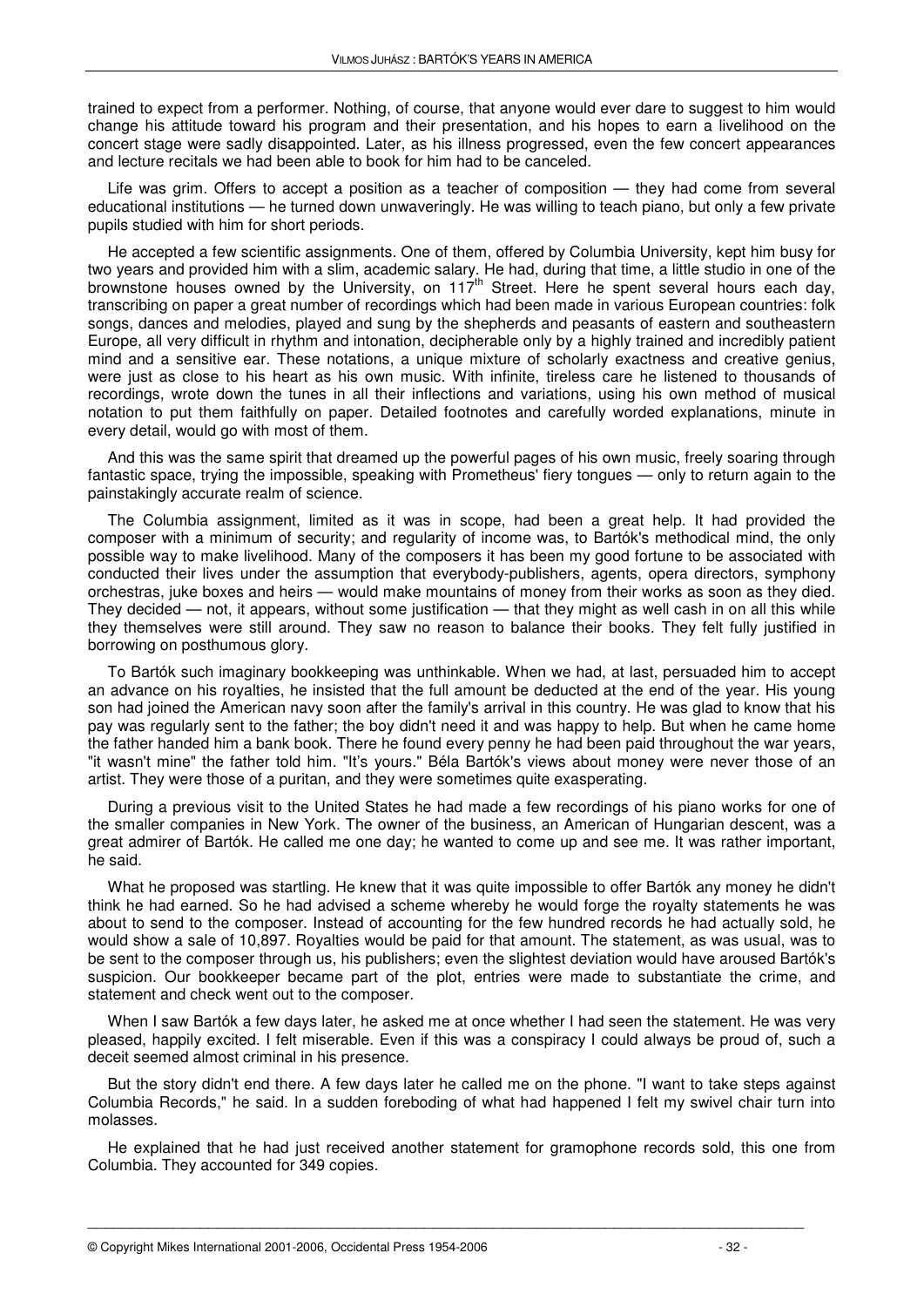"It's quite impossible," Bartók said, quietly but in stern determination. "Here is a little company selling 10,897 records, and at the same time a big outfit like Columbia sells a few hundred. I want you to investigate."

Somehow, with the help of the man who had pushed me into this web of benevolent deceit, I got out of it; but it took a lot of very nervous explaining, and once in a while I was sure that Bartók suspected me to be in conspiracy not with the real culprit but with the innocent accounting department of Columbia. At last the incident was pushed aside — I wouldn't say forgotten, since Bartók never forgot anything — as a more important event took the stage: the strange circumstances surrounding the creation of Bartók's last big work, the "Concerto for Orchestra!"

In the spring of 1943, the sickness that had gripped Bartók for some time seemed noticeably worse. He was running temperature. He became weaker, more irritable, even more difficult to approach. He had to cancel lectures and instructed us not to book him for any recitals any more; he was sure he would be unable to appear in public again. He turned down a scientific assignment in spite of the fact that the university that made the offer explained that he was welcome to the honorarium and could begin work at any time, no matter how indefinite, in the future. But so deeply was he filled with his sense of responsibility that he was unwilling to accept as long as he was not absolutely sure that he would be able to deliver his part of the bargain. Sometimes, it was very difficult to have to deal with such a stubborn display of principles, which to him were inviolable.

Serious as his physical condition already was, it seemed to be aggravated by the growing feeling of solitude and bitterness that had taken hold of him. He saw himself as a neglected stranger, away from the main flow of musical activity in America. Once in a while he remembered with bitter nostalgia the days of his European past. The artists and conductors who played his music in America were, to a large extent, old acquaintances, many of them former Hungarians. Only a few of the great stars showed interest in his music, and when Yehudi Menuhin played his "Violin Concerto" Bartók was so deeply moved by the unexpected attention of a great artist that he wrote a new sonata for Menuhin.

But now all this was forgotten as the composer was brooding, sick, poor, in the enforced inactivity of a hospital room. We had little to cheer him up. Small things didn't matter. There were no big ones to report.

It was then, in the summer of 1943, that something happened in the room of Doctors Hospital in New York that strangely and mysteriously resembles an event in another sick room, 152 years earlier: the sudden appearance of the "mysterious stranger", who had come to commission the dying Mozart to write the "Requiem". This time, in streamlined New York, the messenger was no mystery man. He was a well-clad, elegant gentleman of very aristocratic bearing. His name was Serge Koussevitzky.

The visit came as an unexpected surprise to the sick man. Koussevitzky was one of the conductors who had never played any of Bartók's important scores. I don't think that the two men had ever met before. The conductor was alone. He took a chair, and began to explain his mission. He had come to offer Béla Bartók a commission from the Koussevitzky Foundation — a commission carrying 1,000 dollars and the assurance of a first performance by the Boston Symphony Orchestra. The composer was free to choose any form of music he cared to write. There was just one condition: the score was to be dedicated to the memory of Mrs. Natalie Koussevitzky, the conductor's wife who had died a few years earlier and in whose memory the foundation had been established. It was to be a requiem after all.

Koussevitzky himself later told me of the details of the conversation and as he recalled it he seemed genuinely moved. Bartók, touched without doubt by the personal appearance of the conductor who could have sent a letter or have had the message delivered by one of his countless disciples, declined. He was much too sick. He could not commit himself. He could not accept money for a work he might never be able to write.

The conductor had been prepared for just this situation. Before the foundation had decided to give the commission to Bartók, friends of the composer (Fritz Reiner and Joseph Szigeti among others) had approached Koussevitzky and the members of his board of trustees, urging that Bartók be chosen. They had explained his precarious circumstances and the difficulty of helping the proud man with anything he might consider as charity. It had to be a real commission, even if, due to Bartók's delicate health, nothing whatever came of it.

Koussevitzky explained that he was bound by the trustees' decision. A commission, once decided upon, could not be taken back. The money was given to the composer, no matter whether he was willing or able to deliver the piece. These were the terms of the covenant. He had, in fact, under the rules of the foundation, already brought with him a check for 500 dollars which he was obliged to leave with Bartók, together with an official letter stating the terms of the commission.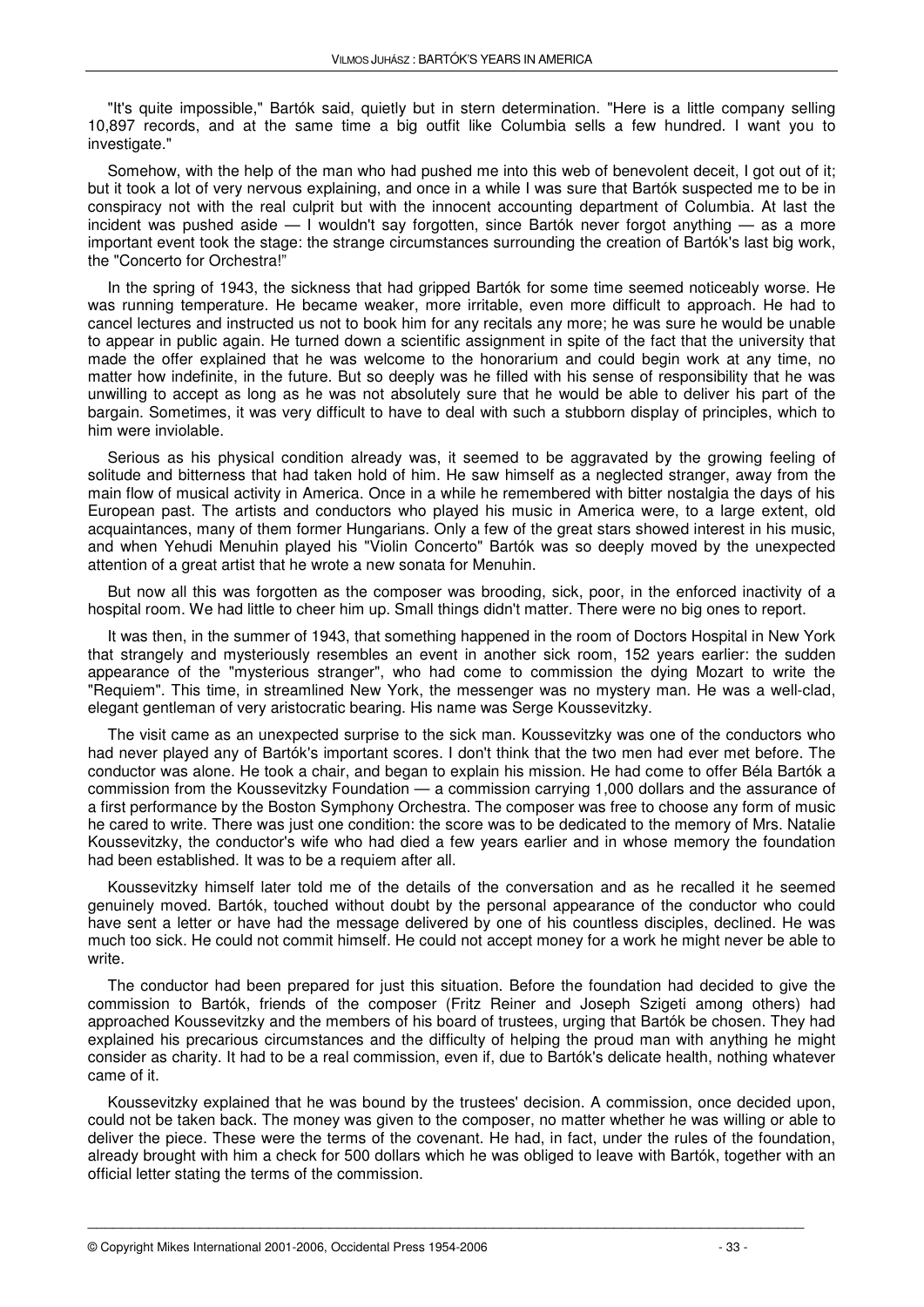Bartók made no reply. He suddenly began talking of other matters. He asked the conductor, almost urgently, to stay on. The two men had a long talk. Bartók did most of the talking, unburdening his troubled mind. He covered many subjects and became flushed with a new and very touching confidence in life. It was almost an hour later that the nurse came in and the conductor took his leave.

Undoubtedly the learned specialists, who attended Béla Bartók in his sickness that two years later consumed what was left of him, will have more logical explanations for the incredible recovery that set in almost immediately after Koussevitzky's visit. All we know is that soon they found him to be so much better that they released him from the hospital. He left New York for Asheville, North Carolina. He found a quiet room in the outskirts were neither traffic lights nor radios interfered with the absolute concentration that he craved. The Hearst Building, the Fisk Building, the entrance of the Independent Subway station, the newsstand, the assortment of sweat and dirt he had viewed from his window on  $57<sup>th</sup>$  Street were replaced by flowers and trees. And the constantly tormenting screams of auto horns and police sirens were drowned in memory by the concert of birds. Their cries and calls can be heard in the second movement of Bartók's "Third Piano Concerto" which he sketched in Asheville and completed, with the exception of seven bars, in a grim race with death in the summer of 1945. Here he had returned to the sources of nature. In the last pages he ever wrote, the Hungarian, the European, the great citizen of the world set a small lovely monument to the birds of North Carolina.

He was happy again. "Don't send me special delivery letters or telegrams," he wrote us, a few days after he had arrived in Asheville. "I get all my mail at the same time — mail, papers, special deliveries, wires. Here, time makes no difference." He had no piano. Once in a while his room was very cold. He went for walks, always alone. There was nobody to talk to, only one family where he occasionally took a meal and where he would practice the piano from time to time. He asked us to send them a selection of his music as a token of his gratitude.

His letters, deviating strangely from the austerity we had come to expect, sounded almost elated. He included short health bulletins, giving us a graph of his morning and night temperatures with slightly ironic but not at all pessimistic comments. Most important of all, he asked for music paper — lots of it. Then, suddenly, he wrote that he had completed a major part of a new work he was writing for Serge Koussevitzky. He was sending us the score to be copied. Soon a second and a final third batch arrived. It was the "Concerto for Orchestra".

He did not return from Asheville in time to be present at its tumultuous premiere in Boston in December, 1944. But he observed its immediate success, its acceptance as one of the great masterpieces of our generation. He knew that this time he had touched the hearts of his audiences, and he was present to hear it and take many of his gentle, very touching, terribly serious bows when the work was played in New York. A few months later he was dead.

When I saw him for the last time he rested, at last. The little funeral parlor on Lexington Avenue in Manhattan was filled with a hushed, deeply stirred crowd. There were no representatives of organizations, no honorary pall bearers, nobody who had come because he wanted to be sure his name would be in the register. I don't believe there was a register. No reporters were there, no pictures were taken as the mourners, stunned, filed out.

But there were many people who had known him and who suddenly felt that they must come to pay their respects. Suddenly, this very day, he had become great. As I took the last look before they closed the coffin I felt again, stronger than ever before, that this tiny face, so beautiful, so great in the peace of death, drawn even now by suffering and still reflecting an unending struggle, was not only the unforgettable face of a great musician. It was the shining example of bravery, faith, and an indomitable spirit that will live on, long after the frame that carried them has been taken back, forever, by the dust.

9.

As an appendage to these detailed reports we reproduce the recollections of one who met Bartók only twice — at the home of Mr. and Mrs. A. Mr. I. is a very well-known personality of exceptional cultural attainment. But he has an almost pathological aversion to individual literary expression; hence almost all his works have appeared under pseudonyms.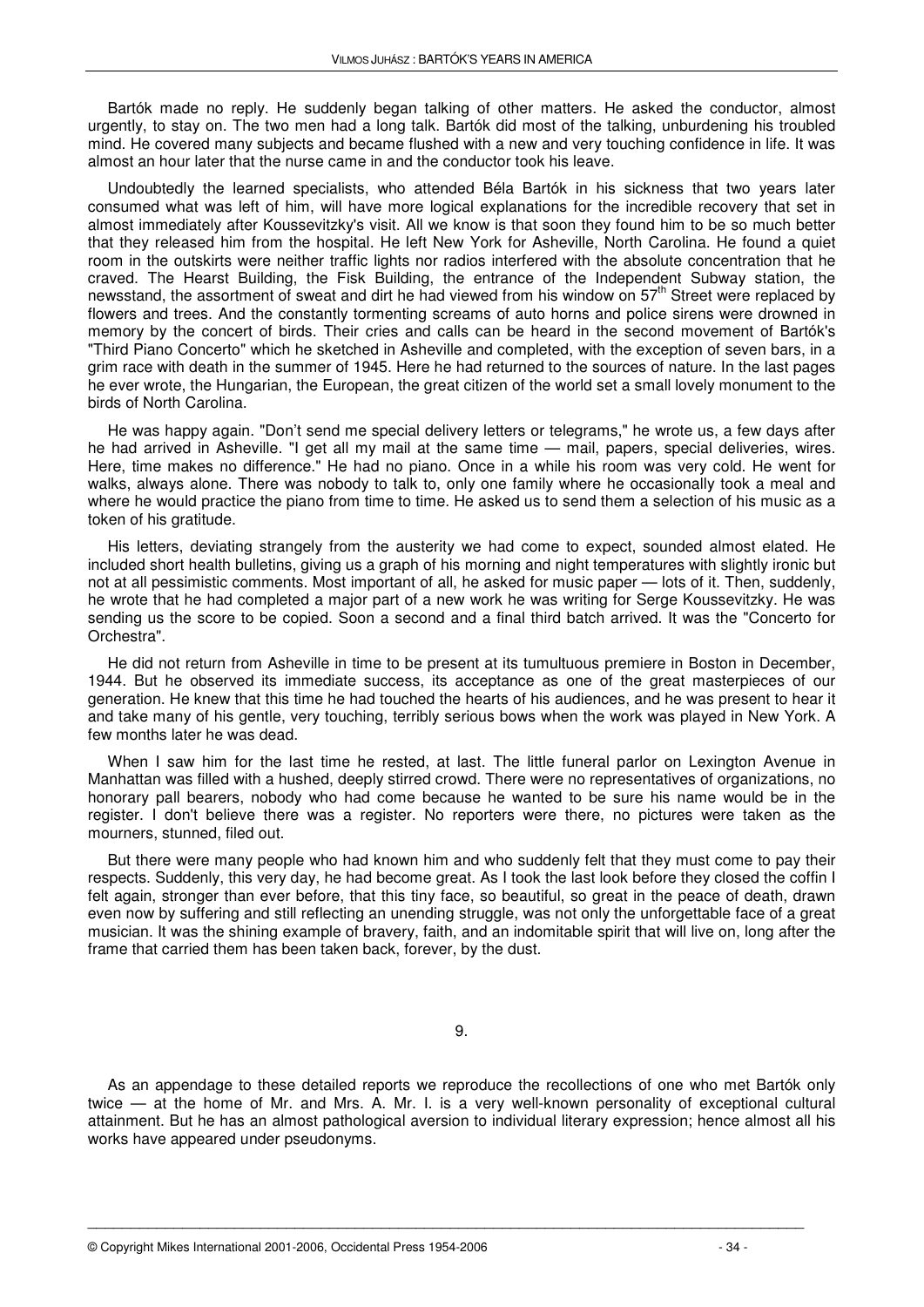What perhaps struck me the most in Bartók's appearance was the childlike and at the same time prophetic wonder in his eyes. There was something priest-like in his appearance — as if some high ranking, scholarly prelate had dressed in mufti. His manner also expressed this "priest-like" quality. I believe it derived from the fact that his every word and gesture was utterly unequivocal and kept to the very essence. In society we all more or less lose our individual identity. This didn't hold for Bartók in the least. He was the same in society as when alone. I think this air of apartness from society, this strict consistency and loyalty to self is permitted only to a very great man — had Bartók not been Bartók, he would have been found intolerable in society.

On one occasion, in connection with a serialized novel about Imre Bogár, the famed brigand, there was talk of the ballad in which the hero's fate is recounted. I mentioned that in my opinion the rhythm of the song is identical to the rhythm of "Klára Zách", a ballad by our great 19<sup>th</sup> century poet János Arany. Bartók reflected, then still turned away from the piano, using his left hand, he played the different variants of the melody. This series of tunes, together with his brief, incredibly precise elucidation was a veritable little masterpiece of musicology. I was amazed at his perfect grasp of prosody.

But to come back to his appearance — I see him before me more clearly than anyone whom I haven't seen for a long time. What I called "priest-like" has to do with a certain solemn quality coming from within, never put on.

We did not speak of bolshevism. But this man's being was the negation of every facet of violence. Any attempt to expropriate him for the benefit of any sort of tyranny cannot but be malign in intent.

We feel that these testimonies truly evoke Bartók's life in America. We aimed at utter exactness; we have done no retouching. It is our feeling that, despite the variety of our sources, our picture is unified. The recollection of eyewitnesses put us in a position to evaluate the Communist version: Bartók, wandering deserted and sick, shivering in New York's bleak September weather — incidentally September is the loveliest month in New York — his absolute abandonment, the utter indifference of society, its callous spurning of his work, the unmarked grave, and his unquenchable yearning for the paradise back home, along all the other party-line trappings of the Communist-sponsored Monument-to-Bartók erected in the Soviet World.

The doctrinaire nature of this Bartók Monument in itself assures us of its falsity. A party-line genius is a contradiction in terms. But merely to point this out is not enough. In Bartók's case it has been essential to reveal the true picture of a critical period in the life of a maligned genius, lest his adulterated memory be dispensed like slow poison not only in the bolshevized world, but also among the more easily misled intellectuals of the free world. Consequently we attach importance to an objective appraisal of Bartók's American years, not solely because in our era his personality and work continue, even after his death, to exert a decisive and universal influence, but also because his strong social consciousness, his understanding of people and his identification with the cause of the helpless and oppressed offer a temptation to Communist surgeons, who stand ready to carry out a by now routine operation on his memory, turning him into a "people's democrat".

The question, however, is deeper — and here we can only hint at its broader implications. The genius, who, forging beyond his own era, blazes a trail in the arts and in the humanities for generations yet to come, can never feel at home in the world. Ever a pilgrim from afar, his whole being is centered on the ideal world he bears within him.... Bartók could not feel at home in New York, the alien metropolis whither he had to emigrate, old and ill, leaving behind the fruits of a lifetime. Bartók's New York homelessness is no more than the eternal homelessness of creative spirits, intensified by the tensions of the age, by the appearance of demonic forces which humanists believed to be over and done with long, by the emergence of a new period of trembling and fear. The Communist transposition is as follows: Bartók was a great humanist, a great artist, the pioneer of a new humanity, homeless in the world around him, as are all great men in advance of their time. So much is a fact; but in the Communist interpretation, this fact means that Bartók hated the world around him and that the world hated him. In the Communist parable the two warring sides are Bartók and Wall Street, the latter symbolizing America, the hostile world bent on his destruction. Bartók's American years allegedly document the battle of the genius with the capitalist world, a battle in which he is doomed to perish miserably.